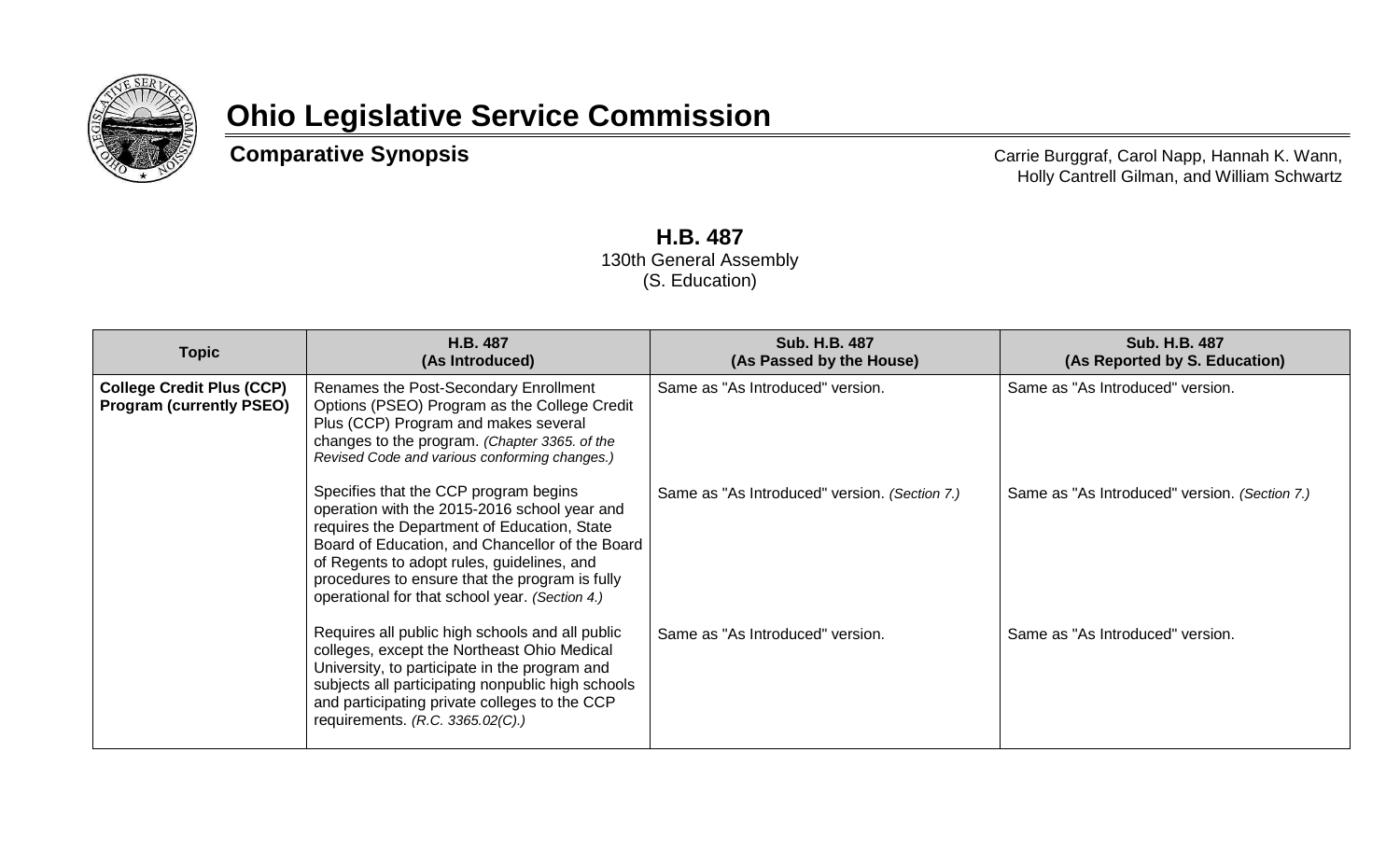| <b>Topic</b> | H.B. 487<br>(As Introduced)                                                                                                                                                                                                                           | <b>Sub. H.B. 487</b><br>(As Passed by the House)                                                                                                                                                                                                       | <b>Sub. H.B. 487</b><br>(As Reported by S. Education)                                                                                                                                                                                                                                                                |
|--------------|-------------------------------------------------------------------------------------------------------------------------------------------------------------------------------------------------------------------------------------------------------|--------------------------------------------------------------------------------------------------------------------------------------------------------------------------------------------------------------------------------------------------------|----------------------------------------------------------------------------------------------------------------------------------------------------------------------------------------------------------------------------------------------------------------------------------------------------------------------|
|              | Defines "nonpublic secondary schools" for the<br>purposes of the CCP program as both chartered<br>and nonchartered nonpublic schools. (R.C.<br>3365.01(l).                                                                                            | Same as "As Introduced" version.                                                                                                                                                                                                                       | Defines "nonpublic secondary schools" for the<br>purposes of the CCP program as only chartered<br>nonpublic schools. (R.C. 3365.01(J).) (As noted<br>below, the Senate committee-reported version<br>provides that nonchartered nonpublic students be<br>treated in the same manner as home-instructed<br>students.) |
|              | No provision.                                                                                                                                                                                                                                         | Qualifies out-of-state colleges, with approval from<br>the Chancellor, for participation in the CCP<br>program and reimbursement from the<br>Department of Education for CCP participants.<br>(R.C. 3365.01(D), 3365.05(I), and 3365.07(C) and<br>(D). | Same as House-passed version.                                                                                                                                                                                                                                                                                        |
|              | Specifies that CCP will govern arrangements in<br>which a high school student enrolls in a college<br>and, upon successful completion of coursework<br>taken under the program, receives credit from<br>the college, except for any of the following: | Same as "As Introduced" version, but exempts<br>career-technical programs only until July 1, 2016.<br>(R.C. 3365.02(A))                                                                                                                                | Same as House-passed version.                                                                                                                                                                                                                                                                                        |
|              | (1) Early College High School (ECHS) programs<br>that meet specified exemption criteria or aspects<br>of any agreements governing an ECHS program<br>that does not relate to the conferral of<br>transcripted credit.                                 |                                                                                                                                                                                                                                                        |                                                                                                                                                                                                                                                                                                                      |
|              | (2) Advanced Placement courses or<br>International Baccalaureate diploma courses.                                                                                                                                                                     |                                                                                                                                                                                                                                                        |                                                                                                                                                                                                                                                                                                                      |
|              | (3) Career-technical programs that are approved<br>by the Department and grant articulated credit to<br>participating students. (R.C. 3365.02(A).)                                                                                                    |                                                                                                                                                                                                                                                        |                                                                                                                                                                                                                                                                                                                      |

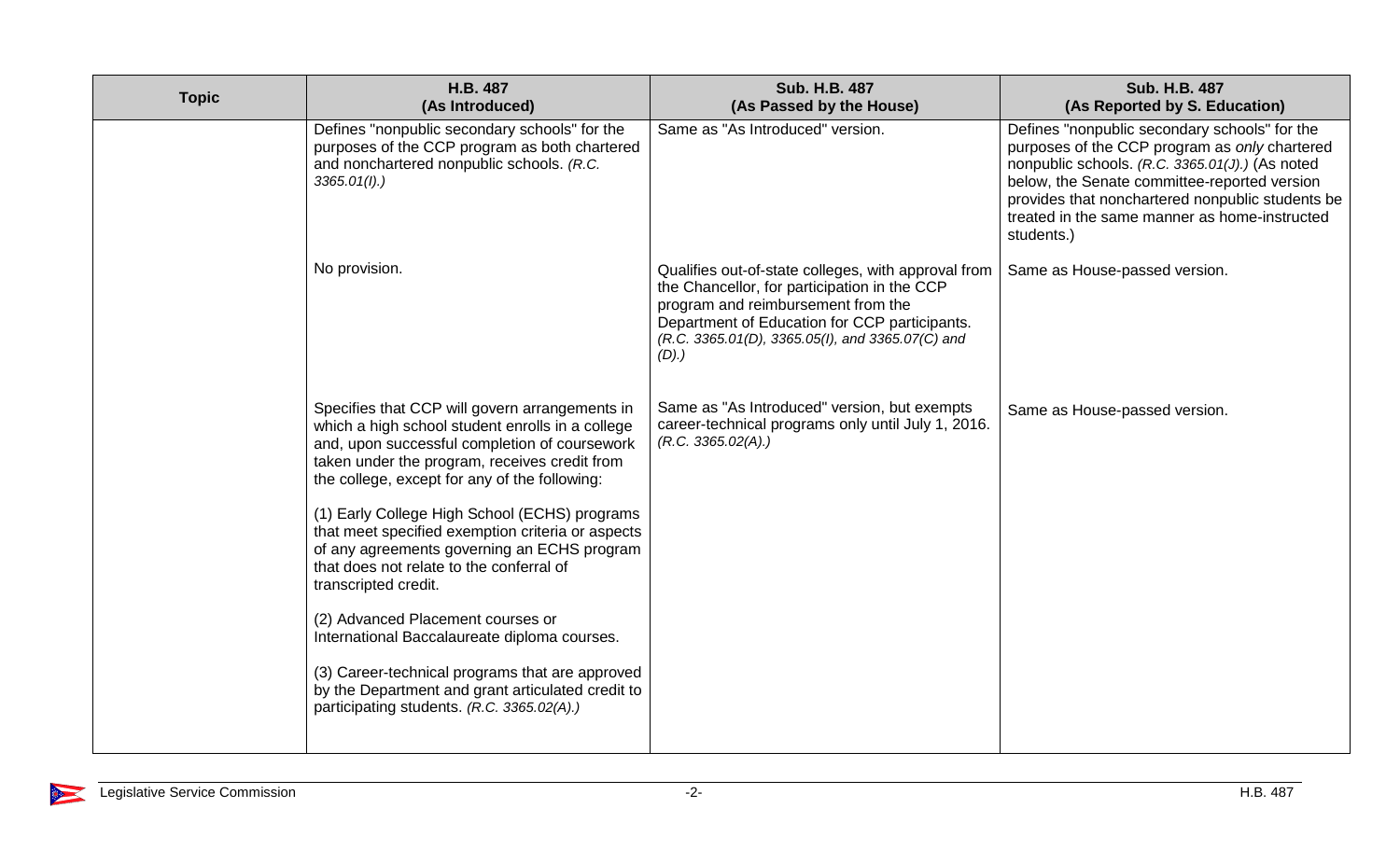| <b>Topic</b> | H.B. 487<br>(As Introduced)                                                                                                                                                                                                                                                                                                                                                                                                                                                                         | <b>Sub. H.B. 487</b><br>(As Passed by the House) | <b>Sub. H.B. 487</b><br>(As Reported by S. Education)                                                                                                                                                                                                                                                                                                                                        |
|--------------|-----------------------------------------------------------------------------------------------------------------------------------------------------------------------------------------------------------------------------------------------------------------------------------------------------------------------------------------------------------------------------------------------------------------------------------------------------------------------------------------------------|--------------------------------------------------|----------------------------------------------------------------------------------------------------------------------------------------------------------------------------------------------------------------------------------------------------------------------------------------------------------------------------------------------------------------------------------------------|
|              | Permits any public or participating nonpublic<br>high school and any public or participating<br>private college, including any school and college<br>operating an Early College High School<br>program, to apply to the Chancellor and the<br>Superintendent of Public Instruction for a waiver<br>from the requirements of the CCP program.<br>(R.C. 3365.10.)                                                                                                                                     | No provision.                                    | Same as "As Introduced" version.                                                                                                                                                                                                                                                                                                                                                             |
|              | Permits the Chancellor and the state<br>Superintendent to grant such a waiver to a high<br>school or a college that meets criteria set forth in<br>rules adopted by the Chancellor and the state<br>Superintendent; however, specifies that such a<br>waiver may be granted for an agreement<br>governing an ECHS program only if the<br>agreement also includes "innovative<br>programming proposed to exclusively address<br>the needs of underrepresented student<br>subgroups." (R.C. 3365.10.) | No provision.                                    | Same as "As Introduced" version, but also<br>applies the requirement that an agreement must<br>include innovative programming for<br>underrepresented student subgroups to any<br>proposed agreement between a high school and<br>a college in order to be granted a waiver (only<br>applies to agreements governing ECHS<br>programs in the "As Introduced" version). (R.C.<br>$3365.10.$ ) |
|              | Changes the amount paid to colleges for<br>enrolling high school students to a per credit<br>hour amount based on the "formula amount"<br>and calculated according to (1) the type of high<br>school and college in which the student is<br>enrolled and (2) how students receive<br>instruction. (R.C. 3365.01 and 3365.07.)                                                                                                                                                                       | Same as "As Introduced" version.                 | Same as "As Introduced" version.                                                                                                                                                                                                                                                                                                                                                             |
|              | Prescribes specified default payment amounts<br>(calculated according to the described above<br>factors) for payments made by the Department<br>to colleges for students participating in CCP,<br>unless an agreement specifying an alternative<br>payment structure is entered into by the high                                                                                                                                                                                                    | Same as "As Introduced" version.                 | Same as "As Introduced" version.                                                                                                                                                                                                                                                                                                                                                             |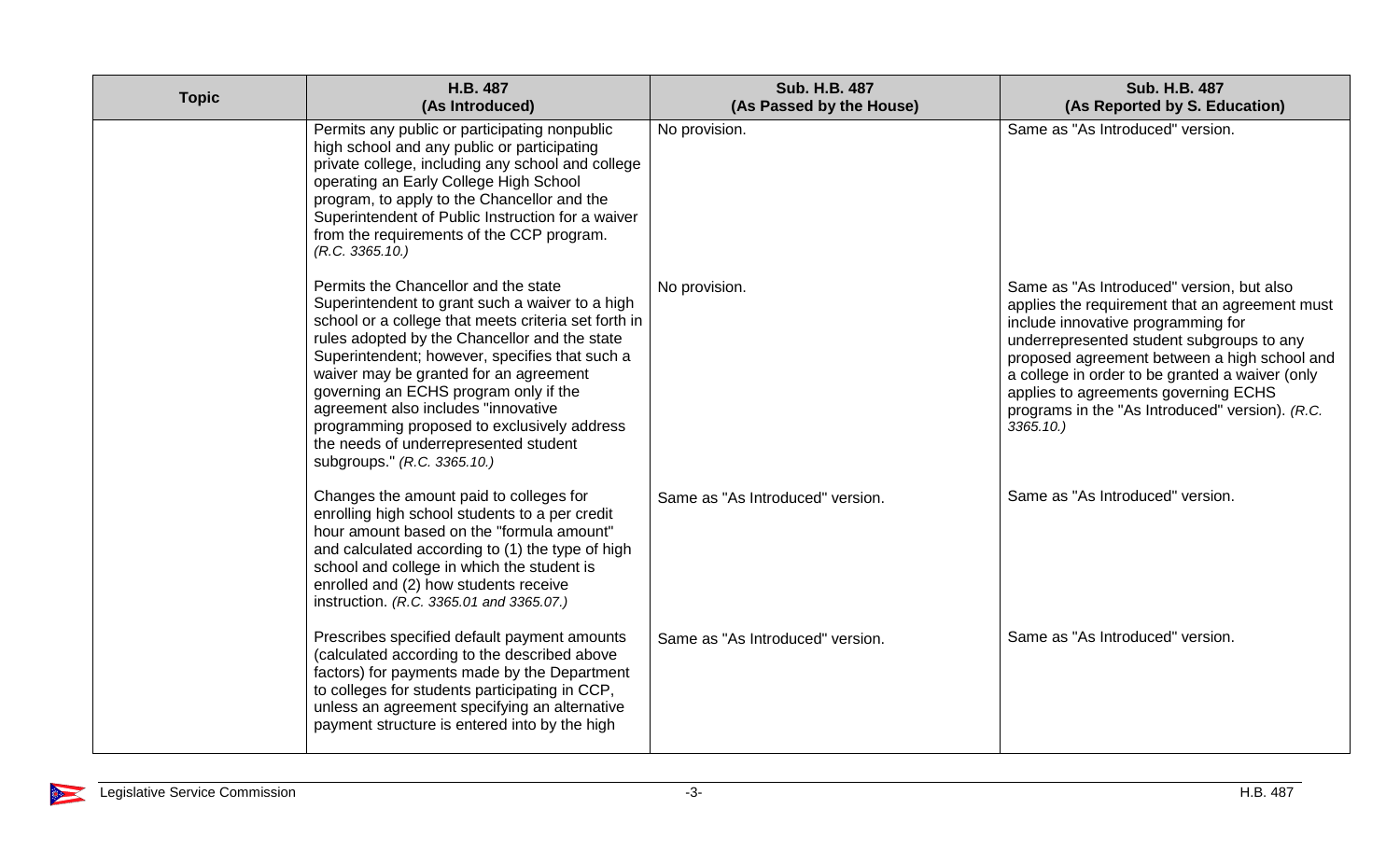| <b>Topic</b> | H.B. 487<br>(As Introduced)                                                                                                                                                                                                                                                                                                                                                                                                                                                                                                        | <b>Sub. H.B. 487</b><br>(As Passed by the House)                                                                                                                                         | <b>Sub. H.B. 487</b><br>(As Reported by S. Education)                                                                                                                                                                                                                                                                                                        |
|--------------|------------------------------------------------------------------------------------------------------------------------------------------------------------------------------------------------------------------------------------------------------------------------------------------------------------------------------------------------------------------------------------------------------------------------------------------------------------------------------------------------------------------------------------|------------------------------------------------------------------------------------------------------------------------------------------------------------------------------------------|--------------------------------------------------------------------------------------------------------------------------------------------------------------------------------------------------------------------------------------------------------------------------------------------------------------------------------------------------------------|
|              | school and college. (R.C. 3365.01(B) and (C) and<br>3365.07.)<br>Requires the Department to make payments in<br>January and July of each school year, for<br>students participating under Option B, for credit<br>hours that students were enrolled in during the<br>previous term after the date on which a<br>withdrawal from a course would have negatively<br>affected the student's transcripted grade. (R.C.                                                                                                                 | Same as "As Introduced" version. (R.C.<br>3365.01(K) and 3365.07(F).)                                                                                                                    | Same as "As Introduced" version.                                                                                                                                                                                                                                                                                                                             |
|              | 3365.01(J) and 3365.07(F).)<br>Eliminates current law providing the option for a<br>college to receive reimbursement through an<br>alternative funding agreement with a high school<br>and, instead, permits a high school and a<br>college to enter into an agreement to establish<br>an alternative payment structure; however<br>payments made by the Department under such<br>an agreement must be not less than the default<br>floor amount and not more than the default<br>ceiling amount. (R.C. 3365.07(A)(2) and (B)(2).) | Same as "As Introduced" version, but permits<br>payments made by the Department under such<br>an agreement to be less than the default floor<br>amount. (R.C. 3365.07(A)(2) and (B)(2).) | Same as "As Introduced" version.                                                                                                                                                                                                                                                                                                                             |
|              | Specifies if a high school and a college enter<br>into an agreement establishing an alternative<br>payment structure for a public high school<br>participant enrolled in a private college, all of the<br>following apply:<br>(1) Payments made by the Department must be<br>not less than the default floor amount and not<br>more than the default ceiling amount. (R.C.<br>3365.07(B)(2).                                                                                                                                       | Same as "As Introduced" version, except permits<br>payments made by the Department under such<br>an agreement to be less than the default floor<br>amount. (R.C. 3365.07(B)(2).)         | Instead, specifies if a high school and a college<br>enter into an agreement establishing an<br>alternative payment structure for such a student,<br>all of the following apply:<br>(1) The Department must pay the college the<br>default floor amount for the participant. (R.C.<br>$3365.07(B)(2)(a)$ .)<br>(2) Payment for costs that exceed the default |
|              | (2) The participant may be charged an amount<br>not to exceed the "maximum per participant                                                                                                                                                                                                                                                                                                                                                                                                                                         |                                                                                                                                                                                          | floor amount must then be negotiated through an<br>agreement between the high school and the<br>college. However, the agreement must meet the                                                                                                                                                                                                                |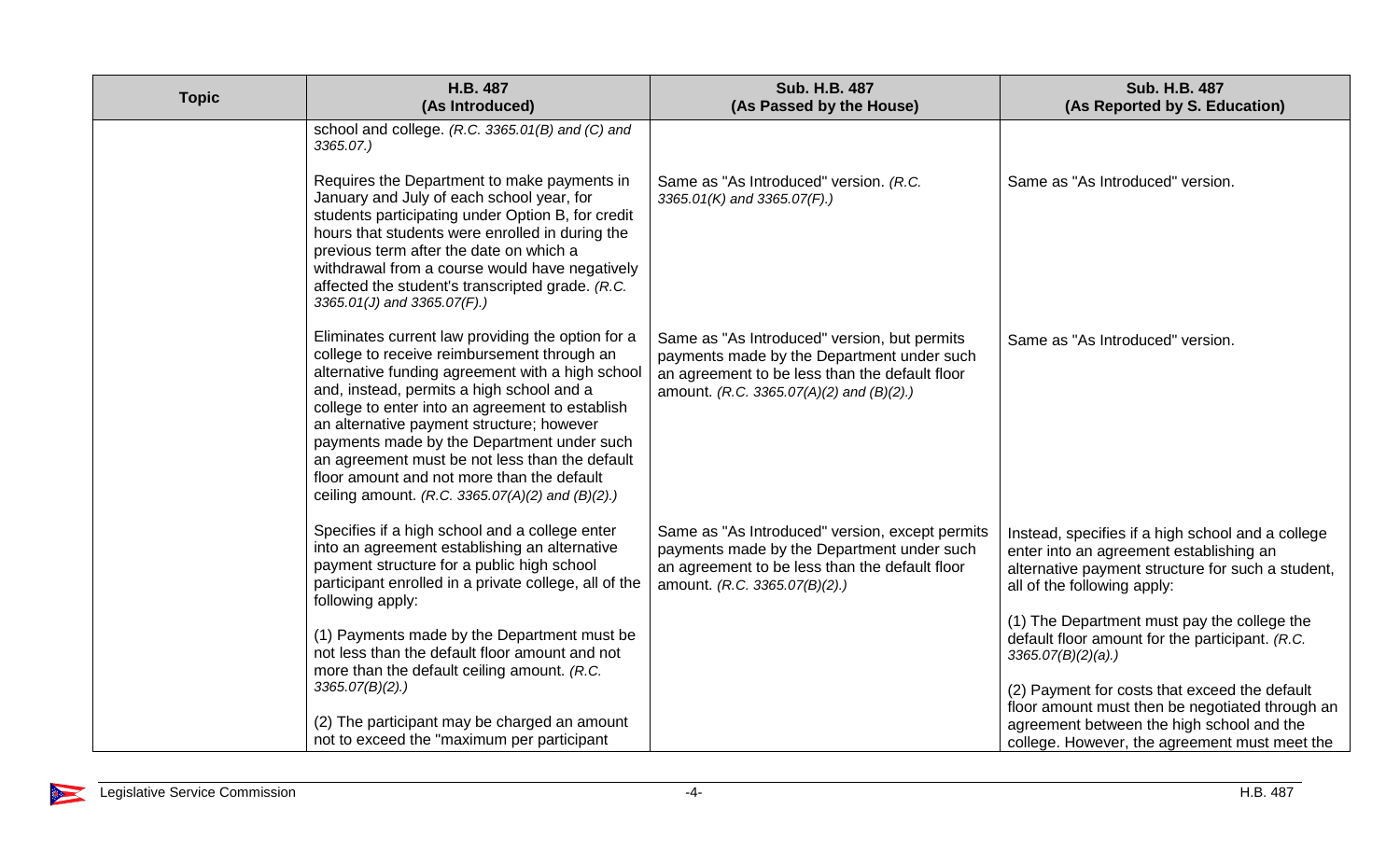| <b>Topic</b> | H.B. 487<br>(As Introduced)                                                                                                                                                                                                                                                                                                                                                                                                                                                                                                                                                                                                          | <b>Sub. H.B. 487</b><br>(As Passed by the House)                                                                                                                                                     | <b>Sub. H.B. 487</b><br>(As Reported by S. Education)                                                                                                                                                                                                                                                                                                                                                                                                                                                                                                                                                                   |
|--------------|--------------------------------------------------------------------------------------------------------------------------------------------------------------------------------------------------------------------------------------------------------------------------------------------------------------------------------------------------------------------------------------------------------------------------------------------------------------------------------------------------------------------------------------------------------------------------------------------------------------------------------------|------------------------------------------------------------------------------------------------------------------------------------------------------------------------------------------------------|-------------------------------------------------------------------------------------------------------------------------------------------------------------------------------------------------------------------------------------------------------------------------------------------------------------------------------------------------------------------------------------------------------------------------------------------------------------------------------------------------------------------------------------------------------------------------------------------------------------------------|
|              | charge amount." $(R.C. 3365.01(H)$ and<br>3365.07(B)(2).<br>(3) The participant may be charged only if (a)<br>payments made by the Department are not less<br>than the default ceiling amount, (b) the school<br>provides information to the participant on the no-<br>cost options available, and (c) the participant is<br>not identified as economically disadvantaged.<br>$(R.C. 3365.07(B)(2)(a), (b), and (c).)$                                                                                                                                                                                                               |                                                                                                                                                                                                      | following conditions:<br>(a) Payments made by the Department must not<br>exceed the default ceiling amount.<br>(b) The participant may be charged an amount<br>not to exceed the difference between the<br>"maximum per participant charge amount"<br>(increased under the bill) and the default floor<br>amount.<br>(c) The sum of payments made under (a) and (b)<br>must not exceed the "maximum per participant<br>charge amount" (increased under the bill).<br>(d) No participant who is identified as<br>economically disadvantaged may be charged for<br>participation. (R.C. 3365.01(I) and 3365.07(B)(2)(b).) |
|              | Eliminates current law prohibiting the charging<br>of students for tuition, textbooks, and fees<br>related to participation in the program and<br>permits a student to be charged for a portion of<br>these costs, unless the student meets any of the<br>following criteria:<br>(1) The student is enrolled in a public college<br>under CCP. (R.C. 3365.07(A)(3).)<br>(2) The student is economically disadvantaged<br>according to rules adopted by the Department.<br>(R.C. 3365.07(B)(2).)<br>(3) The student is enrolled in a nonpublic high<br>school under the "Educational Choice<br>Scholarship Program" or the "Cleveland | Same as "As Introduced" version, but adds that<br>the prohibition on charging students under (3)<br>also applies to such nonpublic students enrolled<br>in out-of-state colleges. (R.C. 3365.07(C).) | Same as House-passed version.                                                                                                                                                                                                                                                                                                                                                                                                                                                                                                                                                                                           |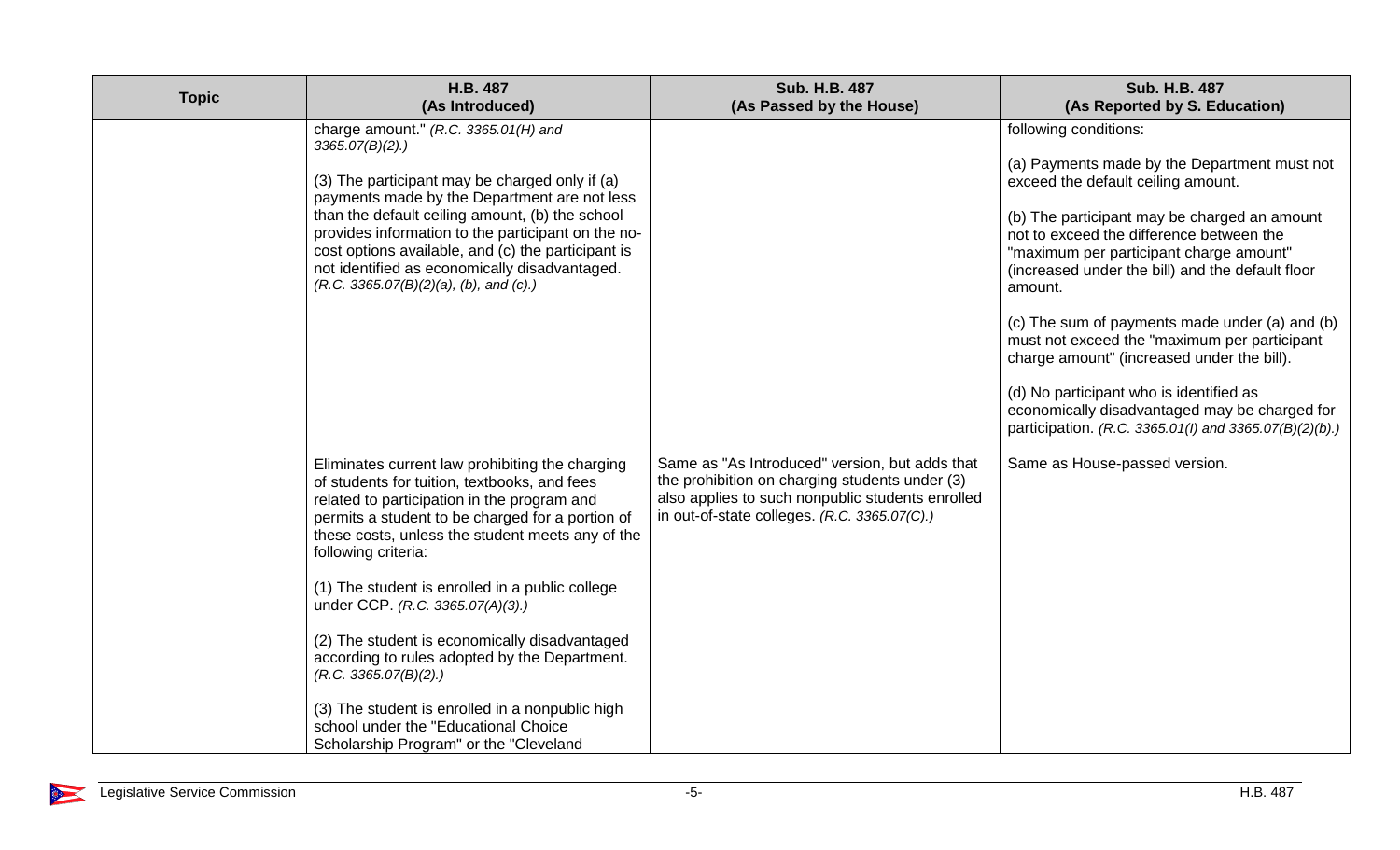| <b>Topic</b> | H.B. 487<br>(As Introduced)                                                                                                                                                                                                                                                                                                                                                                                                                                       | Sub. H.B. 487<br>(As Passed by the House) | <b>Sub. H.B. 487</b><br>(As Reported by S. Education) |
|--------------|-------------------------------------------------------------------------------------------------------------------------------------------------------------------------------------------------------------------------------------------------------------------------------------------------------------------------------------------------------------------------------------------------------------------------------------------------------------------|-------------------------------------------|-------------------------------------------------------|
|              | Scholarship Program" and (a) qualifies as low-<br>income under either program, and (b) is enrolled<br>in a private college under CCP. (R.C.<br>$3365.07(C)(2)$ .)                                                                                                                                                                                                                                                                                                 |                                           |                                                       |
|              | Permits, rather than requires, a high school to<br>seek reimbursement from a student or a<br>student's parent for failed courses under the<br>program, unless the student is identified as<br>economically disadvantaged by the Department<br>and was not expelled. (R.C. 3365.09.)                                                                                                                                                                               | Same as "As Introduced" version.          | Same as "As Introduced" version.                      |
|              | Maintains current law specifying that<br>(1) payments made by the Department to<br>colleges for public high school students are to<br>be deducted from the state operating payments<br>of the students' school district or school and<br>(2) payments made to colleges for nonpublic<br>high school and home-instructed students are to<br>be deducted from funds appropriated by the<br>General Assembly for the CCP program. (R.C.<br>$3365.07(F)(1)$ and (2).) | Same as "As Introduced" version.          | Same as "As Introduced" version.                      |
|              | Permits a public college to include a student<br>enrolled under CCP in its "state share of<br>instruction" count for state higher education<br>subsidies. (R.C. 3365.07(G).)                                                                                                                                                                                                                                                                                      | Same as "As Introduced" version.          | Same as "As Introduced" version.                      |
|              | Requires all students, in order to participate in<br>CCP, to both (1) apply to a college in<br>accordance with the college's established<br>procedures for admission, and (2) meet the<br>college's established standards for admission<br>and for course placement. $(R.C. 3365.03(A)(1)(b))$<br>and $(A)(2)(a)$ .)                                                                                                                                              | Same as "As Introduced" version.          | Same as "As Introduced" version.                      |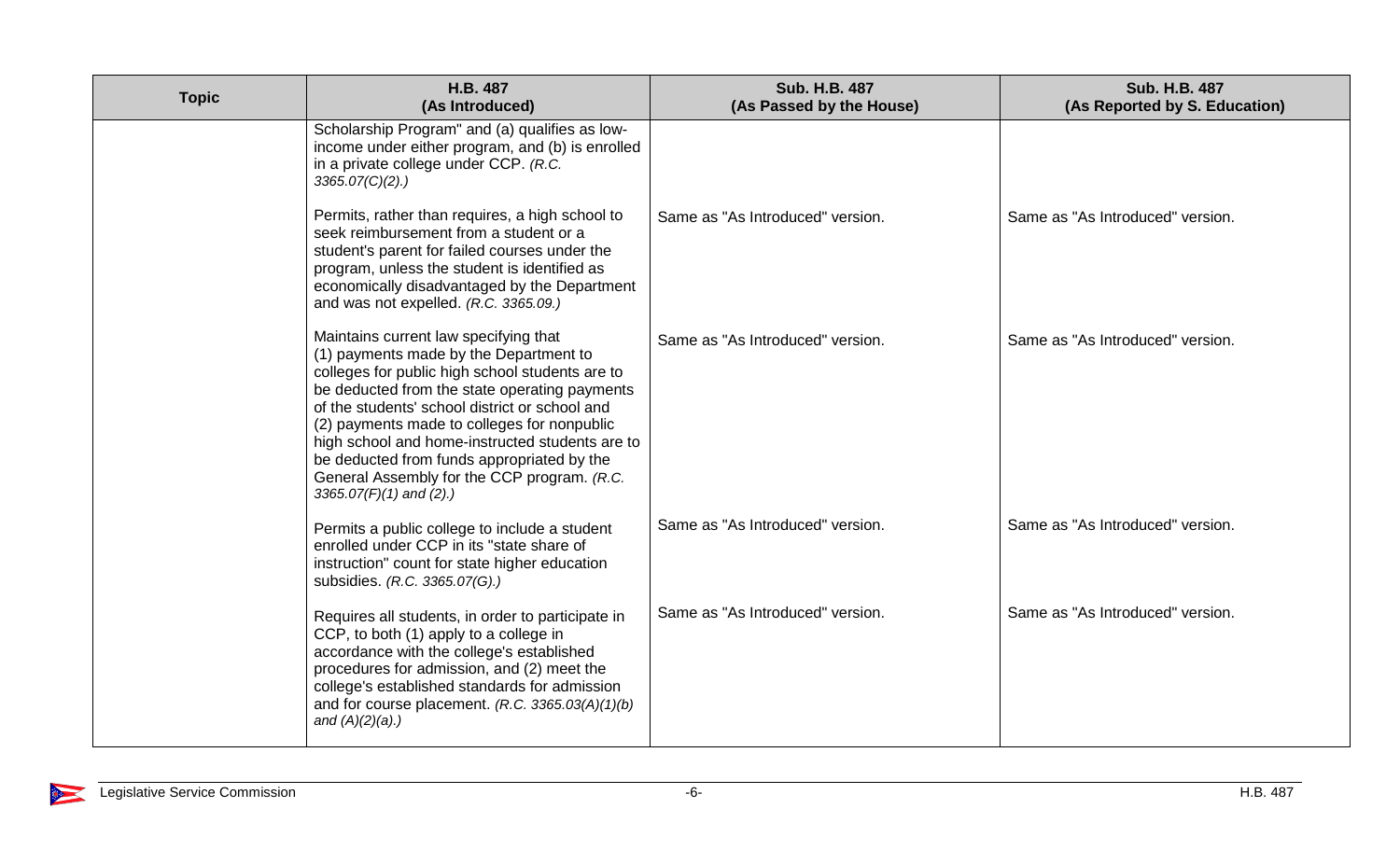| <b>Topic</b> | H.B. 487<br>(As Introduced)                                                                                                                                                                                                                                                                                                                        | <b>Sub. H.B. 487</b><br>(As Passed by the House)                                                                                                                                               | <b>Sub. H.B. 487</b><br>(As Reported by S. Education)                                                                                                                                                                                                                                                                |
|--------------|----------------------------------------------------------------------------------------------------------------------------------------------------------------------------------------------------------------------------------------------------------------------------------------------------------------------------------------------------|------------------------------------------------------------------------------------------------------------------------------------------------------------------------------------------------|----------------------------------------------------------------------------------------------------------------------------------------------------------------------------------------------------------------------------------------------------------------------------------------------------------------------|
|              | Subjects (through a definitional reference) a<br>nonchartered nonpublic high school student who<br>chooses to participate in the CCP program to<br>the same requirements as a chartered nonpublic<br>school student who chooses to participate in the<br>CCP program. (R.C. 3365.01(I).)                                                           | Same as "As Introduced" version.                                                                                                                                                               | Specifically subjects a nonchartered nonpublic<br>high school student who chooses to participate in<br>the CCP program to the same requirements as a<br>home-instructed student who chooses to<br>participate in the CCP program. (R.C. 3365.02(B).)                                                                 |
|              | Specifies (through a definitional reference) that<br>payments made by the Department for a<br>nonchartered nonpublic school participant under<br>the CCP program must be made for the same<br>amount and in the same manner as payments<br>made for a chartered nonpublic school<br>participant. (R.C. 3365.01(I), 3365.07 and<br>$3365.071(A)$ .) | Same as "As Introduced" version.                                                                                                                                                               | Specifies that payments made by the Department<br>for a nonchartered nonpublic school participant<br>under the CCP program must be made for the<br>same amount and in the same manner as<br>payments made for a home-instructed participant<br>under the program. (R.C. 3365.01(J), 3365.07, and<br>$3365.071(A)$ .) |
|              | No provision.                                                                                                                                                                                                                                                                                                                                      | Qualifies students in grades 7 and 8 for<br>participation in the CCP program and does all of<br>the following with regard to such students<br>participating in the program:                    | Same as House-passed version.                                                                                                                                                                                                                                                                                        |
|              |                                                                                                                                                                                                                                                                                                                                                    | (1) Subjects them to the same requirements,<br>including eligibility requirements, as high school<br>students under the program. (R.C. 3365.033(A).)                                           |                                                                                                                                                                                                                                                                                                                      |
|              |                                                                                                                                                                                                                                                                                                                                                    | (2) Requires them to earn high school and<br>college credit for courses taken under CCP,<br>depending upon which option the student elected<br>prior to taking the course. (R.C. 3365.033(B).) |                                                                                                                                                                                                                                                                                                                      |
|              |                                                                                                                                                                                                                                                                                                                                                    | (3) Requires the Department to reimburse<br>colleges in the same manner as for high school<br>students. (R.C. 3365.033(C).)                                                                    |                                                                                                                                                                                                                                                                                                                      |
|              |                                                                                                                                                                                                                                                                                                                                                    | (4) Requires the students' parents or guardians<br>to be responsible for any transportation related to                                                                                         |                                                                                                                                                                                                                                                                                                                      |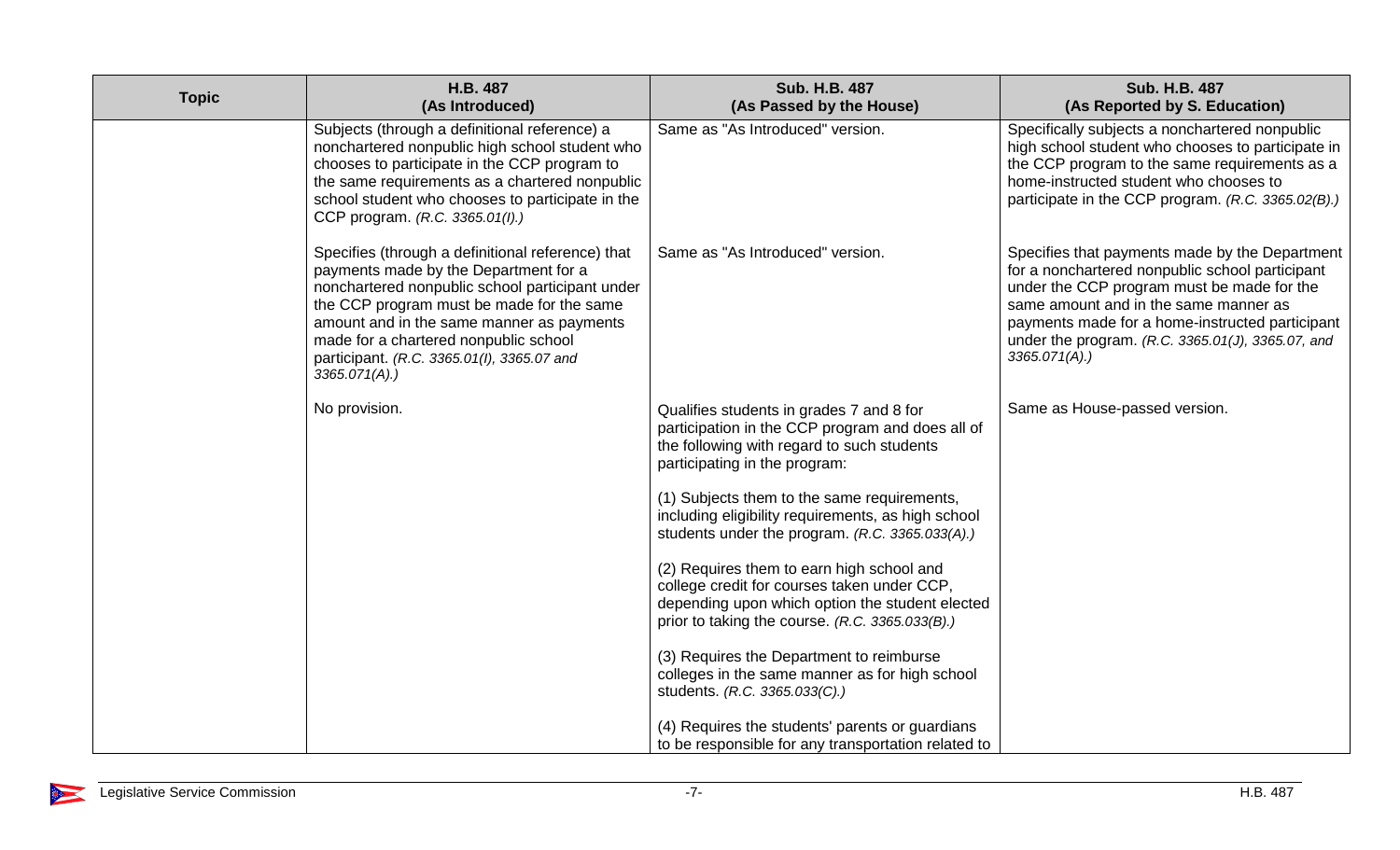| <b>Topic</b> | H.B. 487<br>(As Introduced)                                                                                                                                                                                                                                                                                                                                                                                                                                                                                                                                                                                                                                                                         | <b>Sub. H.B. 487</b><br>(As Passed by the House)                                                                                                                                                                                                                                                                                                                                                                                                                                                                                                                                                                                                             | <b>Sub. H.B. 487</b><br>(As Reported by S. Education)                                                                                                                                                                                                                                                                                                       |
|--------------|-----------------------------------------------------------------------------------------------------------------------------------------------------------------------------------------------------------------------------------------------------------------------------------------------------------------------------------------------------------------------------------------------------------------------------------------------------------------------------------------------------------------------------------------------------------------------------------------------------------------------------------------------------------------------------------------------------|--------------------------------------------------------------------------------------------------------------------------------------------------------------------------------------------------------------------------------------------------------------------------------------------------------------------------------------------------------------------------------------------------------------------------------------------------------------------------------------------------------------------------------------------------------------------------------------------------------------------------------------------------------------|-------------------------------------------------------------------------------------------------------------------------------------------------------------------------------------------------------------------------------------------------------------------------------------------------------------------------------------------------------------|
|              | Maintains current law requiring each public<br>school student, or the student's parent, to inform<br>the school principal, or equivalent, of the<br>student's intent to participate in CCP by April 1<br>of the school year prior to participation and<br>specifies that, unless the principal provides<br>written consent, the student is prohibited from<br>participation if notification is not provided by that<br>date. (R.C. 3365.03(A)(1)(a).)                                                                                                                                                                                                                                               | the program. (R.C. 3365.033(D).)<br>Same as "As Introduced" version, but also<br>specifies all of the following for a student who<br>fails to provide such notification and then seeks<br>written consent from the principal:<br>(1) The principal must notify the Department<br>within 10 days of the student seeking written<br>consent.<br>(2) If the principal does not provide consent, the<br>student may appeal the decision to the State<br>Board.<br>(3) Within 30 days of receiving the appeal, the<br>State Board must hear the appeal and make a<br>decision to either grant or to deny the student's<br>participation. (R.C. 3365.03(A)(1)(a).) | Same as House-passed version.                                                                                                                                                                                                                                                                                                                               |
|              | Removes current law requiring that each<br>nonpublic or home-instructed student inform the<br>chief administrator or the Department by a<br>specified time of the student's intent to<br>participate, as well as current law requiring<br>nonpublic students to send an application to the<br>State Board that includes information on the<br>student's proposed participation, such as the<br>school year, number of semesters, and<br>expected full-time equivalency percentage.<br>Instead, requires each nonpublic and home-<br>instructed student to satisfy application<br>procedures and standards established in rules<br>by the State Board. (R.C. 3365.03(A)(2)(b) and<br>3365.071(A)(1). | Maintains current law for both nonpublic and<br>home-instructed students and removes the new<br>requirement set forth in the "As Introduced"<br>version. (R.C. 3365.03(A)(2)(b)(i) and (ii).)                                                                                                                                                                                                                                                                                                                                                                                                                                                                | Same as House-passed version, but removes a<br>provision of current law requiring that a nonpublic<br>student's application include the student's full-<br>time equivalency percentage for each semester<br>and the percentage of the school day that the<br>student expects to participate in the program<br>under "Option B." (R.C. 3365.03(A)(2)(b)(i).) |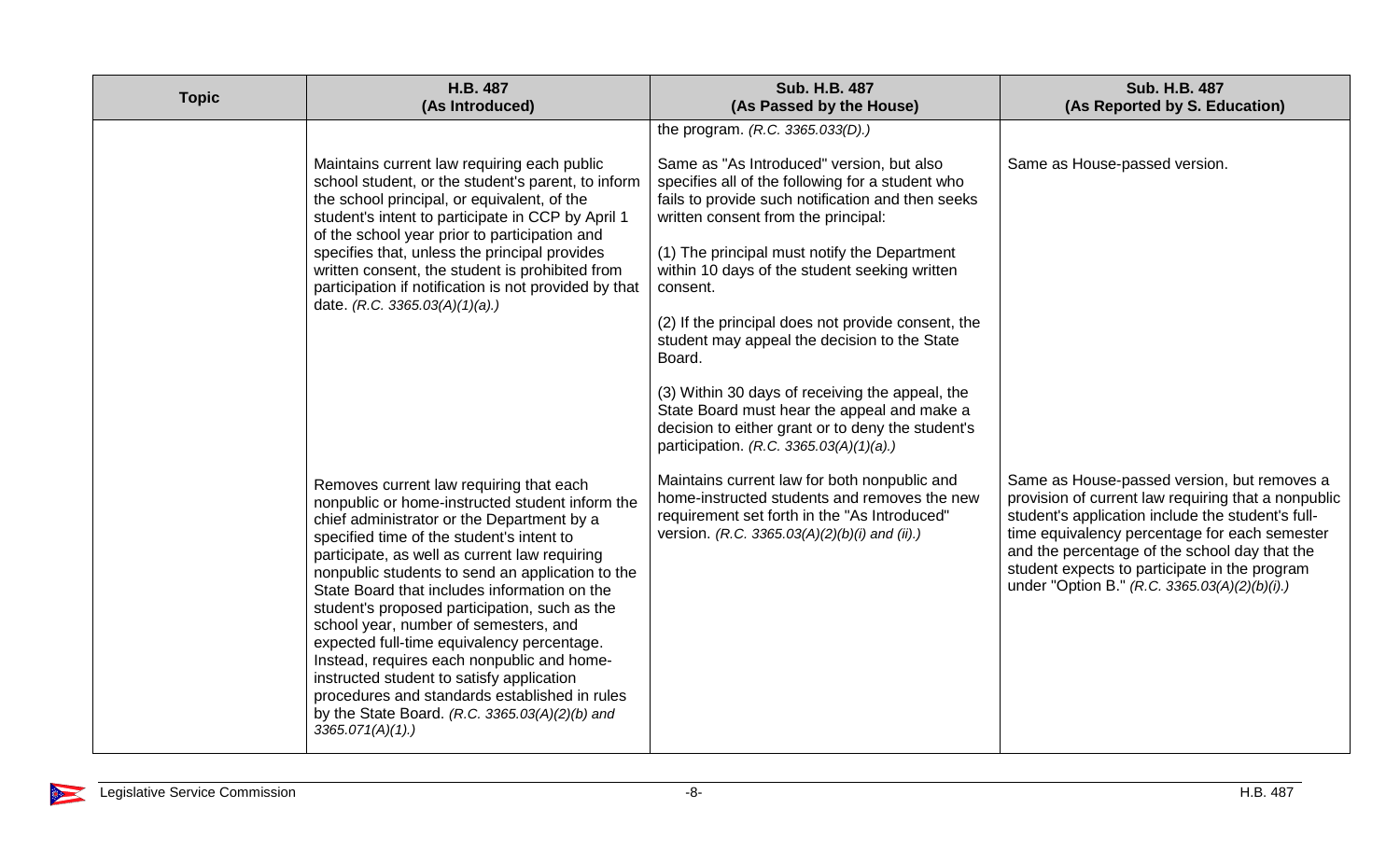| <b>Topic</b> | H.B. 487<br>(As Introduced)                                                                                                                                                                                                                                                                                                                                                                                                                                                                            | <b>Sub. H.B. 487</b><br>(As Passed by the House)                                                                                                                                                                                     | <b>Sub. H.B. 487</b><br>(As Reported by S. Education)                                                                                                                                                            |
|--------------|--------------------------------------------------------------------------------------------------------------------------------------------------------------------------------------------------------------------------------------------------------------------------------------------------------------------------------------------------------------------------------------------------------------------------------------------------------------------------------------------------------|--------------------------------------------------------------------------------------------------------------------------------------------------------------------------------------------------------------------------------------|------------------------------------------------------------------------------------------------------------------------------------------------------------------------------------------------------------------|
|              | Specifies that no high school, except in limited<br>circumstances, may prohibit a student enrolled<br>in that school from participating in the CCP<br>program, if the student meets all of the<br>requirements for participation. (R.C. 3365.03(B)<br>and (C), 3365.031(A), and 3365.032.)                                                                                                                                                                                                             | Same as "As Introduced" version.                                                                                                                                                                                                     | Same as "As Introduced" version.                                                                                                                                                                                 |
|              | Requires both public and participating nonpublic<br>high schools and public and participating private<br>colleges to (1) promote CCP on the school's or<br>college's website and include details of current<br>CCP agreements, (2) schedule or coordinate an<br>informational session to meet with interested<br>students and parents, and (3) annually collect,<br>report, and track specified data related to the<br>program. (R.C. 3365.04(C), (D), and (G) and<br>3365.05(D), $(E)$ , and $(H)$ .) | Same as "As Introduced" version, but also<br>requires eligible out-of-state colleges that are<br>participating in the program to annually collect,<br>report, and track specified data related to the<br>program. (R.C. 3365.05(I).) | Same as House-passed version.                                                                                                                                                                                    |
|              | Requires high schools to both (1) implement a<br>policy for awarding grades and calculating class<br>standing for CCP courses, and (2) ensure the<br>policy is equivalent to the school's current policy<br>for Advanced Placement or International<br>Baccalaureate courses. (R.C. 3365.04(E).)                                                                                                                                                                                                       | Same as "As Introduced" version.                                                                                                                                                                                                     | Same as "As Introduced" version, but removes<br>the word "current" and requires the adopted<br>policy to also be equivalent to the school's policy<br>for courses designated as honors courses by the<br>school. |
|              | Requires public high schools to develop, in<br>consultation with a public partnering college, a<br>15-credit hour and a 30-credit hour model<br>course pathway and publish the pathways<br>among the school's official list of course<br>offerings for the program. (R.C. 3365.04(F) and<br>3365.13.                                                                                                                                                                                                   | Same as "As Introduced" version.                                                                                                                                                                                                     | Same as "As Introduced" version.                                                                                                                                                                                 |
|              | Requires public and participating nonpublic high<br>schools to provide information about CCP and<br>specified counseling services to students in                                                                                                                                                                                                                                                                                                                                                       | Same as "As Introduced" version, but also<br>requires that both information and counseling<br>services be provided to students in grades 6 and                                                                                       | Same as House-passed version.                                                                                                                                                                                    |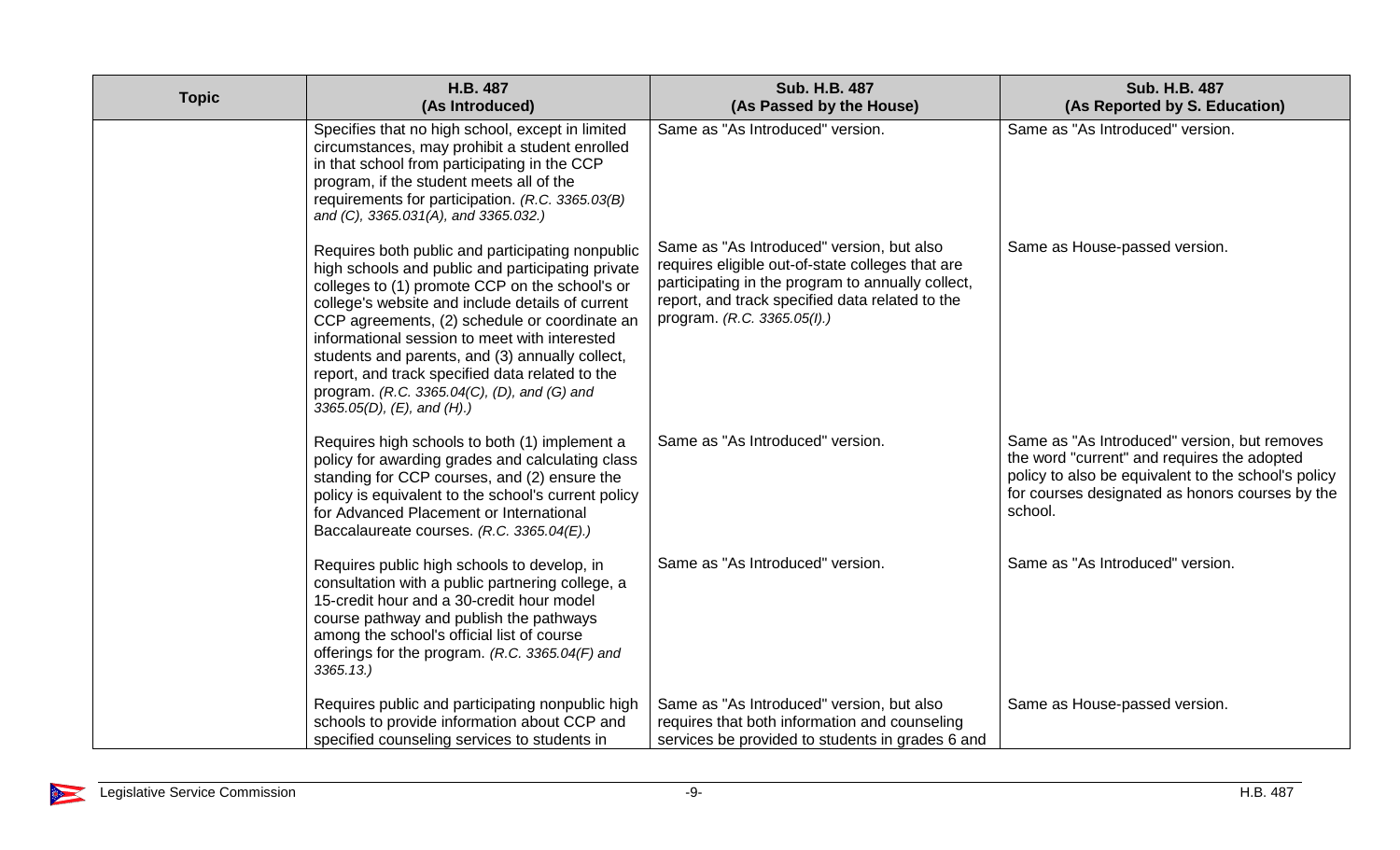| <b>Topic</b> | H.B. 487<br>(As Introduced)                                                                                                                                                                                                                                                                                                                                                                      | <b>Sub. H.B. 487</b><br>(As Passed by the House)                                                                                                                                                                                                                                                                                     | <b>Sub. H.B. 487</b><br>(As Reported by S. Education) |
|--------------|--------------------------------------------------------------------------------------------------------------------------------------------------------------------------------------------------------------------------------------------------------------------------------------------------------------------------------------------------------------------------------------------------|--------------------------------------------------------------------------------------------------------------------------------------------------------------------------------------------------------------------------------------------------------------------------------------------------------------------------------------|-------------------------------------------------------|
|              | grades 8 to 11 and to their parents before the<br>students participate in the program. (R.C.<br>3365.04(A) and (B).)                                                                                                                                                                                                                                                                             | 7, in addition to students in grades 8 to 11. (R.C.<br>$3365.04(A)$ and (B).)                                                                                                                                                                                                                                                        |                                                       |
|              | Requires each college to apply established<br>standards and procedures for admission to the<br>college under CCP and for course placement,<br>as well as to (1) consider student data that may<br>be an indicator of college readiness, (2) give<br>priority to its current students for enrollment in<br>courses, and (3) adhere to course capacity<br>limitations. (R.C. 3365.05(A).)          | Same as "As Introduced" version.                                                                                                                                                                                                                                                                                                     | Same as "As Introduced" version.                      |
|              | Requires colleges to (1) provide one<br>professional development session per school<br>year for high school teachers that are teaching<br>courses under the CCP program and (2)<br>conduct one classroom observation per school<br>year for each course that is authorized by the<br>college and taught by a high school teacher.<br>(R.C. 3365.05(G).)                                          | Same as "As Introduced" version.                                                                                                                                                                                                                                                                                                     | Same as "As Introduced" version.                      |
|              | Requires each instructor teaching a course<br>under the CCP program to meet the established<br>credential requirements established by the<br>Chancellor. (R.C. 3365.11.)                                                                                                                                                                                                                         | Same as "As Introduced" version.                                                                                                                                                                                                                                                                                                     | Same as "As Introduced" version.                      |
|              | Requires the Chancellor and the state<br>Superintendent to (1) adopt data reporting<br>guidelines specifying the types of data schools<br>and college must report, (2) submit a biennial<br>report detailing the program's status to various<br>state officials by December 31 every two years,<br>beginning in 2017, and (3) establish a College<br>Credit Plus advisory committee to assist in | Same as "As Introduced" version, but also does<br>all of the following:<br>(1) Requires data to be collected, reported, and<br>tracked annually and further specifies the types<br>of data, including (a) the number of participants<br>disaggregated by grade level, socioeconomic<br>status, race, gender, and disability, (b) the | Same as House-passed version.                         |
|              | developing programmatic metrics and                                                                                                                                                                                                                                                                                                                                                              | number of enrolled courses, completed courses,                                                                                                                                                                                                                                                                                       |                                                       |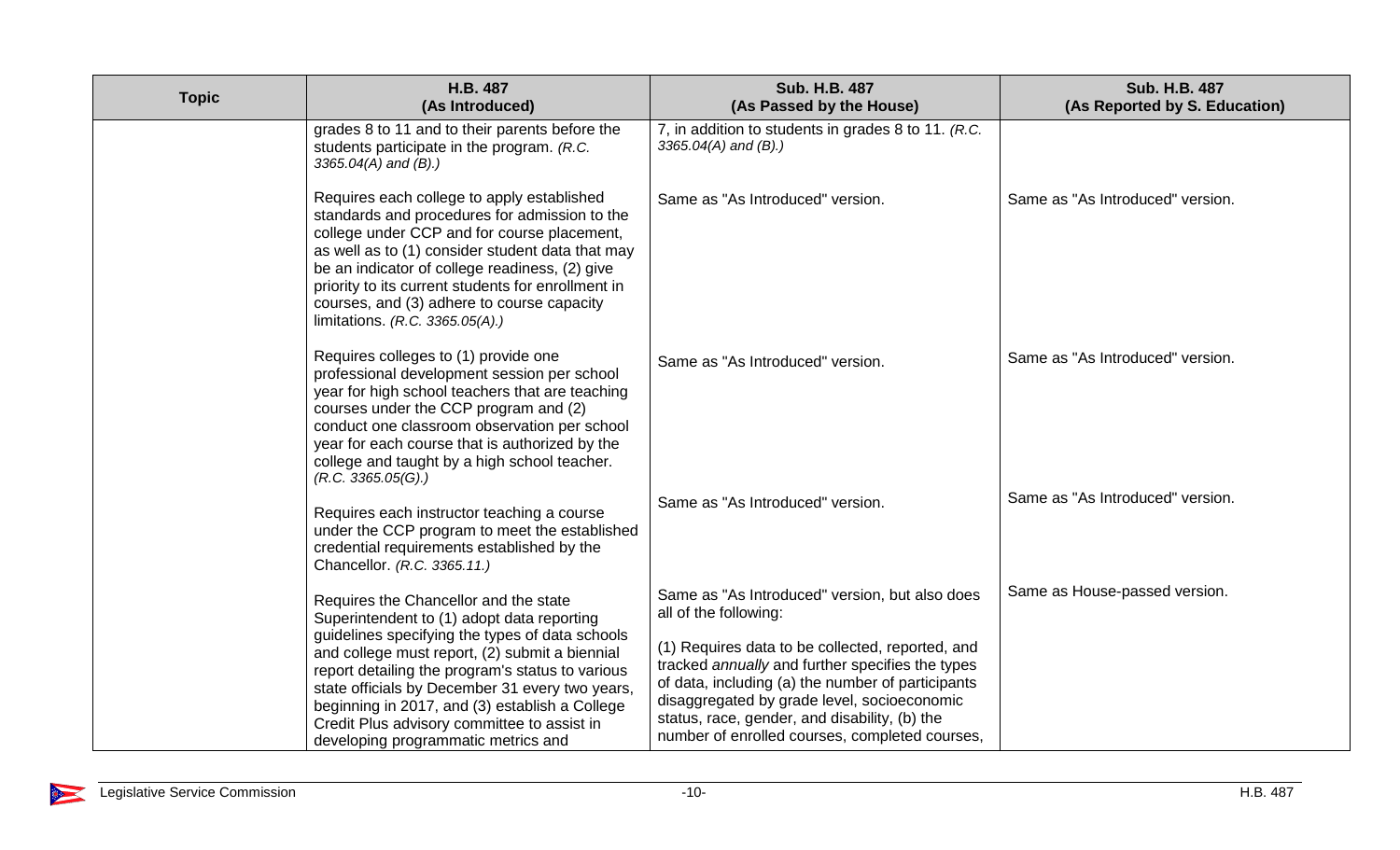| <b>Topic</b>                                                        | H.B. 487<br>(As Introduced)                                                                                                                                                                                                                                                                                | <b>Sub. H.B. 487</b><br>(As Passed by the House)                                                                                                                                                                                                                                                                     | <b>Sub. H.B. 487</b><br>(As Reported by S. Education) |
|---------------------------------------------------------------------|------------------------------------------------------------------------------------------------------------------------------------------------------------------------------------------------------------------------------------------------------------------------------------------------------------|----------------------------------------------------------------------------------------------------------------------------------------------------------------------------------------------------------------------------------------------------------------------------------------------------------------------|-------------------------------------------------------|
|                                                                     | monitoring the program's progress. (R.C.<br>3365.15.                                                                                                                                                                                                                                                       | and credit hours, (c) number of students denied<br>participation in CCP, (d) the number of students<br>who applied to colleges under CCP and were<br>denied admission, and (e) the average number of<br>completed courses and average student GPA.<br>(R.C. 3365.15(A))<br>(2) Requires the Chancellor and the state |                                                       |
|                                                                     |                                                                                                                                                                                                                                                                                                            | Superintendent to annually compile the above<br>data and post the data by December 31 of each<br>year in a prominent location on both the Board of<br>Regents' and Department of Education's<br>websites. (R.C. 3365.15(B).)                                                                                         |                                                       |
|                                                                     |                                                                                                                                                                                                                                                                                                            | (3) Requires at least one member of the CCP<br>advisory committee to be a school guidance<br>counselor. (R.C. 3365.15(D).)                                                                                                                                                                                           |                                                       |
| <b>Advanced standing</b><br>programs (currently dual<br>enrollment) | Renames "dual-enrollment program" as<br>"advanced standing program." (R.C. 3313.6013<br>and various conforming changes.)                                                                                                                                                                                   | Same as "As Introduced" version.                                                                                                                                                                                                                                                                                     | Same as "As Introduced" version.                      |
|                                                                     | Adds college-preparatory boarding schools to<br>the public schools required to offer an advanced<br>standing program. (R.C. 3313.6013 and 3328.24.)                                                                                                                                                        | Same as "As Introduced" version.                                                                                                                                                                                                                                                                                     | Same as "As Introduced" version.                      |
|                                                                     | Modifies programs that qualify as advanced<br>standing to specifically include International<br>Baccalaureate diploma courses, along with the<br>College Credit Plus Program (currently PSEO),<br>Advanced Placement courses, and Early<br>College High School (ECHS) programs. (R.C.<br>$3313.6013(A)$ .) | Same as "As Introduced" version.                                                                                                                                                                                                                                                                                     | Same as "As Introduced" version.                      |
|                                                                     | No provision.                                                                                                                                                                                                                                                                                              | Requires specified information on Advanced<br>Placement and International Baccalaureate                                                                                                                                                                                                                              | Same as House-passed version.                         |

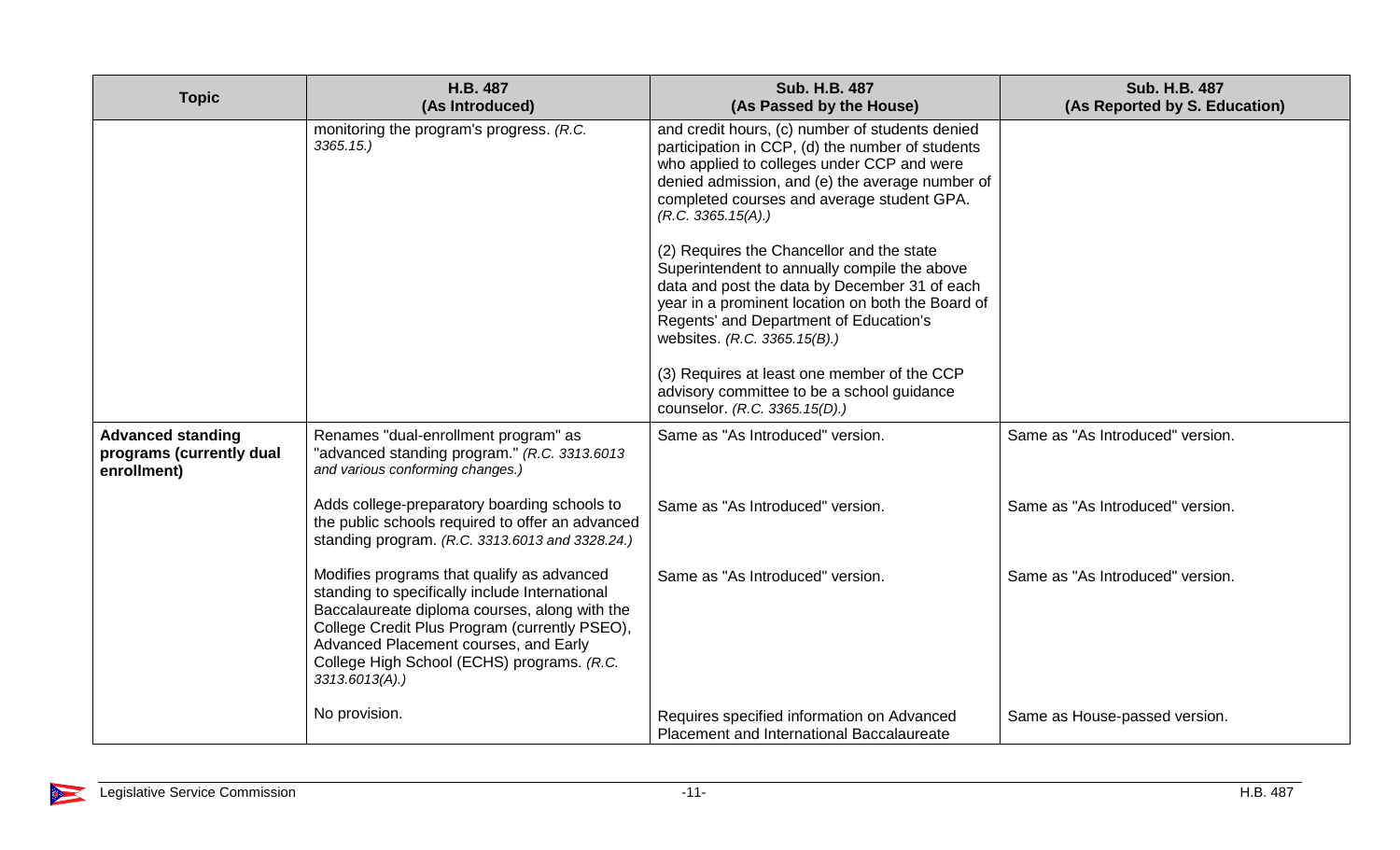| <b>Topic</b> | H.B. 487<br>(As Introduced)                                                                                                                                                                                                                                                                                                                                                               | <b>Sub. H.B. 487</b><br>(As Passed by the House)                                                                                                                                     | <b>Sub. H.B. 487</b><br>(As Reported by S. Education) |
|--------------|-------------------------------------------------------------------------------------------------------------------------------------------------------------------------------------------------------------------------------------------------------------------------------------------------------------------------------------------------------------------------------------------|--------------------------------------------------------------------------------------------------------------------------------------------------------------------------------------|-------------------------------------------------------|
|              |                                                                                                                                                                                                                                                                                                                                                                                           | diploma courses and exams to be provided to<br>students in grades 8 to 11, including all of the<br>following:                                                                        |                                                       |
|              |                                                                                                                                                                                                                                                                                                                                                                                           | (1) The process that colleges use in awarding<br>credit for such courses, including the minimum<br>scores required by state institutions of higher<br>education for AP and IB exams. |                                                       |
|              |                                                                                                                                                                                                                                                                                                                                                                                           | (2) The availability of AP and IB courses,<br>including online courses and courses offered<br>throughout the school district or system of<br>schools.                                |                                                       |
|              |                                                                                                                                                                                                                                                                                                                                                                                           | (3) The availability of waivers for tuition and fees<br>related to such courses, as well as no-cost<br>options.                                                                      |                                                       |
|              |                                                                                                                                                                                                                                                                                                                                                                                           | (4) The benefits of earning college credit through<br>such courses. (R.C. 3313.6013(C).)                                                                                             |                                                       |
|              | Changes a reference from "Early College High<br>School" to "Early College High School Program"<br>and specifically defines the program and the<br>students it serves (students who are<br>underrepresented in completing post-secondary<br>education, economically disadvantaged<br>students, or students whose parents did not<br>earn a college degree). (R.C. 3313.6013(A) and<br>(F). | Same as "As Introduced" version.                                                                                                                                                     | Same as "As Introduced" version.                      |
|              | Makes any agreement between a school district<br>or community school and an associated college,<br>which governs an ECHS program, subject to the                                                                                                                                                                                                                                          | Same as "As Introduced" version, but does not<br>include the exemption for an ECHS agreement<br>for which a waiver is obtained from the                                              | Same as "As Introduced" version.                      |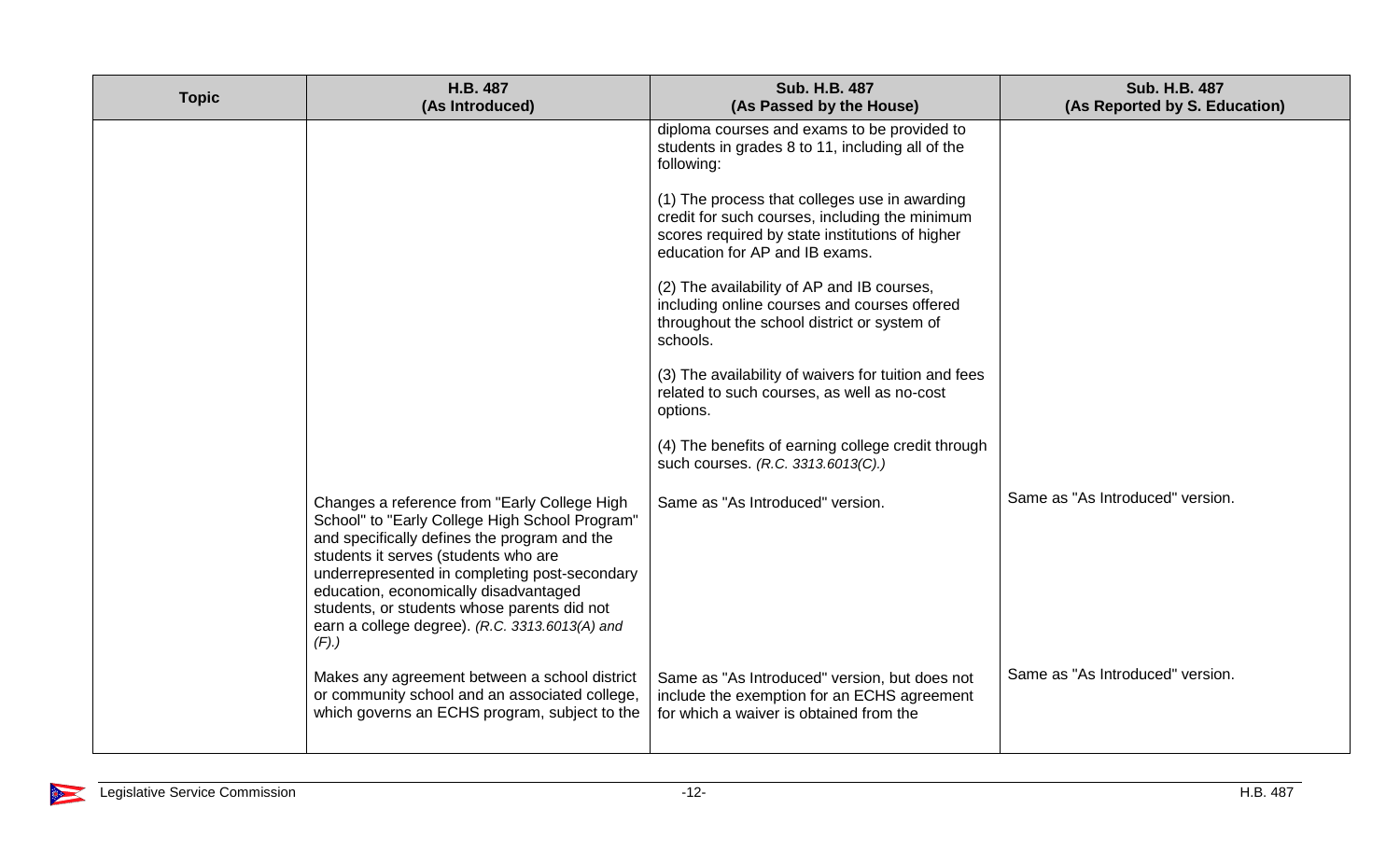| <b>Topic</b> | H.B. 487<br>(As Introduced)                                                                                                                                                                                                                                                                                                                                                            | <b>Sub. H.B. 487</b><br>(As Passed by the House)                | <b>Sub. H.B. 487</b><br>(As Reported by S. Education) |
|--------------|----------------------------------------------------------------------------------------------------------------------------------------------------------------------------------------------------------------------------------------------------------------------------------------------------------------------------------------------------------------------------------------|-----------------------------------------------------------------|-------------------------------------------------------|
|              | requirements of CCP, except in the following<br>circumstances:                                                                                                                                                                                                                                                                                                                         | Chancellor and state Superintendent. (R.C.<br>$3313.6013(E)$ .) |                                                       |
|              | (1) Any aspect of an ECHS agreement that does<br>not relate to a college's conferral of transcripted<br>credit.                                                                                                                                                                                                                                                                        |                                                                 |                                                       |
|              | (2) The ECHS program began operating before<br>July 1, 2014. (Exemption lasts until the existing<br>agreement expires or July 1, 2015, whichever<br>date is later.)                                                                                                                                                                                                                    |                                                                 |                                                       |
|              | (3) A waiver is obtained from the Chancellor and<br>state Superintendent for exemption from the<br>requirements of CCP.                                                                                                                                                                                                                                                                |                                                                 |                                                       |
|              | (4) The district, school, or associated college<br>that entered into the ECHS agreement was<br>granted an award under the Straight A Program<br>for the 2014-2015 school year for a project<br>involving the ECHS program. (Exemption lasts<br>only during the period of funding specified by the<br>grant award.) (R.C. 3313.6013(E).)                                                |                                                                 | Same as "As Introduced" version.                      |
|              | Permits a public high school and a college<br>operating an ECHS program to apply to the<br>Chancellor and the state Superintendent for a<br>waiver from the requirements of CCP, which, if<br>granted, applies only to the agreement<br>governing the ECHS program and not to other<br>CCP agreements entered into by the school or<br>college. (R.C. 3313.6013(E)(3) and 3365.10(B).) | No provision.                                                   |                                                       |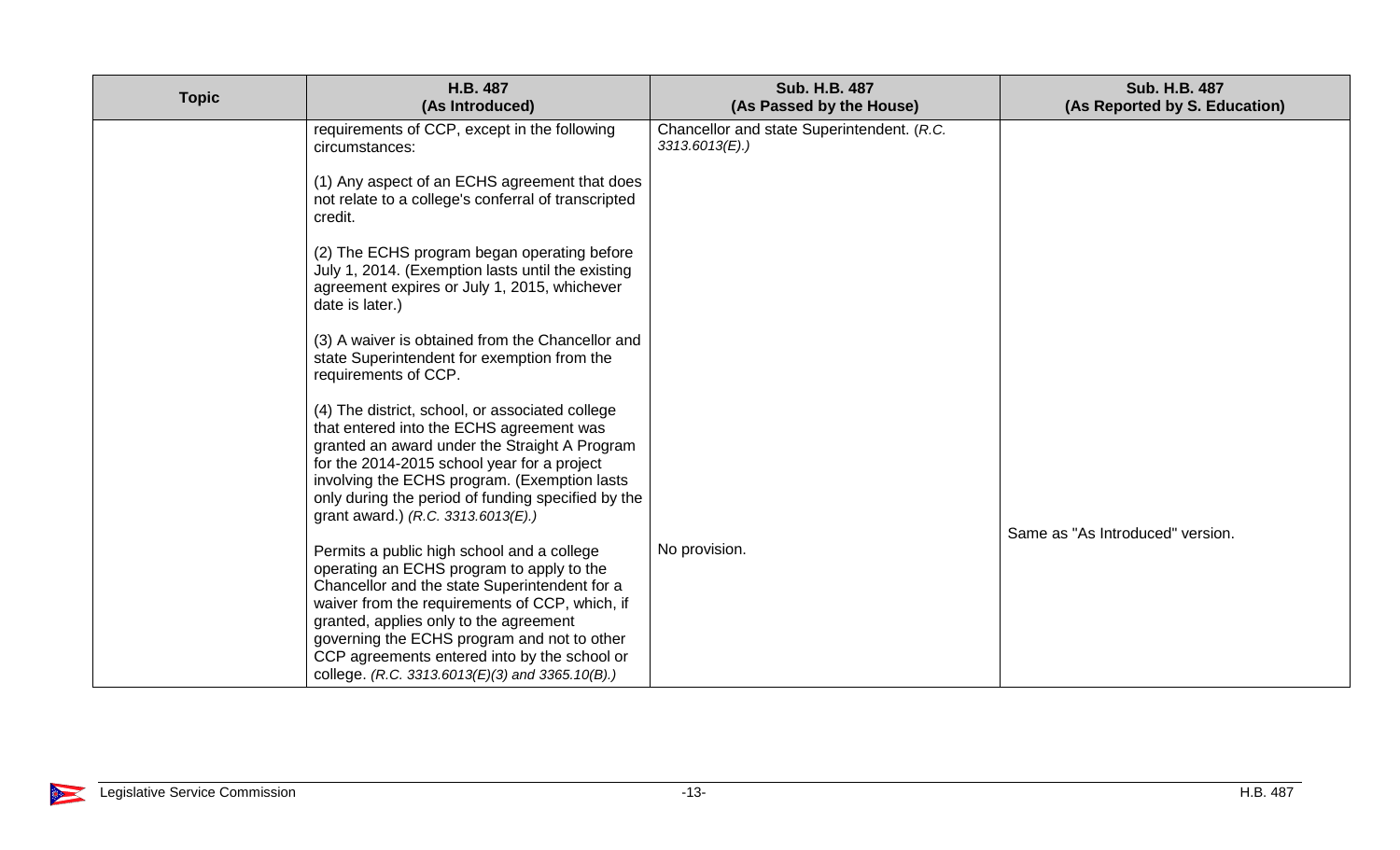| <b>Topic</b><br>(As Introduced)<br>(As Passed by the House)<br>(As Reported by S. Education)                                                                                                                                                                                                                                                                                                                                                                                                                                                                                                                                                                                                                                                                                                                                                                                                                                                                                                                                                                                                                                                                                                                                                                                                                                                                                                                                                                                                                                                    |  |
|-------------------------------------------------------------------------------------------------------------------------------------------------------------------------------------------------------------------------------------------------------------------------------------------------------------------------------------------------------------------------------------------------------------------------------------------------------------------------------------------------------------------------------------------------------------------------------------------------------------------------------------------------------------------------------------------------------------------------------------------------------------------------------------------------------------------------------------------------------------------------------------------------------------------------------------------------------------------------------------------------------------------------------------------------------------------------------------------------------------------------------------------------------------------------------------------------------------------------------------------------------------------------------------------------------------------------------------------------------------------------------------------------------------------------------------------------------------------------------------------------------------------------------------------------|--|
| <b>Community school</b><br>No provision.<br>Requires the Department of Education to<br>Same as House-passed version.<br>sponsor confirmations<br>withhold state payments to a new community<br>school opening for its first year of operation until<br>the school's sponsor confirms that the school has<br>complied with the following requirements:<br>(1) The school is in compliance with current law<br>provisions requiring that (a) the contract between<br>the sponsor and the governing authority has<br>been filed with the Department, (b) the school<br>has a fiscal officer who is licensed and, if<br>required, bonded, (c) all employees and<br>members of the school governing authority have<br>undergone a criminal records check, (d) the chief<br>administrator of the school actively is managing<br>daily operations at the school, and (e) the<br>projected enrollment reported to the Department<br>is accurate.<br>(2) The sponsor has approved the financial<br>controls required by the comprehensive plan for<br>the school under existing law.<br>(3) The school facilities will be ready and open<br>for use by the date prescribed in the school's<br>contract, and the sponsor has reviewed any<br>lease, purchase agreement, permits required by<br>statute or contract, and construction plans.<br>(4) The chief administrator of the community<br>school actively is managing daily operations at<br>the school.<br>(5) The projected enrollment reported to the<br>Department is accurate. (R.C. 3314.191.) |  |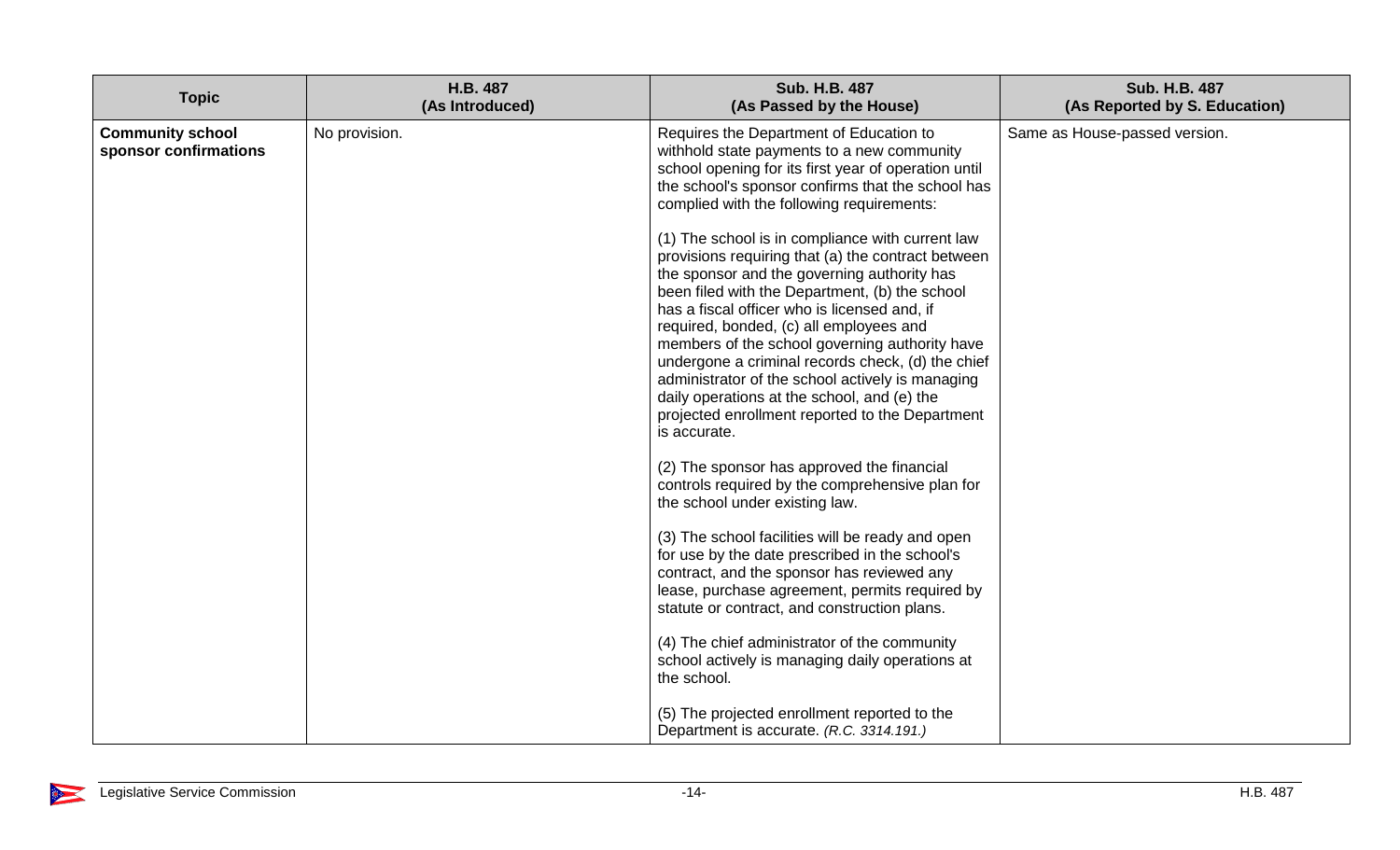| <b>Topic</b>                                             | H.B. 487<br>(As Introduced) | <b>Sub. H.B. 487</b><br>(As Passed by the House)                                                                                                                                                              | <b>Sub. H.B. 487</b><br>(As Reported by S. Education)                     |
|----------------------------------------------------------|-----------------------------|---------------------------------------------------------------------------------------------------------------------------------------------------------------------------------------------------------------|---------------------------------------------------------------------------|
| Reopening of a<br>permanently closed<br>community school | No provision.               | Prohibits a community school (except for an e-<br>school <sup>1</sup> ) that is permanently closed from<br>reopening under another name if any of the<br>following conditions still apply to the new school:  | Same as House-passed version, but applies the<br>provisions to e-schools. |
|                                                          |                             | (1) The new school has the same sponsor as the<br>closed school.                                                                                                                                              |                                                                           |
|                                                          |                             | (2) The new school has the same chief<br>administrator as the closed school.                                                                                                                                  |                                                                           |
|                                                          |                             | (3) The governing authority of the new school<br>consists of any of the same members that served<br>on the governing authority of the closed school<br>during that school's last year of operation.           |                                                                           |
|                                                          |                             | (4) 50% or more of the teaching staff of the new<br>school consists of the same individuals who were<br>employed as teachers at the closed school<br>during that school's last year of operation.             |                                                                           |
|                                                          |                             | (5) 50% or more of the administrative staff of the<br>new school consists of the same individuals who<br>were employed as administrators at the closed<br>school during that school's last year of operation. |                                                                           |
|                                                          |                             | (6) The performance standards and<br>accountability plan prescribed by the sponsor<br>contract for the new school are the same as<br>those for the closed school. (R.C. 3314.352.)                            |                                                                           |

 $\overline{a}$ 

X

<sup>1</sup> "E-school" is a commonly used informal name for an Internet – or computer–based community school (see R.C. 3314.02(A)(7)).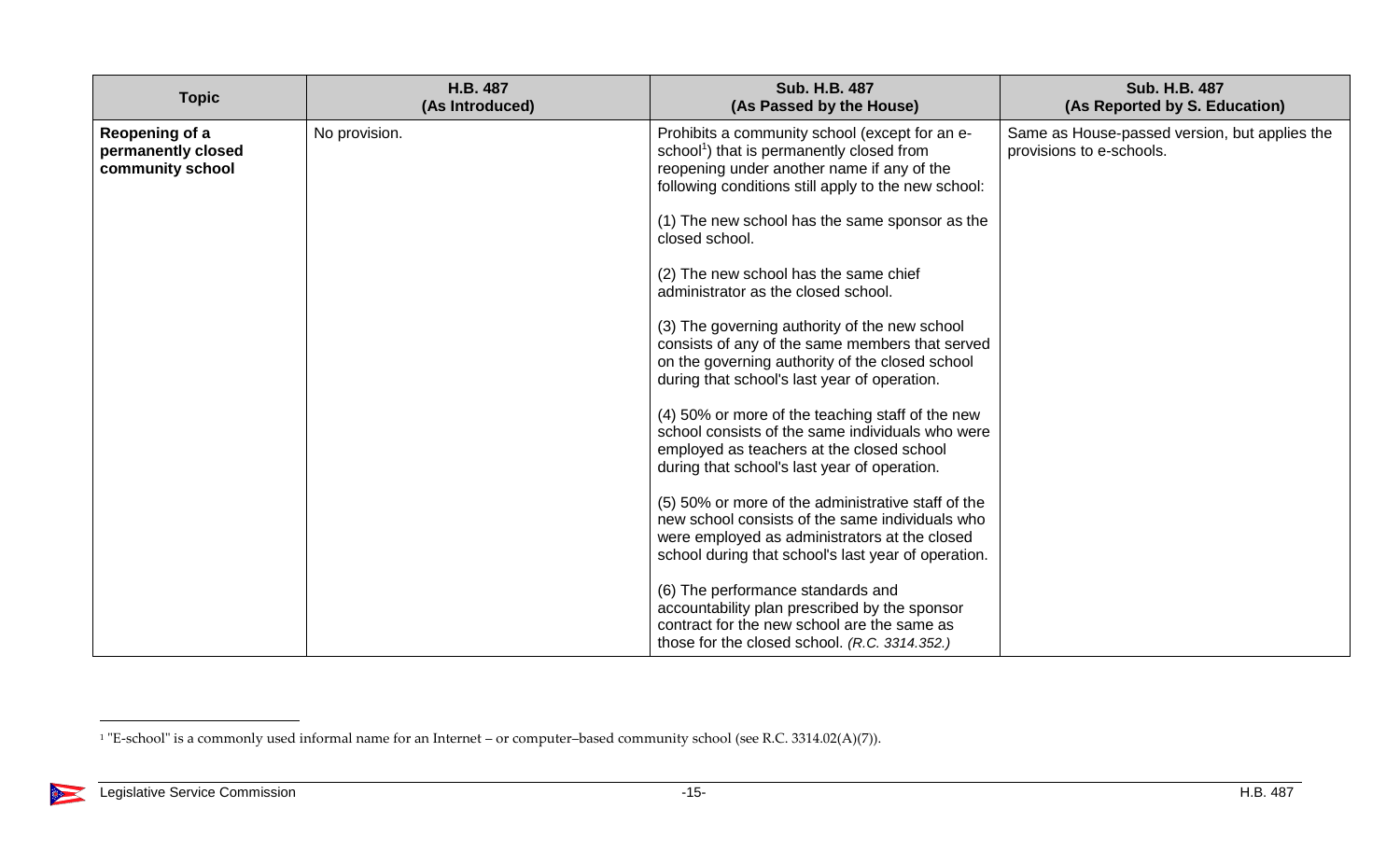| <b>Topic</b>                                   | H.B. 487<br>(As Introduced) | Sub. H.B. 487<br>(As Passed by the House)                                                                                                                                                                                                                                                                                                                                                                                                                                                                                                                                                                                                                                                                                                                                                                                                                                                                                                                                                                                                                                                                                                   | Sub. H.B. 487<br>(As Reported by S. Education) |
|------------------------------------------------|-----------------------------|---------------------------------------------------------------------------------------------------------------------------------------------------------------------------------------------------------------------------------------------------------------------------------------------------------------------------------------------------------------------------------------------------------------------------------------------------------------------------------------------------------------------------------------------------------------------------------------------------------------------------------------------------------------------------------------------------------------------------------------------------------------------------------------------------------------------------------------------------------------------------------------------------------------------------------------------------------------------------------------------------------------------------------------------------------------------------------------------------------------------------------------------|------------------------------------------------|
| <b>ESC sponsorship of</b><br>community schools | No provision.               | Specifies conditions under which an educational<br>service center may sponsor a conversion or start-<br>up community school within and outside of its<br>service territory. (R.C. 3314.015(H) and 3314.02(B).)                                                                                                                                                                                                                                                                                                                                                                                                                                                                                                                                                                                                                                                                                                                                                                                                                                                                                                                              | No provision.                                  |
| <b>Community school</b><br>sponsor ratings     | No provision.               | Does all of the following in regard to the<br>community school sponsor rating system<br>scheduled to begin operation January 1, 2015:<br>(1) Requires the Department to develop and<br>implement the evaluation system "in conjunction<br>with a statewide nonprofit organization whose<br>membership is comprised solely of entities that<br>sponsor community schools and whose members<br>sponsor the majority of start-up community<br>schools in the state." (Future R.C. 3314.016(B)(1).) <sup>2</sup><br>(2) Specifies that the academic performance<br>component be annually measured using<br>assessments selected or approved by the<br>Department. (Future R.C. 3314.016(B)(1)(a).)<br>(3) Requires the Department to determine a<br>schedule for completing a review of and<br>calculating the adherence to both the quality<br>practices component and the laws and rules<br>component. (Future R.C. 3314.016(B)(1)(b) and (c).)<br>(4) Adds that, on the quality practices<br>component, if a sponsor receives a rating of<br>"exemplary," that rating remains valid for five<br>years, and if a sponsor receives a rating of | No provision.                                  |

<sup>2</sup> Future R.C. 3314.016, effective January 1, 2015, amended in Sections 3, 4, and 5 of the House-passed version of the bill.

 $\overline{a}$ 

X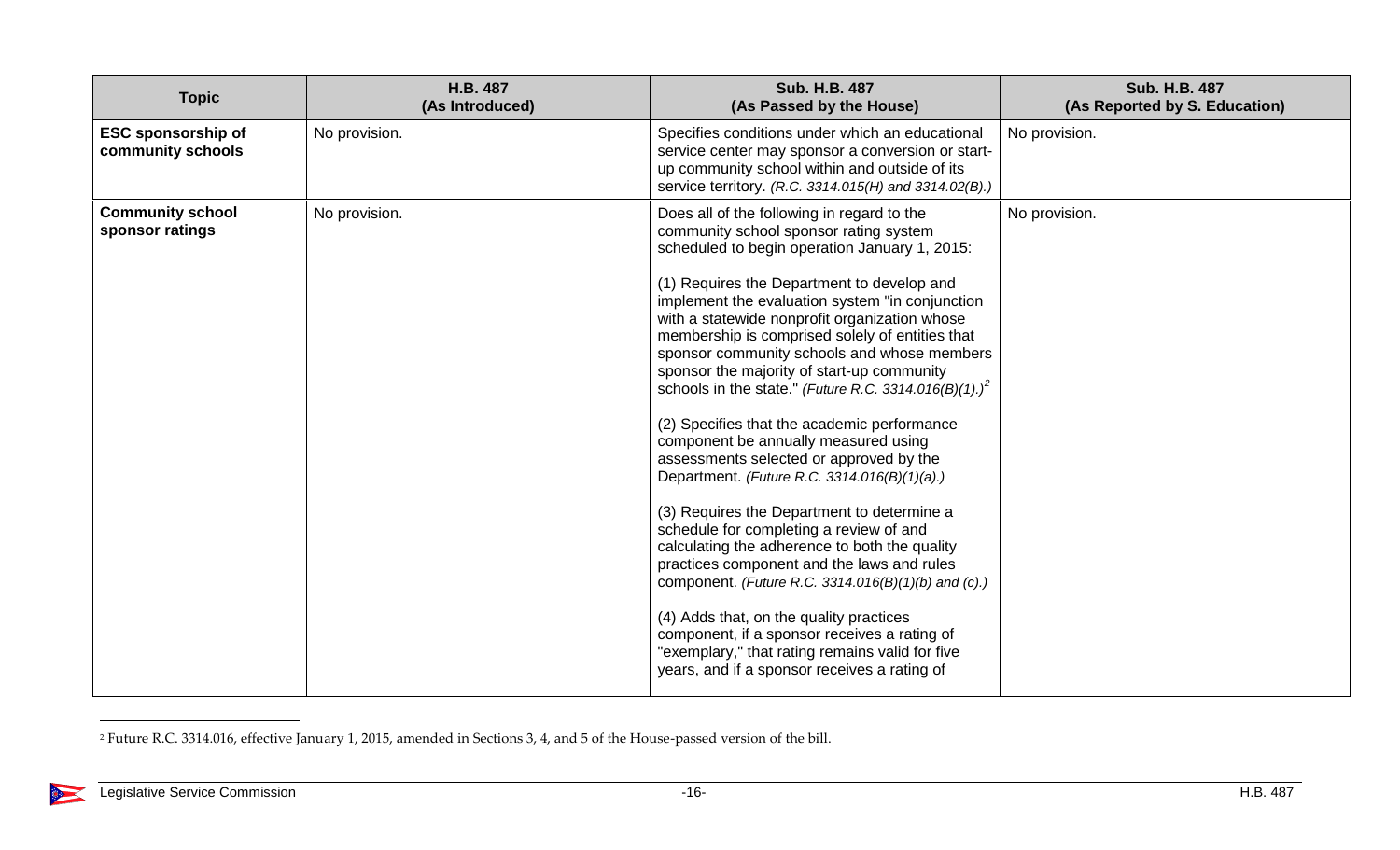| <b>Topic</b>                                                                         | H.B. 487<br>(As Introduced) | <b>Sub. H.B. 487</b><br>(As Passed by the House)                                                                                                                                                                                                                                                                                                                                                                                                    | <b>Sub. H.B. 487</b><br>(As Reported by S. Education)                                                                                                                                                                                                                                                                                                                                                                        |
|--------------------------------------------------------------------------------------|-----------------------------|-----------------------------------------------------------------------------------------------------------------------------------------------------------------------------------------------------------------------------------------------------------------------------------------------------------------------------------------------------------------------------------------------------------------------------------------------------|------------------------------------------------------------------------------------------------------------------------------------------------------------------------------------------------------------------------------------------------------------------------------------------------------------------------------------------------------------------------------------------------------------------------------|
|                                                                                      |                             | "effective," that rating remains valid for three<br>years. (Future R.C. 3314.016(B)(1)(b).)                                                                                                                                                                                                                                                                                                                                                         |                                                                                                                                                                                                                                                                                                                                                                                                                              |
|                                                                                      |                             | (5) Adds that the review of the laws and rules<br>component must be annually conducted through<br>electronic means (where circumstances permit).<br>(Future R.C. 3314.016(B)(1)(c).)                                                                                                                                                                                                                                                                |                                                                                                                                                                                                                                                                                                                                                                                                                              |
|                                                                                      |                             | (6) Requires the Department to both (a) use peer<br>review of a sponsor's adherence to quality<br>practices, and (b) provide training to individuals<br>conducting peer reviews. (Future R.C.<br>$3314.016(B)(4)(a)$ and (c).)                                                                                                                                                                                                                      |                                                                                                                                                                                                                                                                                                                                                                                                                              |
|                                                                                      |                             | (6) Requires that any individuals participating in<br>peer review must possess significant experience<br>working for an entity that sponsors community<br>schools in the state. (Future R.C.<br>3314.016(B)(4)(b).                                                                                                                                                                                                                                  |                                                                                                                                                                                                                                                                                                                                                                                                                              |
| <b>Evaluation of the Office of</b><br><b>Ohio School Sponsorship</b>                 | No provision.               | Creates a panel to rate the Office of Ohio School<br>Sponsorship once every five years beginning<br>July 1, 2016. (R.C. 3314.016(D); Future R.C.<br>$3314.016(D)$ .)                                                                                                                                                                                                                                                                                | No provision.                                                                                                                                                                                                                                                                                                                                                                                                                |
| <b>Transformation alliance</b><br>recommendations on<br>community school<br>sponsors | No provision.               | Revises the method by which a municipal school<br>district (Cleveland) transformation alliance<br>reviews community school sponsors and makes<br>recommendations to the Department of<br>Education on sponsoring entities within the<br>district (excluding grandfathered sponsors and<br>sponsors who have already received approval<br>under the provision). Under the bill, the alliance<br>may make recommendations regarding the<br>following: | Substitutes provisions regarding a municipal<br>school district Transformation Alliance's<br>(Cleveland's) recommendation duties of the<br>House-passed version with the following:<br>(1) Requires Transformation Alliance<br>recommendations for "extending" a sponsor's<br>approval by the Department of Education, in<br>addition to initial granting and renewing approval<br>as under current law. $(R.C. 3311.86(E))$ |

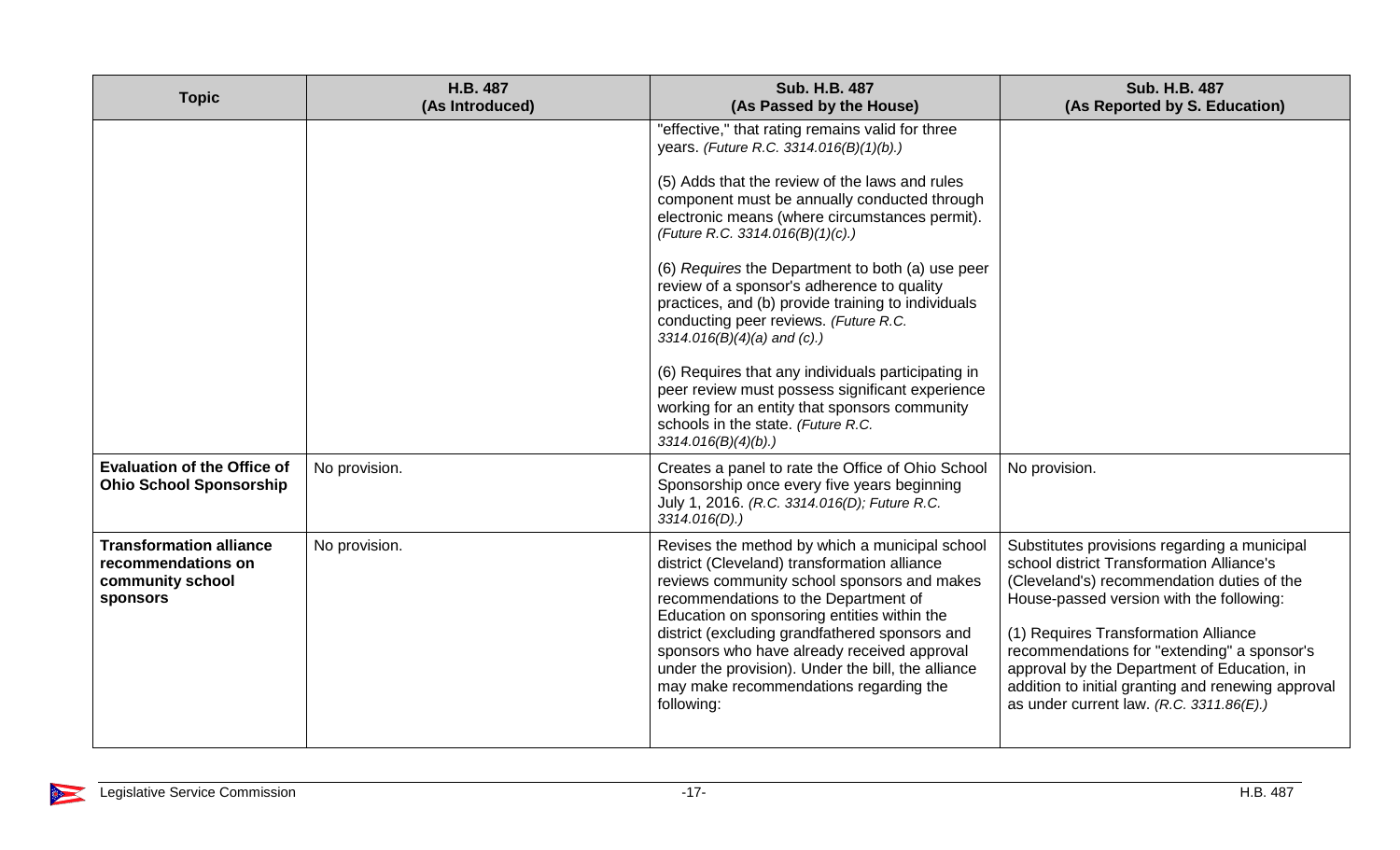| <b>Topic</b> | H.B. 487<br>(As Introduced) | <b>Sub. H.B. 487</b><br>(As Passed by the House)                                                                                                                                                                                                                                                                                                                                                                                                                                                                                                                                                                                                                                                                                                                                                                                                                                            | <b>Sub. H.B. 487</b><br>(As Reported by S. Education)                                                                                                                                                                                                                                                                                                                                                                                                                                                                                                                                                                                                                                                                                                                                                                                                                                                                                                                                                                                                                                                                                                                                          |
|--------------|-----------------------------|---------------------------------------------------------------------------------------------------------------------------------------------------------------------------------------------------------------------------------------------------------------------------------------------------------------------------------------------------------------------------------------------------------------------------------------------------------------------------------------------------------------------------------------------------------------------------------------------------------------------------------------------------------------------------------------------------------------------------------------------------------------------------------------------------------------------------------------------------------------------------------------------|------------------------------------------------------------------------------------------------------------------------------------------------------------------------------------------------------------------------------------------------------------------------------------------------------------------------------------------------------------------------------------------------------------------------------------------------------------------------------------------------------------------------------------------------------------------------------------------------------------------------------------------------------------------------------------------------------------------------------------------------------------------------------------------------------------------------------------------------------------------------------------------------------------------------------------------------------------------------------------------------------------------------------------------------------------------------------------------------------------------------------------------------------------------------------------------------|
|              |                             | (1) An entity that initially applies to sponsor<br>community schools in the municipal school<br>district. (The Department must notify the alliance<br>within 10 days after receiving any such initial<br>application.)<br>(2) An entity already approved by the Department<br>to sponsor community schools outside of the<br>municipal school district. (The Department must<br>notify the alliance within 10 days after receiving<br>the application.)<br>(3) An entity that sponsors community schools in<br>the municipal school district on the bill's effective<br>date. (If the alliance chooses to evaluate such<br>entities for recommendation, the Department<br>must establish a schedule by which (a) the<br>alliance recommends the capacity and ability of<br>such sponsors, and (b) all recommendations are<br>completed not later than December 31, 2017.<br>(R.C. 3311.86.) | (2) Permits the Department to request from the<br>Transformation Alliance, or the Transformation<br>Alliance to independently offer, comment on the<br>granting, renewal, or extension of an agreement<br>with a sponsor of community schools when the<br>sponsor has existing agreements with a<br>community school located in an Alliance<br>municipal school district. (R.C. 3311.86(D)(2).)<br>(3) Requires the Department to consider any<br>Alliance comment in making decisions in<br>granting, renewing, or extending agreements with<br>sponsors. (R.C. 3311.86(D)(2).)<br>(4) Permits a school district board of education or<br>governing board of an educational service center<br>(ESC) to request from a Transformation Alliance,<br>or a Transformation Alliance to independently<br>offer, comment on the conversion of a school<br>district school into a community school. (R.C.<br>3311.86(D)(3).<br>(5) Requires a school district board or ESC<br>governing board to consider any Alliance<br>comment before entering into a preliminary<br>agreement to create a conversion community<br>school. (R.C. 3311.86(D)(3).)<br>(6) Specifies that comments by the Alliance be |
|              |                             |                                                                                                                                                                                                                                                                                                                                                                                                                                                                                                                                                                                                                                                                                                                                                                                                                                                                                             | based on existing criteria created to assess<br>sponsors. (R.C. 3311.86(D).)                                                                                                                                                                                                                                                                                                                                                                                                                                                                                                                                                                                                                                                                                                                                                                                                                                                                                                                                                                                                                                                                                                                   |
|              |                             |                                                                                                                                                                                                                                                                                                                                                                                                                                                                                                                                                                                                                                                                                                                                                                                                                                                                                             | (7) Requires school district boards and ESC<br>governing boards to request recommendation<br>from a Transformation Alliance before entering<br>into a preliminary agreement to convert an                                                                                                                                                                                                                                                                                                                                                                                                                                                                                                                                                                                                                                                                                                                                                                                                                                                                                                                                                                                                      |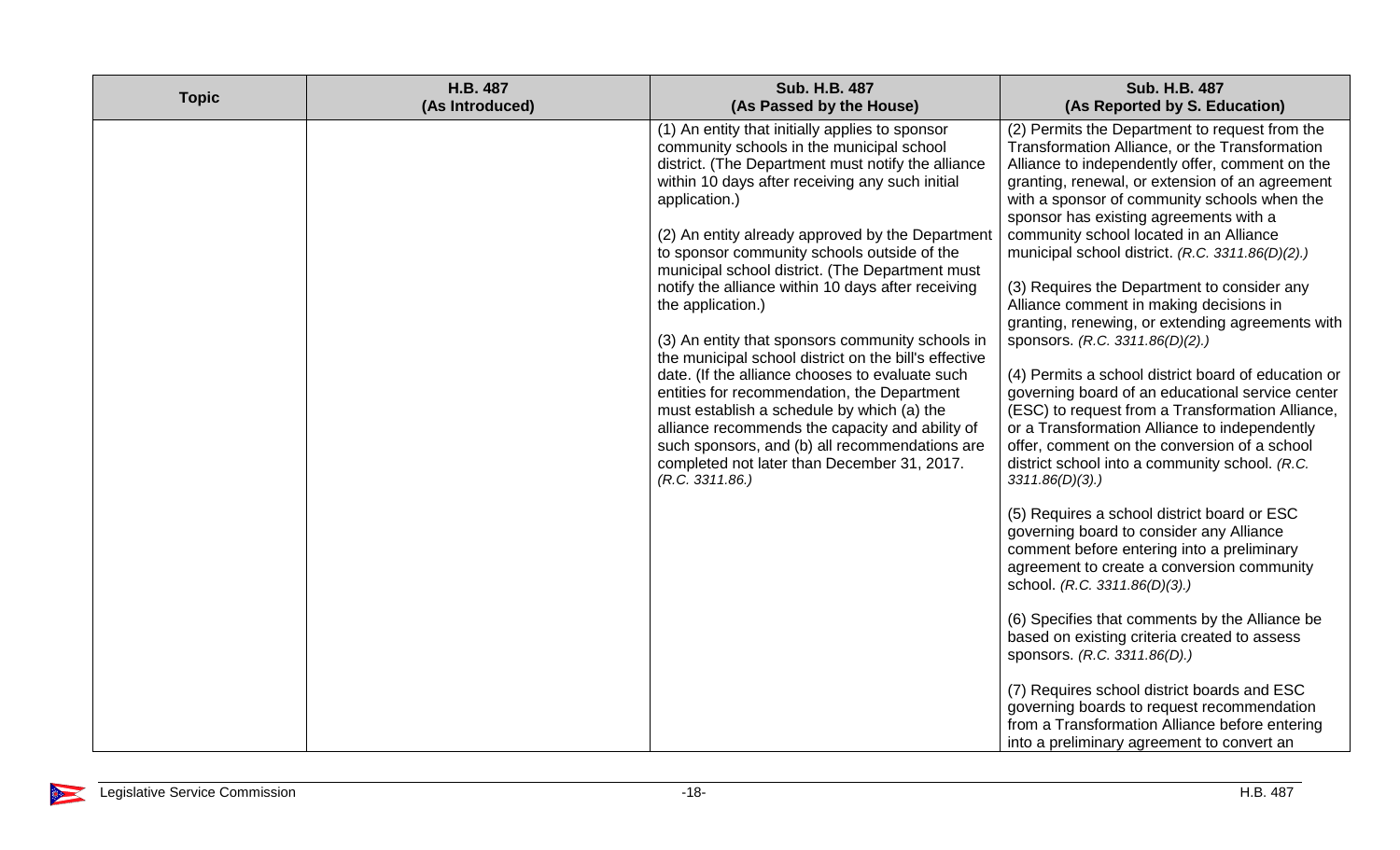| <b>Topic</b>                                                   | H.B. 487<br>(As Introduced) | <b>Sub. H.B. 487</b><br>(As Passed by the House)                                                                                                                                                                                                                                                                                                                                                           | <b>Sub. H.B. 487</b><br>(As Reported by S. Education)                                                                                                                                                                                |
|----------------------------------------------------------------|-----------------------------|------------------------------------------------------------------------------------------------------------------------------------------------------------------------------------------------------------------------------------------------------------------------------------------------------------------------------------------------------------------------------------------------------------|--------------------------------------------------------------------------------------------------------------------------------------------------------------------------------------------------------------------------------------|
|                                                                |                             |                                                                                                                                                                                                                                                                                                                                                                                                            | Alliance municipal school district school to a<br>community school. (R.C. 3314.02(B).)<br>(8) Prohibits the Office of Ohio School                                                                                                    |
|                                                                |                             |                                                                                                                                                                                                                                                                                                                                                                                                            | Sponsorship from approving a community school<br>for direct authorization in an alliance municipal<br>school district unless that school has requested<br>recommendation from the Transformation<br>Alliance. (R.C. 3314.029(A)(4).) |
| <b>Educational Choice</b><br>(EdChoice) Scholarship<br>Program | No provision.               | Qualifies for the Educational Choice (EdChoice)<br>Scholarship Program students enrolled in a high<br>school that receives a grade of "D" or "F" for the<br>four-year adjusted cohort graduation rate in two<br>of the three most recent report cards, beginning<br>in the 2016-2017 school year. (R.C. 3310.03(A)(6)<br>and $3310.031(B)(2)$ .)                                                           | Same as House-passed version.                                                                                                                                                                                                        |
|                                                                | No provision.               | Qualifies for an EdChoice scholarship a student<br>entitled to attend school in a school district in<br>which the Pilot Project Scholarship Program is<br>operating (Cleveland) if the number of applicants<br>for the Pilot Project Scholarship Program<br>exceeds the number of available scholarships<br>under that program. (R.C. 3310.03, first paragraph,<br>3310.032(A), 3310.05, and 3313.975(E).) | No provision.                                                                                                                                                                                                                        |
|                                                                | No provision.               | Specifies that a student may not be awarded a<br>scholarship for the same school year under both<br>the EdChoice Scholarship Program and the Pilot<br>Project Scholarship Program. (R.C. 3313.975(E).)                                                                                                                                                                                                     | No provision.                                                                                                                                                                                                                        |
|                                                                | No provision.               | No provision.                                                                                                                                                                                                                                                                                                                                                                                              | Permits a chartered nonpublic school to charge a<br>student receiving an EdChoice scholarship<br>whose family income is above 200% of the<br>federal poverty guidelines "up to the difference"                                       |

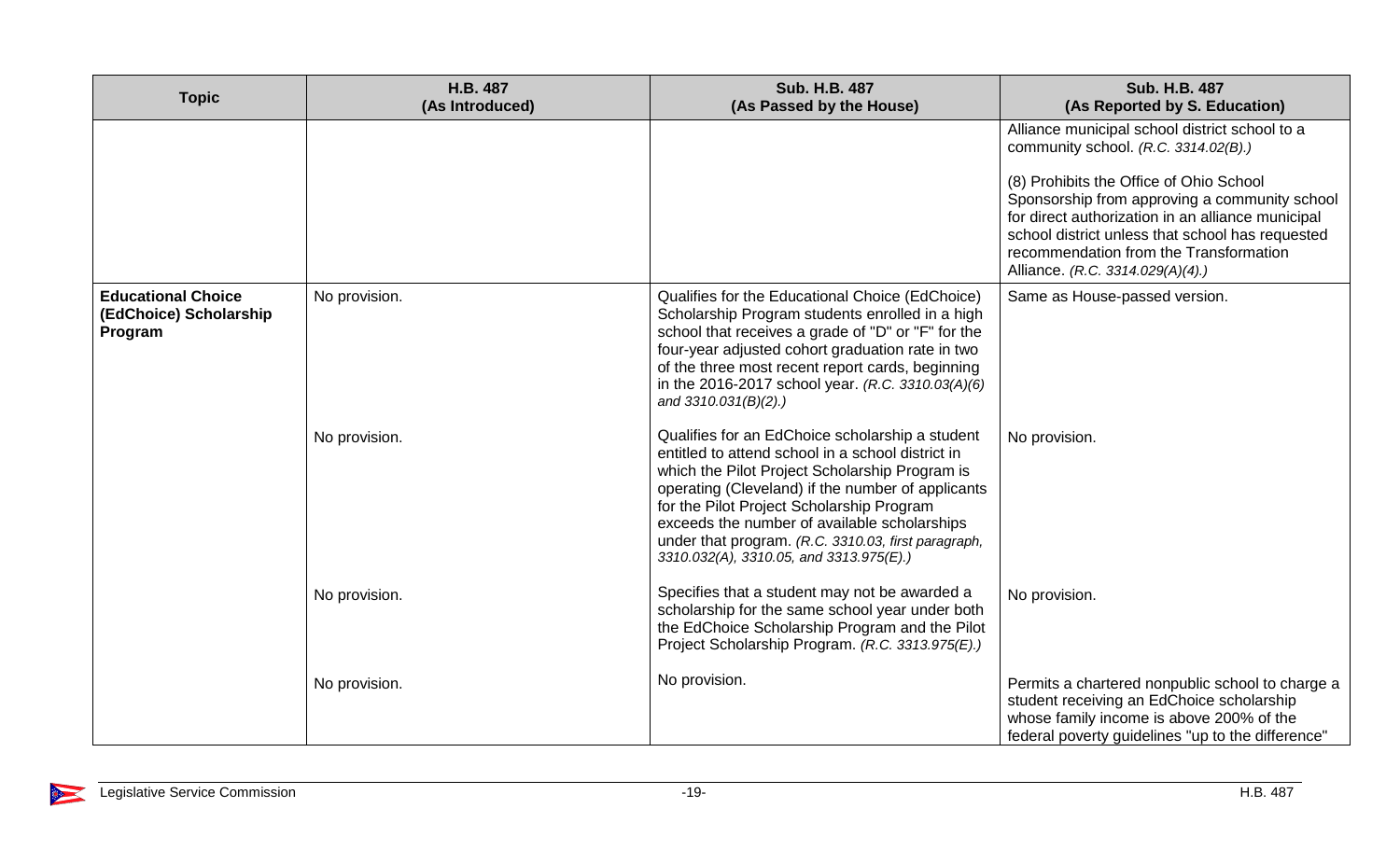| <b>Topic</b>                     | H.B. 487<br>(As Introduced) | <b>Sub. H.B. 487</b><br>(As Passed by the House)                                                                                                                                                                                                                                                                                                                                                                                                                                                                                             | <b>Sub. H.B. 487</b><br>(As Reported by S. Education)                                                                                                                                                                                                                                                                                                                                                                                                                                                                   |
|----------------------------------|-----------------------------|----------------------------------------------------------------------------------------------------------------------------------------------------------------------------------------------------------------------------------------------------------------------------------------------------------------------------------------------------------------------------------------------------------------------------------------------------------------------------------------------------------------------------------------------|-------------------------------------------------------------------------------------------------------------------------------------------------------------------------------------------------------------------------------------------------------------------------------------------------------------------------------------------------------------------------------------------------------------------------------------------------------------------------------------------------------------------------|
|                                  |                             |                                                                                                                                                                                                                                                                                                                                                                                                                                                                                                                                              | between the scholarship amount and the school's<br>tuition, instead of charging "the difference"<br>between the scholarship amount and the school's<br>tuition under current law. (R.C. 3310.13(A).)<br>Permits, instead of requires as under current law,<br>a chartered nonpublic school to permit an eligible<br>student's family to provide volunteer services in<br>lieu of cash payment to pay all or part of the<br>amount of the school's tuition not covered by an<br>EdChoice scholarship. (R.C. 3310.13(B).) |
| Third-grade reading<br>guarantee | No provision.               | Beginning July 1, 2015, subjects to the retention<br>provisions of the third-grade reading guarantee<br>any third-grade student who attends a chartered<br>nonpublic school with either an EdChoice or<br>Cleveland Pilot Project scholarship, unless that<br>student would be exempt if the student was<br>attending a public school. (R.C. 3301.163(A).)                                                                                                                                                                                   | Same as House-passed version, but specifies<br>that for purposes of exempting a child with a<br>disability, an individual services plan created for<br>the child that exempts the student from retention<br>be considered in the same manner as an<br>individualized education program (IEP) or 504<br>plan. (R.C. 3301.163(A).)                                                                                                                                                                                        |
|                                  | No provision.               | Requires chartered nonpublic schools to do all of<br>the following:<br>(1) Adopt policies and procedures for the annual<br>assessment of reading skills of scholarship<br>students in kindergarten through third grade.<br>(2) Provide notification to parents and guardians<br>of scholarship students identified as reading<br>below grade-level.<br>(3) Provide intensive reading instruction services<br>to such scholarship students.<br>(4) Report annually to the Department the<br>number of such scholarship students identified as | Same as House-passed version.                                                                                                                                                                                                                                                                                                                                                                                                                                                                                           |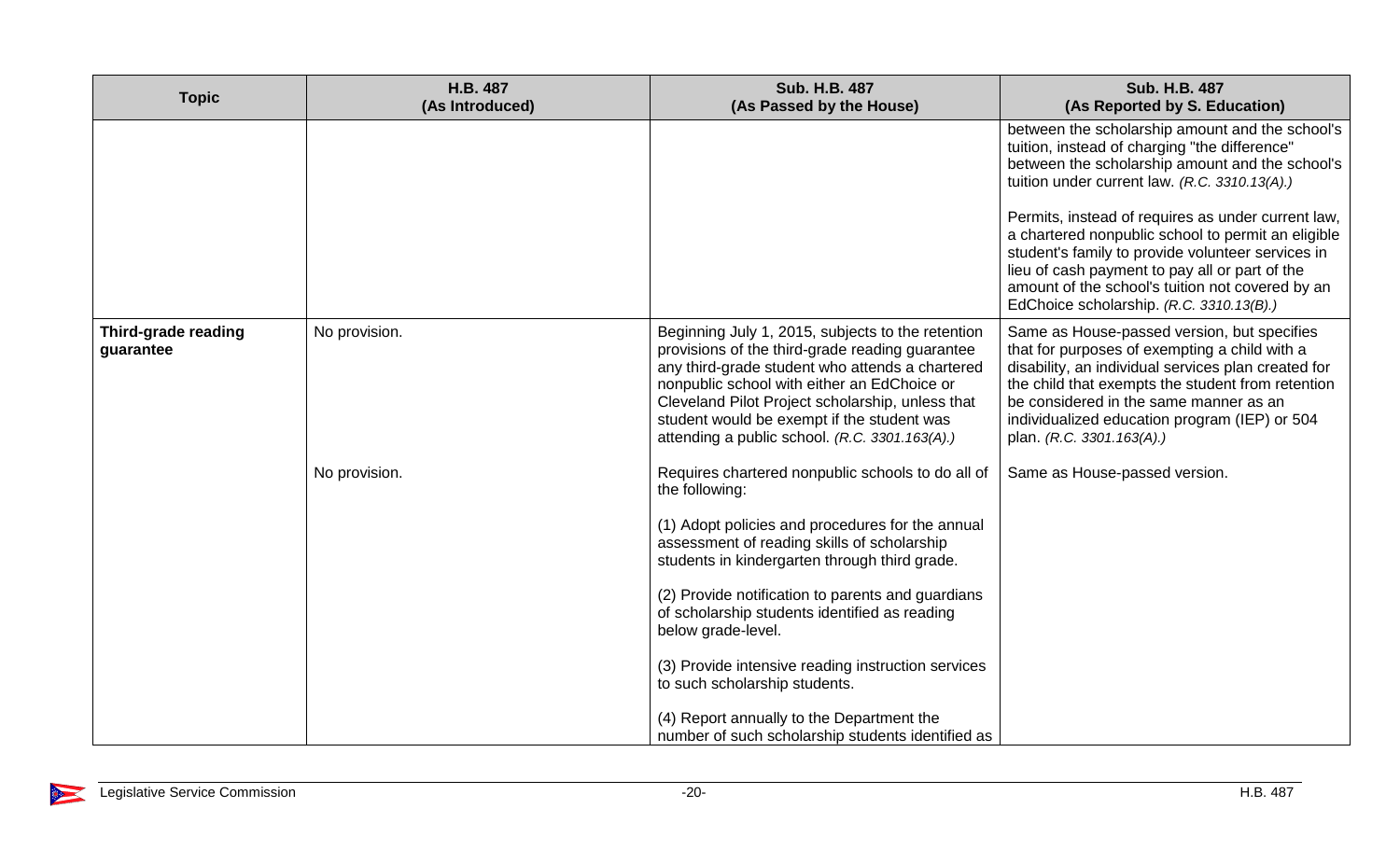| <b>Topic</b> | H.B. 487<br>(As Introduced) | <b>Sub. H.B. 487</b><br>(As Passed by the House)                                                                    | <b>Sub. H.B. 487</b><br>(As Reported by S. Education)                                                                                                                                                                                                                                                                                                                                                |
|--------------|-----------------------------|---------------------------------------------------------------------------------------------------------------------|------------------------------------------------------------------------------------------------------------------------------------------------------------------------------------------------------------------------------------------------------------------------------------------------------------------------------------------------------------------------------------------------------|
|              |                             | reading at grade-level and the number identified<br>as reading below grade-level. (R.C. 3301.163(B)<br>and $(C)$ .) |                                                                                                                                                                                                                                                                                                                                                                                                      |
|              | No provision.               | No provision.                                                                                                       | Specifies which English language arts<br>assessment will be administered to third-grade<br>students in the 2014-2015 school year as follows:                                                                                                                                                                                                                                                         |
|              |                             |                                                                                                                     | (1) For the fall administration, the same<br>assessment that was administered in the<br>previous school year;                                                                                                                                                                                                                                                                                        |
|              |                             |                                                                                                                     | (2) For the spring administration:                                                                                                                                                                                                                                                                                                                                                                   |
|              |                             |                                                                                                                     | (a) For any student whose score on the<br>assessment would subject that student to<br>retention under the third-grade reading<br>guarantee, the same assessment that was<br>administered in the previous school year;                                                                                                                                                                                |
|              |                             |                                                                                                                     | (b) For any student whose score on the<br>assessment would not subject the student to<br>retention, either the assessment developed by<br>the Partnership for Assessment of Readiness for<br>College and Careers (PARCC) or the same<br>assessment that was administered in the<br>previous school year, as determined by the<br>school district or community or STEM school.<br>(Section $12(A)$ .) |
|              | No provision.               | No provision.                                                                                                       | Requires the Department of Education to develop<br>a method to determine the equivalence between<br>the scores from each assessment for purposes of<br>calculating a district's or school's grades on the<br>state report card. (Section 12(C).)                                                                                                                                                     |

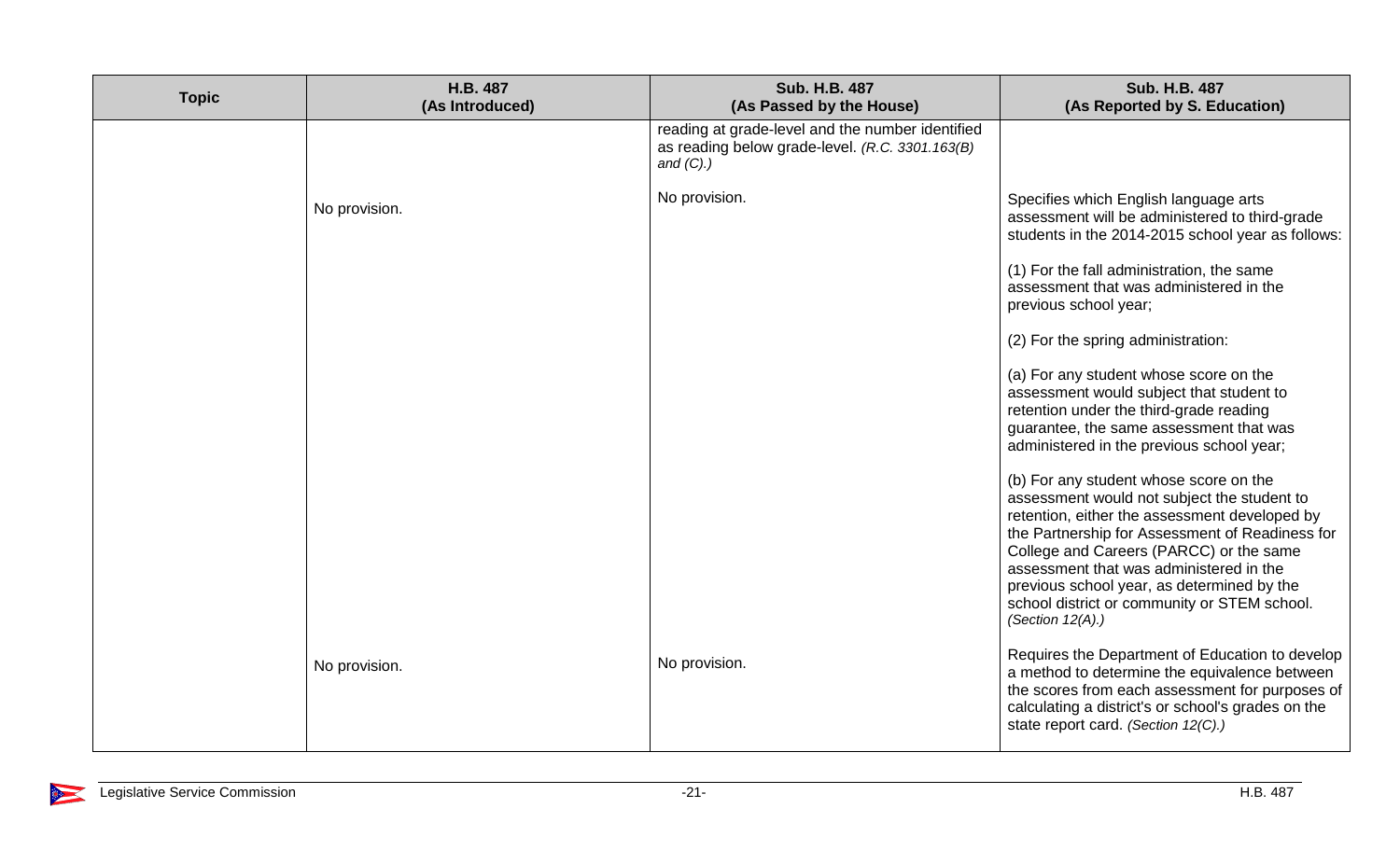| <b>Topic</b>                      | H.B. 487<br>(As Introduced)                                                                                                                                                                                                                                                                                                                                                                                                                                        | Sub. H.B. 487<br>(As Passed by the House)                                                                                                                                                  | <b>Sub. H.B. 487</b><br>(As Reported by S. Education)                                                                                                                   |
|-----------------------------------|--------------------------------------------------------------------------------------------------------------------------------------------------------------------------------------------------------------------------------------------------------------------------------------------------------------------------------------------------------------------------------------------------------------------------------------------------------------------|--------------------------------------------------------------------------------------------------------------------------------------------------------------------------------------------|-------------------------------------------------------------------------------------------------------------------------------------------------------------------------|
|                                   | No provision.                                                                                                                                                                                                                                                                                                                                                                                                                                                      | No provision.                                                                                                                                                                              | Requires each district or school to notify the<br>Department of Education of which assessment or<br>assessments it will administer. (Section 12(B).)                    |
| <b>Career-technical education</b> | Specifies that each city, local, and exempted<br>village school district must provide career-<br>technical education to students enrolled in<br>grades 7 through 12, but permits a district to<br>obtain from the Department of Education, for<br>any given school year, a waiver from the<br>requirement to provide career-technical<br>education to students enrolled in grades 7 and 8<br>if specified criteria are satisfied. (R.C. 3313.90(A)<br>and $(B)$ .) | Same as "As Introduced" version, but requires<br>the Department to waive the requirement for any<br>given school year if specified criteria are<br>satisfied. (R.C. 3313.90(A) and (B).)   | Same as House-passed version.                                                                                                                                           |
|                                   | Beginning in the 2014-2015 school year,<br>increases the minimum enrollment for<br>comprehensive career-technical course<br>offerings in school districts to 2,500 students in<br>grades 7 through 12 (from 1,500 students in<br>grades 9 through 12 as under current law). (R.C.<br>$3313.90(A)$ .)                                                                                                                                                               | Same as "As Introduced" version, but specifies<br>that this requirement begins in the 2015-2016<br>school year. (R.C. 3313.90(A).)                                                         | Same as House-passed version.                                                                                                                                           |
| <b>Student career advising</b>    | Beginning in the 2014-2015 school year,<br>requires each city, local, exempted village, and<br>joint vocational school district and each<br>community school and STEM school to adopt a<br>policy on career advising that specifies how a<br>district will perform certain related activities and<br>to update that policy at least once every two<br>years. (New R.C. 3313.6015(A)(1).) <sup>3</sup>                                                              | Same as "As Introduced" version, but specifies<br>that this requirement begins in the 2016-2017<br>school year. (R.C. 3313.6020(A)(1),<br>$3314.03(A)(11)(d)$ , and 3326.11.) <sup>4</sup> | Same as House-passed version, but specifies<br>that this requirement begins in the 2015-2016<br>school year. (R.C. 3313.6020(A)(1),<br>3314.03(A)(11)(d), and 3326.11.) |

<sup>3</sup> The "As Introduced" version repeals and re-enacts R.C. 3313.6015.

<sup>4</sup> The "As Passed by the House" version enacts the career advising provisions as R.C. 3313.6020, instead of as new R.C. 3313.6015.

 $\overline{a}$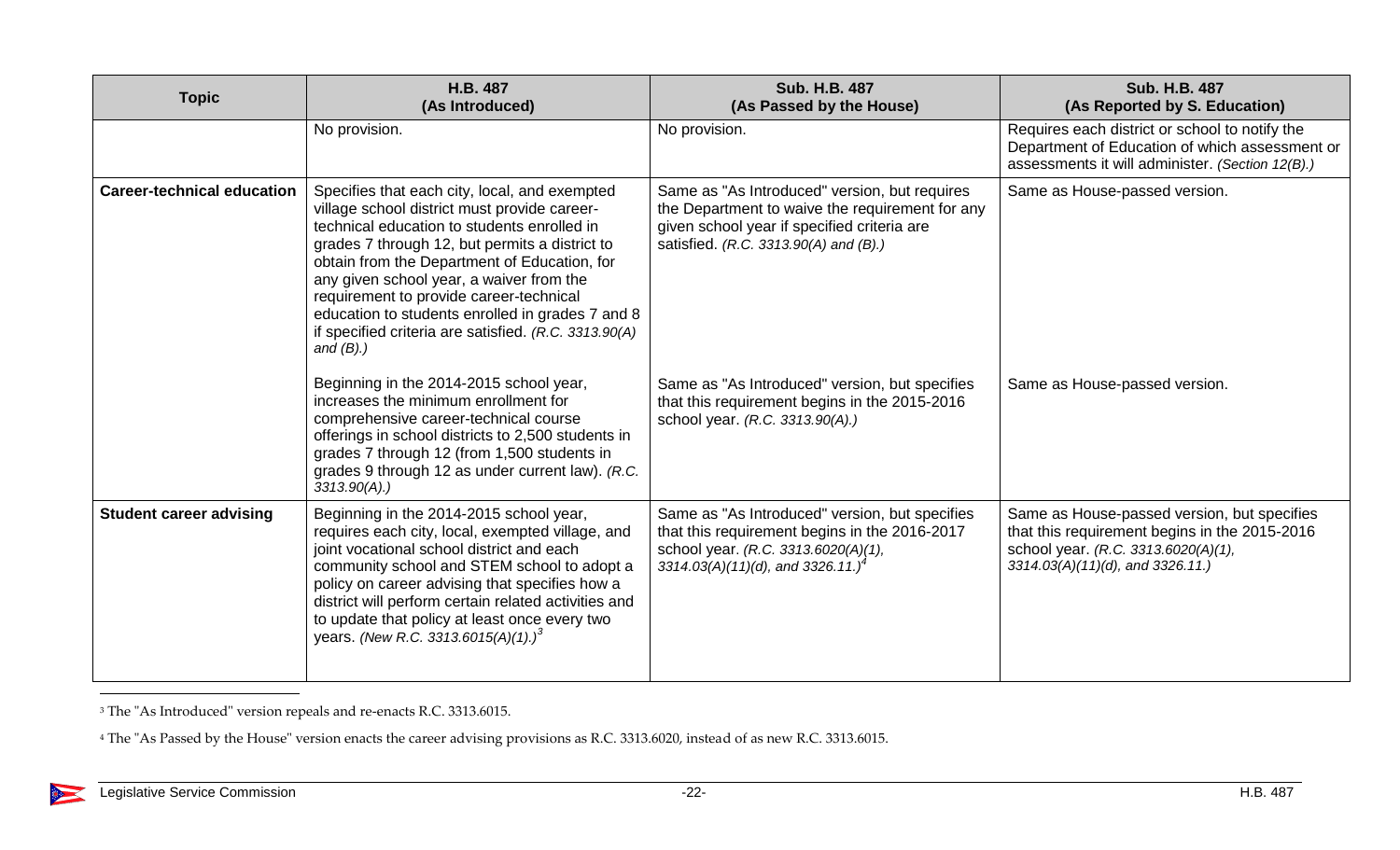| <b>Topic</b> | H.B. 487<br>(As Introduced)                                                                                                                                                                                                                                                                                                                                                                                                                                                                                            | <b>Sub. H.B. 487</b><br>(As Passed by the House)                                                                                                                                                                              | <b>Sub. H.B. 487</b><br>(As Reported by S. Education)                                                                                                                                                                                                                                                                                                                                            |
|--------------|------------------------------------------------------------------------------------------------------------------------------------------------------------------------------------------------------------------------------------------------------------------------------------------------------------------------------------------------------------------------------------------------------------------------------------------------------------------------------------------------------------------------|-------------------------------------------------------------------------------------------------------------------------------------------------------------------------------------------------------------------------------|--------------------------------------------------------------------------------------------------------------------------------------------------------------------------------------------------------------------------------------------------------------------------------------------------------------------------------------------------------------------------------------------------|
|              | Repeals a requirement that each city, local, and<br>exempted village school district, community<br>school, or STEM school adopt a resolution<br>describing how the district or school will address<br>"college and career readiness and financial<br>literacy" in its curriculum for seventh and eighth<br>grade and for other grades as determined<br>necessary. (Current R.C. 3313.6015, repealed by<br>the bill.)                                                                                                   | No provision.                                                                                                                                                                                                                 | Same as "As Introduced" version, but specifies<br>that the requirement is repealed on July 1, 2015.<br>(Sections 3, 4, and $5$ .)                                                                                                                                                                                                                                                                |
|              | Requires each district, community school, and<br>STEM school to (1) identify students who are at<br>risk of dropping out of school using a research-<br>based, locally based method and (2) develop a<br>student success plan for each of those students<br>that addresses the student's academic pathway<br>to a successful graduation and the role of<br>career-technical education, competency-based<br>education, and experiential learning, as<br>appropriate, in that pathway. (New R.C.<br>$3313.6015(C)(1)$ .) | Same as "As Introduced" version, but specifies<br>that this requirement begins in the 2016-2017<br>school year. (R.C. 3313.6020(C)(1),<br>3314.03(A)(11)(d), and 3326.11.)                                                    | Same as House-passed version, but (1) specifies<br>that this requirement begins in the 2015-2016<br>school year and (2) requires that each district<br>and school consult with its classroom teachers<br>and guidance counselors in developing the<br>method for identifying students who are at risk of<br>dropping out of school. $(R.C. 3313.6020(C)(2),$<br>3314.03(A)(11)(d), and 3326.11.) |
|              | Requires a district or school, prior to developing<br>a student success plan for a student identified<br>as at risk of dropping out of school, to invite the<br>student's parent, guardian, or custodian to assist<br>in developing the plan. (New R.C.<br>$3313.6015(C)(2)$ .)                                                                                                                                                                                                                                        | Same as "As Introduced" version. (R.C.<br>$3313.6020(C)(2)$ , $3314.03(A)(11)(d)$ , and $3326.11$ .)                                                                                                                          | Same as "As Introduced" version. (R.C.<br>$3313.6020(C)(2)$ , $3314.03(A)(11)(d)$ , and $3326.11$ .)                                                                                                                                                                                                                                                                                             |
|              | Requires the Department of Education to<br>develop and post on its website, not later than<br>September 30, 2014, model policies on career<br>advising and model student success plans. (New<br>R.C. 3313.6015(D).                                                                                                                                                                                                                                                                                                     | Same as "As Introduced" version, but specifies<br>that the Department must post the model policies<br>and plans on its website not later than December<br>1, 2014. (R.C. 3313.6020(D), 3314.03(A)(11)(d), and<br>$3326.11$ .) | Same as House-passed version.                                                                                                                                                                                                                                                                                                                                                                    |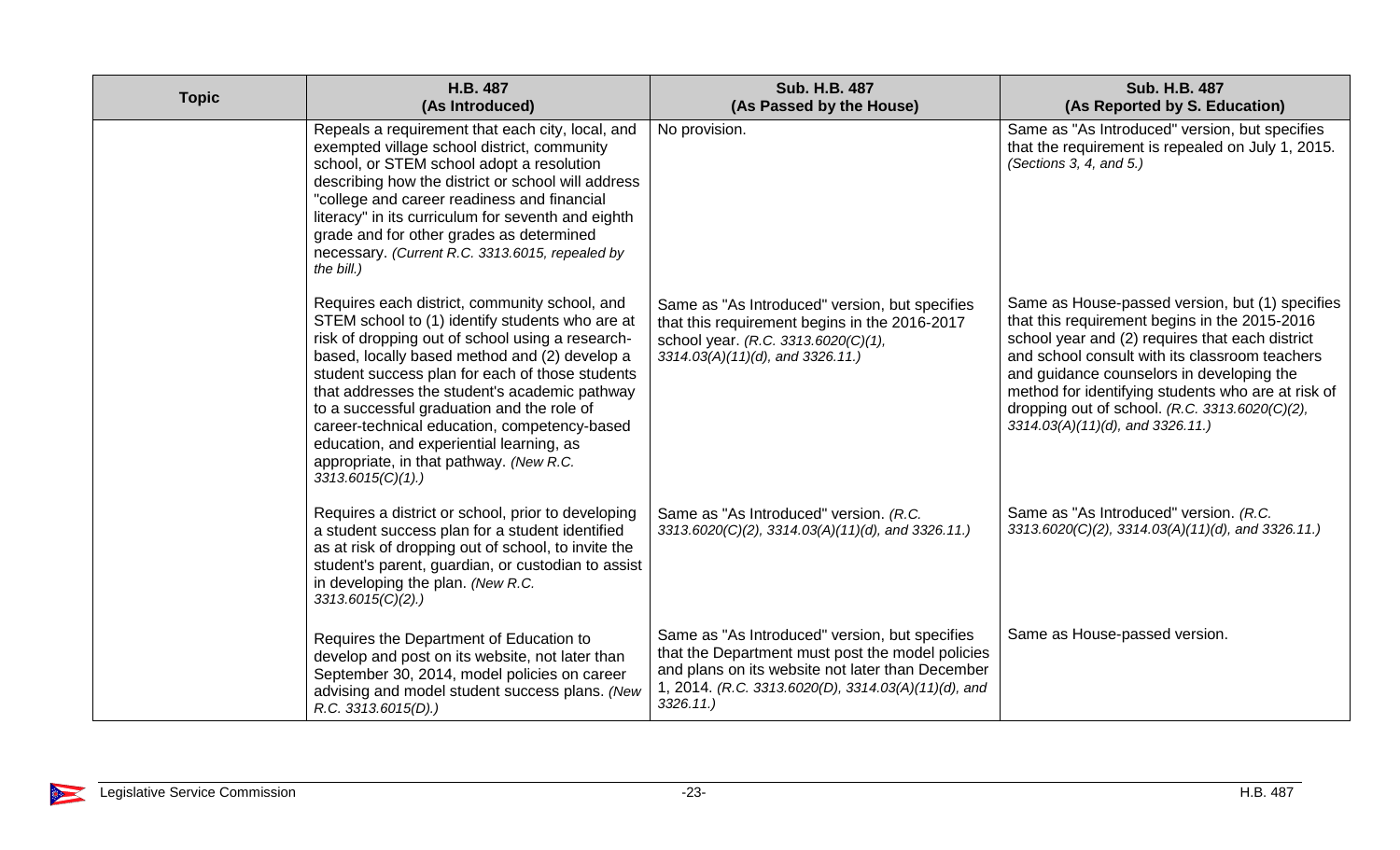| <b>Topic</b>                         | H.B. 487<br>(As Introduced) | <b>Sub. H.B. 487</b><br>(As Passed by the House) | <b>Sub. H.B. 487</b><br>(As Reported by S. Education)                                                                                                                                                                                     |
|--------------------------------------|-----------------------------|--------------------------------------------------|-------------------------------------------------------------------------------------------------------------------------------------------------------------------------------------------------------------------------------------------|
| <b>Academic content</b><br>standards | No provision.               | No provision.                                    | Directs the State Board of Education, when<br>adopting academic content standards, to ensure<br>that the standards do all of the following:                                                                                               |
|                                      |                             |                                                  | (1) Include "essential" academic content and<br>skills students are expected to know and be able<br>to do at each grade level (instead of "core"<br>content and skills as in current law);                                                |
|                                      |                             |                                                  | (2) Include the development of skill sets that<br>promote information, media, and technological<br>literacy (current law);                                                                                                                |
|                                      |                             |                                                  | (3) Include interdisciplinary, project-based, real-<br>world learning opportunities (current law);                                                                                                                                        |
|                                      |                             |                                                  | (4) Instill lifelong learning by providing essential<br>knowledge and skills based in the liberal arts<br>tradition, as well as science, technology,<br>engineering, mathematics, and career-technical<br>education (new under the bill); |
|                                      |                             |                                                  | (5) Be clearly written, transparent, and<br>understandable by parents, educators, and the<br>general public (new under the bill). (R.C.<br>$3301.079(A)(1)(a)$ .)                                                                         |
|                                      | No provision.               | No provision.                                    | Requires that the academic content standards<br>have an emphasis on "essential knowledge"<br>instead of "rigor," as in current law. (R.C.<br>3301.079(A)(1).                                                                              |
|                                      | No provision.               | No provision.                                    | Removes "rigor" as a defined term but inserts<br>that definition in the description of the standards.<br>(R.C. 3301.079.)                                                                                                                 |

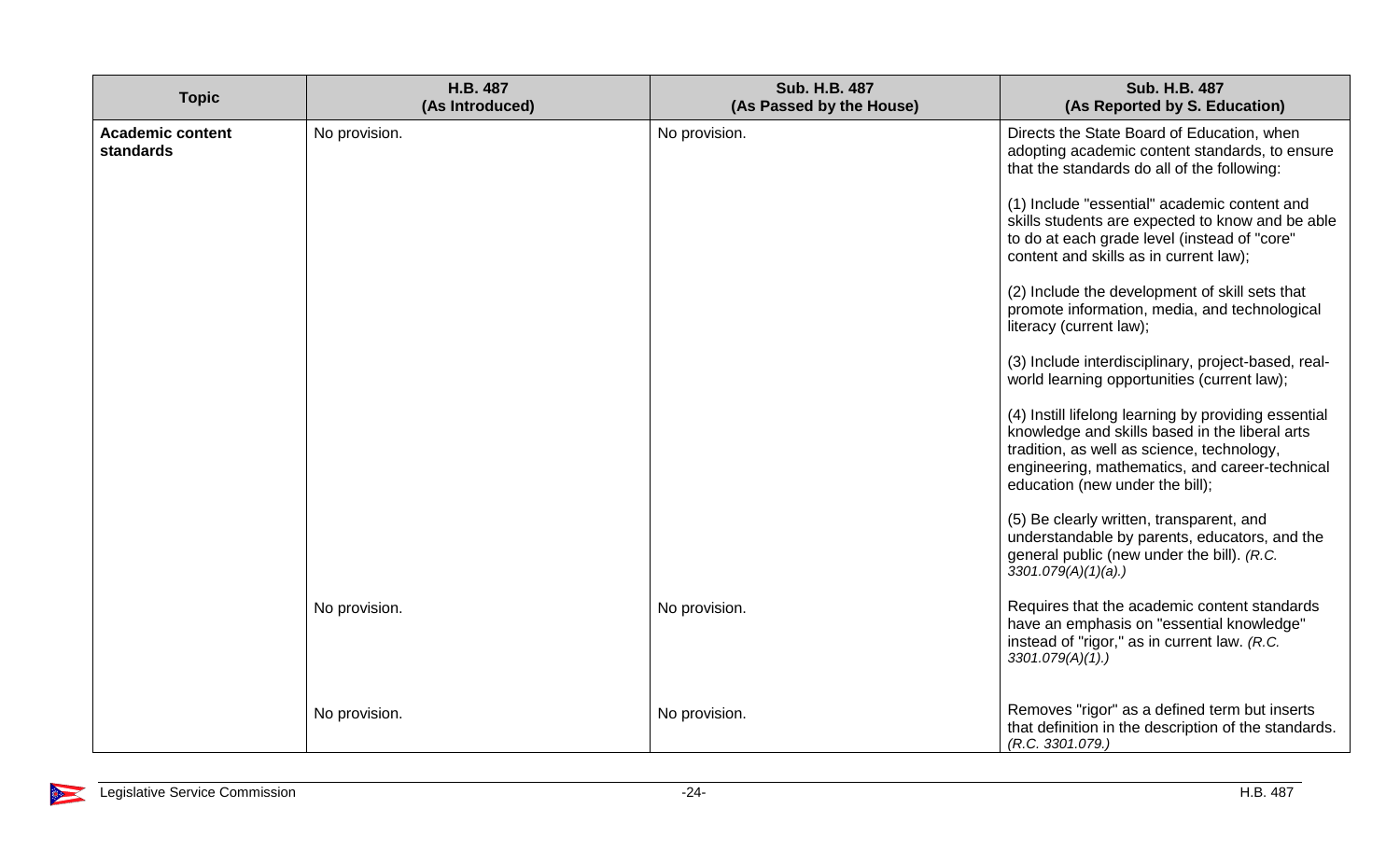| <b>Topic</b> | H.B. 487<br>(As Introduced) | <b>Sub. H.B. 487</b><br>(As Passed by the House) | <b>Sub. H.B. 487</b><br>(As Reported by S. Education)                                                                                                                                                                                                                                                                                                                                                                                                                                                                                                                                                                                                                                  |
|--------------|-----------------------------|--------------------------------------------------|----------------------------------------------------------------------------------------------------------------------------------------------------------------------------------------------------------------------------------------------------------------------------------------------------------------------------------------------------------------------------------------------------------------------------------------------------------------------------------------------------------------------------------------------------------------------------------------------------------------------------------------------------------------------------------------|
|              | No provision.               | No provision.                                    | Requires the Department of Education to post<br>the academic content standards on its website.<br>(R.C. 3301.079(A)(4))                                                                                                                                                                                                                                                                                                                                                                                                                                                                                                                                                                |
|              | No provision.               | No provision.                                    | Creates academic standards review committees<br>in English language arts, mathematics, science,<br>and social studies, which must include prescribed<br>experts, parents, and educators appointed by the<br>President of the Senate, the Speaker of the<br>House, and the Governor, as well as the state<br>Superintendent and the Chancellor (or their<br>designees). (R.C. 3301.079(I).)                                                                                                                                                                                                                                                                                             |
|              | No provision.               | No provision.                                    | Requires the Department of Education to provide<br>administrative support to each committee,<br>entitles committee members to reimbursement<br>for reasonable and necessary committee-related<br>expenses, and specifies that committee<br>members serve at the pleasure of the appointing<br>authority. (R.C. 3301.079(I)(3).)                                                                                                                                                                                                                                                                                                                                                        |
|              | No provision.               | No provision.                                    | Requires the Department of Education to submit<br>to the appropriate committee copies of the<br>questions and corresponding answers on the<br>relevant assessments on the first day of July<br>following the school year that the assessments<br>were administered. Specifies that the<br>assessments and corresponding answers<br>received by the committees are not public<br>records of the committees and are not subject to<br>release by the committees to any other person or<br>entity. (R.C. 3301.079(I)(4).) (The assessments<br>and corresponding answers, beginning with<br>those for the 2014-2015 school year, do become<br>public records in accordance with a schedule |

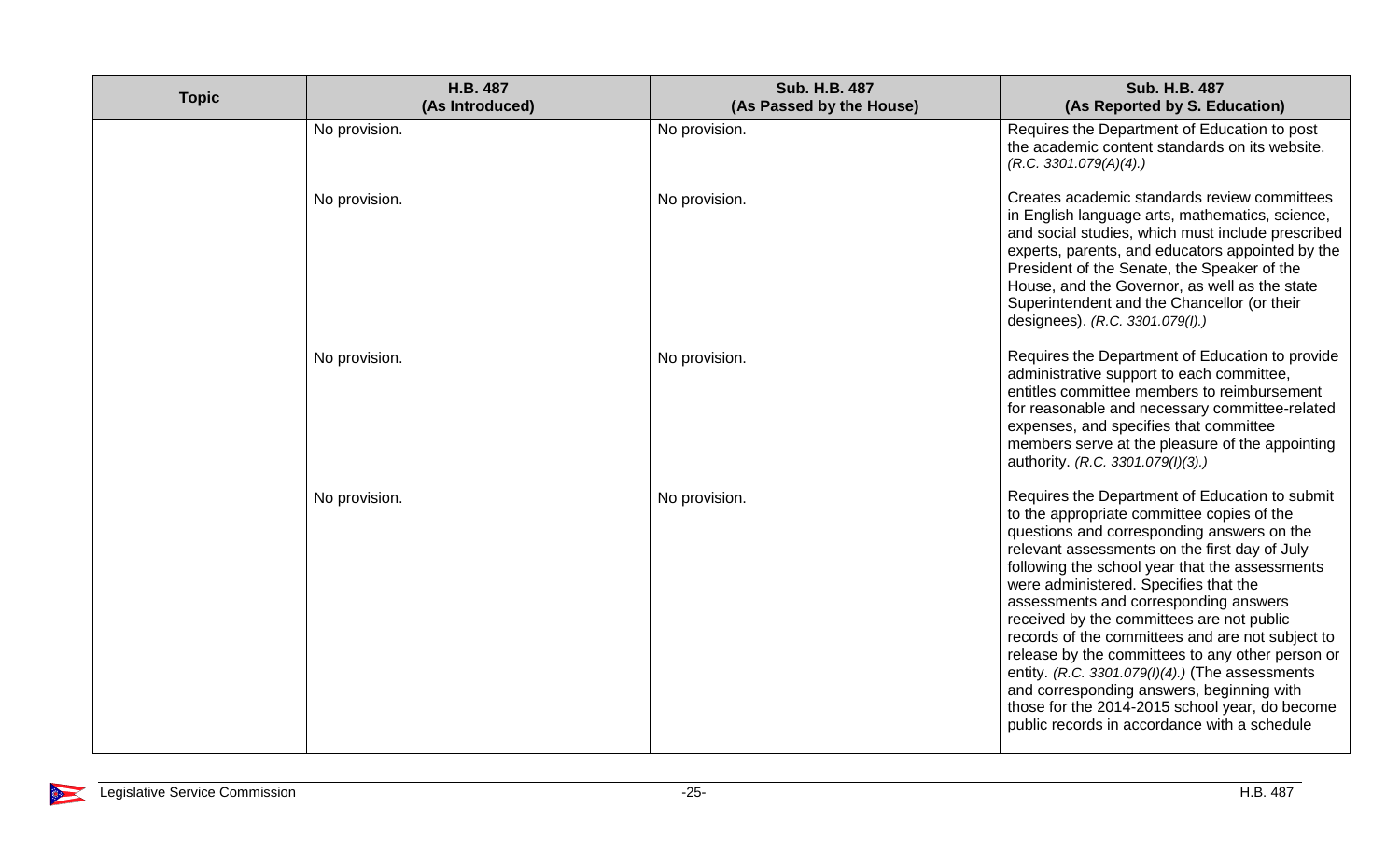| <b>Topic</b>                                | H.B. 487<br>(As Introduced)                                                                                                                                                                                                                                                                                                                                                                       | <b>Sub. H.B. 487</b><br>(As Passed by the House)                                                                                                                                                                                                                             | <b>Sub. H.B. 487</b><br>(As Reported by S. Education)                                                                                                                                                                                                                                                                           |
|---------------------------------------------|---------------------------------------------------------------------------------------------------------------------------------------------------------------------------------------------------------------------------------------------------------------------------------------------------------------------------------------------------------------------------------------------------|------------------------------------------------------------------------------------------------------------------------------------------------------------------------------------------------------------------------------------------------------------------------------|---------------------------------------------------------------------------------------------------------------------------------------------------------------------------------------------------------------------------------------------------------------------------------------------------------------------------------|
|                                             |                                                                                                                                                                                                                                                                                                                                                                                                   |                                                                                                                                                                                                                                                                              | prescribed by a separate provision of the bill (see<br>"Achievement assessments as public<br>records" below).)                                                                                                                                                                                                                  |
|                                             | No provision.                                                                                                                                                                                                                                                                                                                                                                                     | No provision.                                                                                                                                                                                                                                                                | Requires the State Board of Education, in<br>adopting or revising academic content standards,<br>to develop the standards in social studies,<br>American history, American government, or<br>science independently and not as part of a<br>multistate consortium (R.C. 3301.079(A)(1)(c).)                                      |
|                                             | No provision.                                                                                                                                                                                                                                                                                                                                                                                     | No provision.                                                                                                                                                                                                                                                                | Prohibits any official of the state or state board<br>from entering into any agreement or<br>memorandum of understanding with any federal<br>or private entity that would require the state to<br>cede any measure of control over the<br>development, adoption, or revision of academic<br>content standards. (R.C. 3301.078.) |
| <b>Statewide curriculum</b><br>requirements | Extends to July 1, 2016 (from July 1, 2014, as<br>under current law), the terminal date of an<br>exemption from the curriculum requirements for<br>graduation for students who enter ninth grade<br>before the terminal date, have a student<br>success plan (rather than an individual career<br>plan as under current law), and meet certain<br>other conditions. (R.C. 3313.603(D)(1) to (5).) | Maintains current law regarding the terminal date<br>of the exemption, but specifies that the student<br>must have a student success plan (rather than an<br>individual career plan as under current law) in<br>order to qualify for the exemption. (R.C.<br>3313.603(D)(3). | Same as "As Introduced" version.                                                                                                                                                                                                                                                                                                |
|                                             | Extends to August 1, 2016 (from August 1,<br>2014, as under current law), the deadline for the<br>Department to submit its findings and any<br>recommendations regarding the extension of<br>this exemption beyond the date provided in law.<br>(R.C. 3313.603(D))                                                                                                                                | No provision.                                                                                                                                                                                                                                                                | Same as "As Introduced" version.                                                                                                                                                                                                                                                                                                |

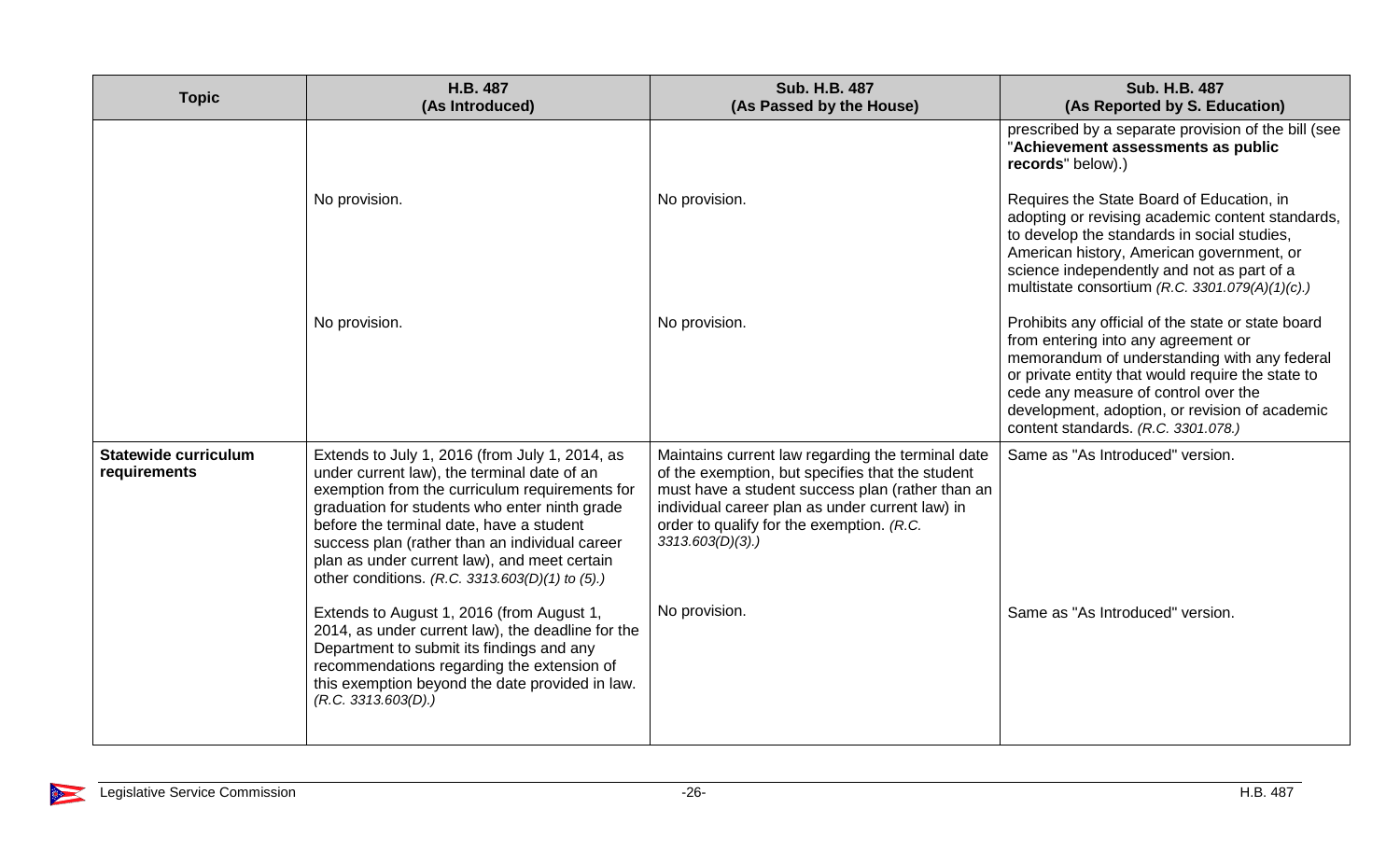| <b>Topic</b>                                                             | H.B. 487<br>(As Introduced)                                                                                                                                                                                                                                                                                                                                                                                                                                            | <b>Sub. H.B. 487</b><br>(As Passed by the House)                                                                                                                                                                  | <b>Sub. H.B. 487</b><br>(As Reported by S. Education)                                                                                                                                                                                                                                                                                             |
|--------------------------------------------------------------------------|------------------------------------------------------------------------------------------------------------------------------------------------------------------------------------------------------------------------------------------------------------------------------------------------------------------------------------------------------------------------------------------------------------------------------------------------------------------------|-------------------------------------------------------------------------------------------------------------------------------------------------------------------------------------------------------------------|---------------------------------------------------------------------------------------------------------------------------------------------------------------------------------------------------------------------------------------------------------------------------------------------------------------------------------------------------|
|                                                                          | With respect to the conditions that a dropout<br>prevention and recovery program must satisfy in<br>order to receive a waiver from the curriculum<br>requirements for graduation, requires the<br>program to develop a student success plan<br>(rather than an individual career plan as under<br>current law) that satisfies the bill's requirements<br>and to satisfy new requirements related to<br>career advising and student services. (R.C.<br>$3313.603(F)$ .) | Same as "As Introduced" version, but specifies<br>that a dropout prevention and recovery program<br>must satisfy new requirements related to career<br>advising and student services starting on July 1,<br>2016. | Same as "As Introduced" version, but specifies<br>that a dropout prevention and recovery program<br>must satisfy new requirements related to career<br>advising and student services starting on July 1,<br>2015. (R.C. 3313.603(F).)                                                                                                             |
|                                                                          | No provision.                                                                                                                                                                                                                                                                                                                                                                                                                                                          | No provision.                                                                                                                                                                                                     | Removes references in the law to the "Ohio core"<br>curriculum" (the minimum number of course units<br>a student must complete to graduate), and<br>instead generally refers to that language as the<br>"requirements for graduation." (R.C. 3313.603;<br>conforming changes in various other R.C. sections.)                                     |
| School district curriculum,<br>textbooks, and<br>instructional materials | No provision.                                                                                                                                                                                                                                                                                                                                                                                                                                                          | No provision.                                                                                                                                                                                                     | Requires each school district board of education<br>to establish a parental advisory committee, or<br>another method for review, to provide an<br>opportunity for parents to review the selection of<br>textbooks and reading lists, instructional<br>materials, and the academic curriculum used by<br>schools in the district. (R.C. 3313.212.) |
|                                                                          | No provision.                                                                                                                                                                                                                                                                                                                                                                                                                                                          | No provision.                                                                                                                                                                                                     | States that a district board is the sole authority in<br>determining and selecting textbooks, reading<br>lists, instructional materials, and academic<br>curriculum for its schools. (R.C. 3313.21(A).)                                                                                                                                           |
|                                                                          | No provision.                                                                                                                                                                                                                                                                                                                                                                                                                                                          | No provision.                                                                                                                                                                                                     | Allows a district board to permit educators to<br>create instructional materials, including<br>textbooks, consistent with the board-adopted<br>curriculum. (R.C. 3313.21(B).)                                                                                                                                                                     |

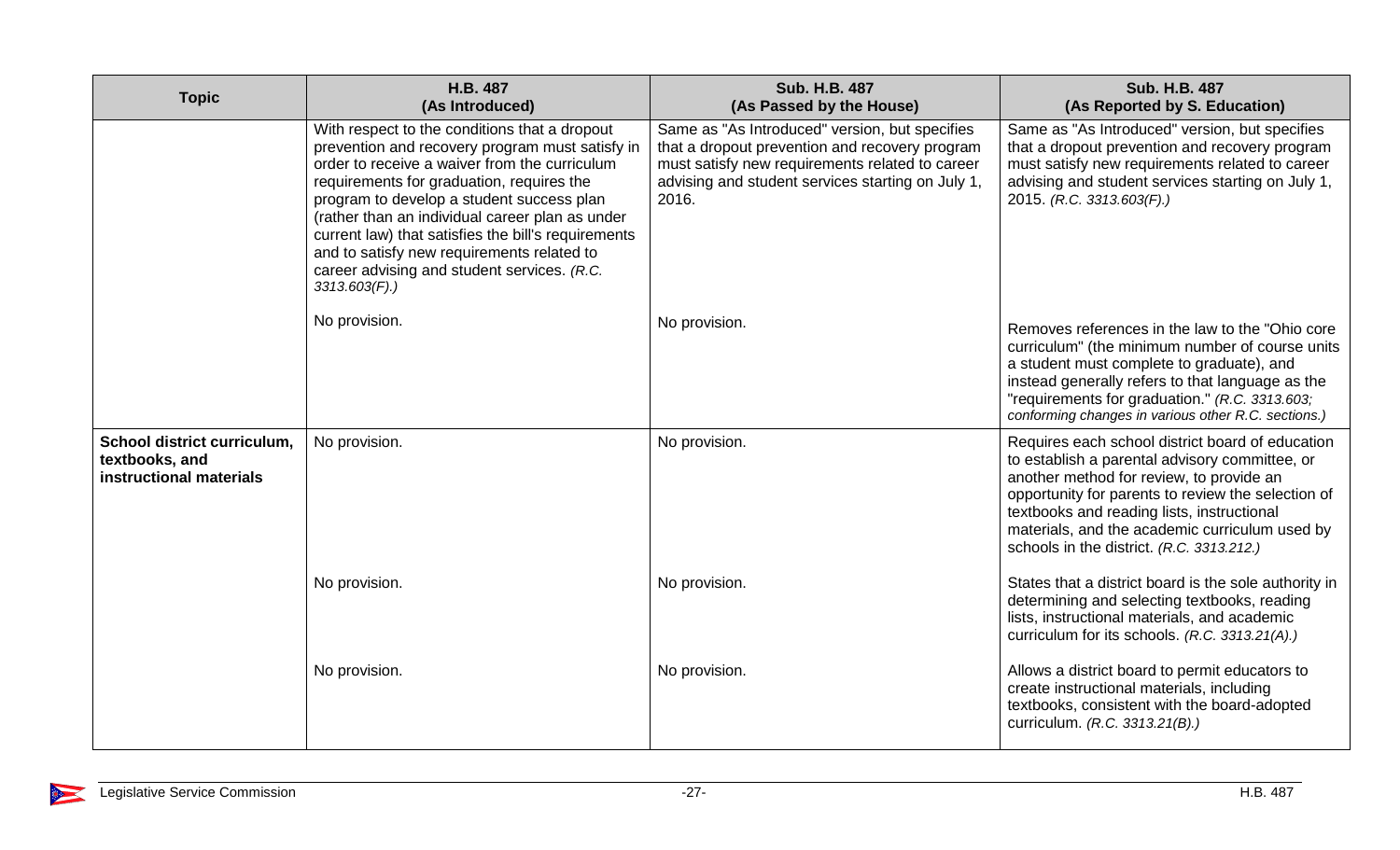| <b>Topic</b>                           | H.B. 487<br>(As Introduced)                                                                                                                                                                                                                                                                                                                                                                                                                                                                                                                           | Sub. H.B. 487<br>(As Passed by the House) | <b>Sub. H.B. 487</b><br>(As Reported by S. Education)                                                                                                                                          |
|----------------------------------------|-------------------------------------------------------------------------------------------------------------------------------------------------------------------------------------------------------------------------------------------------------------------------------------------------------------------------------------------------------------------------------------------------------------------------------------------------------------------------------------------------------------------------------------------------------|-------------------------------------------|------------------------------------------------------------------------------------------------------------------------------------------------------------------------------------------------|
|                                        | No provision.                                                                                                                                                                                                                                                                                                                                                                                                                                                                                                                                         | No provision.                             | Specifies that nothing in the previous two<br>provisions are intended to promote or encourage<br>the use of any particular text or source material<br>on a statewide basis. (R.C. 3313.21(C).) |
| <b>Compulsory school</b><br>attendance | Regarding the current requirement that a child,<br>unless lawfully excused, attend a school or<br>special education program for the full time the<br>school or program is in session, specifies that a<br>child attending an alternative education program<br>that is specified in the child's student success<br>plan is considered to be attending school, and<br>repeals the specification that the school or<br>program that the student attends must be in<br>session for not less than 32 weeks per school<br>year. (R.C. 3321.03 and 3321.04.) | No provision.                             | No provision.                                                                                                                                                                                  |
|                                        | Specifies that, in order for a child to attend a<br>career-technical, commercial, or other special<br>type of school instead of high school, the school<br>must provide the child with a high school<br>diploma, an industry-recognized credential, or a<br>journeyman certification as recognized by the<br>U.S. Department of Labor upon successful<br>completion of instruction. (R.C. 3321.07.)                                                                                                                                                   | No provision.                             | Same as "As Introduced" version.                                                                                                                                                               |
| Age and schooling<br>certificates      | Permits a superintendent, if certain<br>requirements are satisfied, to issue an age and<br>schooling certificate to a child over age 16 who<br>is participating in a program that, upon<br>successful completion of instruction, will result in<br>the child receiving an industry-recognized<br>credential, a journeyman certification as<br>recognized by the U.S. Department of Labor, or<br>full-time employment. (R.C. 3331.04.)                                                                                                                 | Same as "As Introduced" version.          | Same as "As Introduced" version.                                                                                                                                                               |

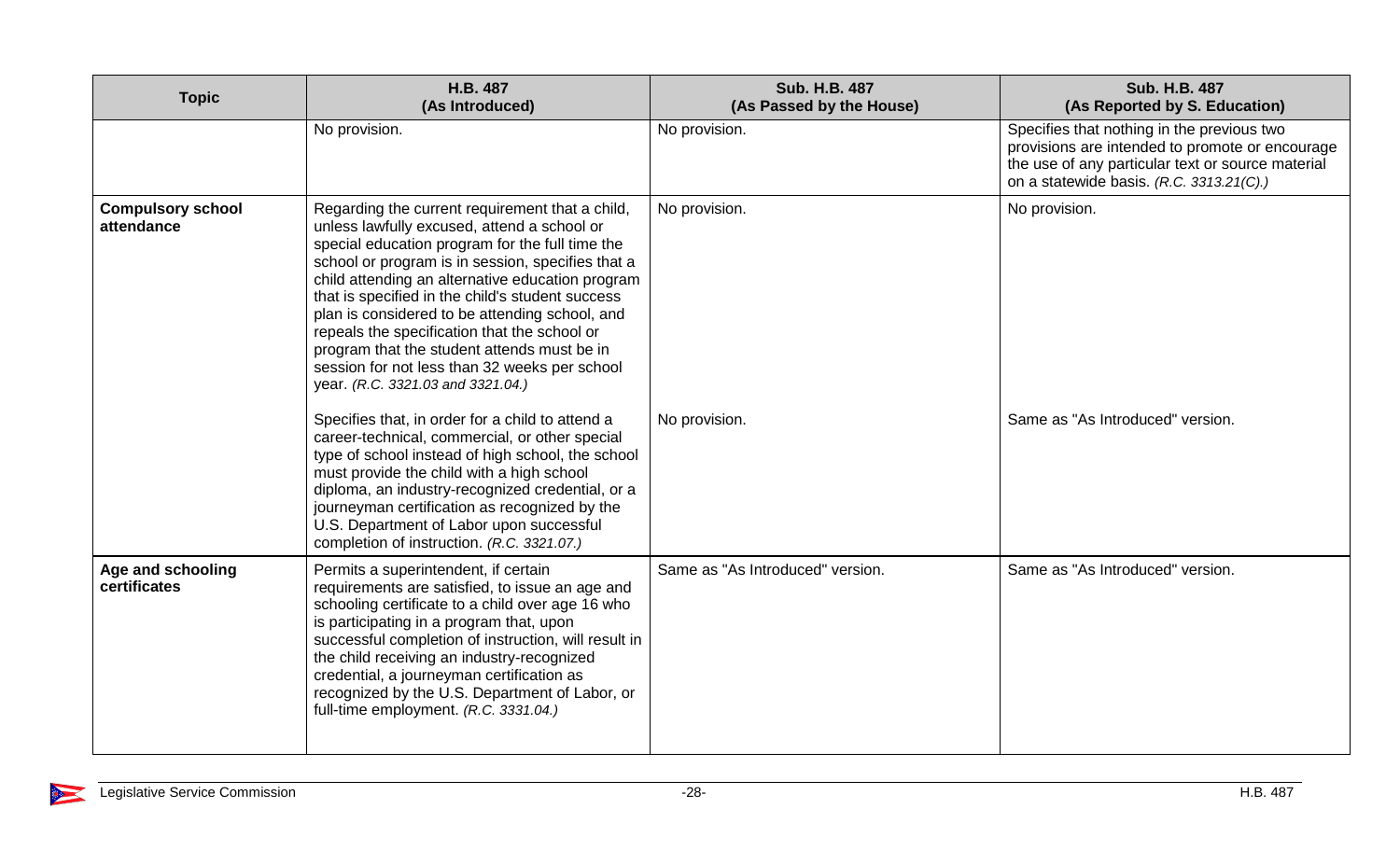| <b>Topic</b>              | H.B. 487<br>(As Introduced)                                                                                                                                                                                                                                                                                                                                                                                                                                                                          | <b>Sub. H.B. 487</b><br>(As Passed by the House)                                                                                                                                                                                                                               | Sub. H.B. 487<br>(As Reported by S. Education)                                                                                                                                                                                                                                                                                                                                                                                                                                                                                                                                                    |
|---------------------------|------------------------------------------------------------------------------------------------------------------------------------------------------------------------------------------------------------------------------------------------------------------------------------------------------------------------------------------------------------------------------------------------------------------------------------------------------------------------------------------------------|--------------------------------------------------------------------------------------------------------------------------------------------------------------------------------------------------------------------------------------------------------------------------------|---------------------------------------------------------------------------------------------------------------------------------------------------------------------------------------------------------------------------------------------------------------------------------------------------------------------------------------------------------------------------------------------------------------------------------------------------------------------------------------------------------------------------------------------------------------------------------------------------|
|                           | Repeals a provision permitting a superintendent,<br>if certain requirements are satisfied, to issue an<br>age and schooling certificate to a child over age<br>16 who is unable to pass a test for the<br>completion of seventh grade and who is not so<br>below the normal in mental development that<br>the child cannot profit from further schooling.<br>(R.C. 3331.04.)                                                                                                                         | Same as "As Introduced" version.                                                                                                                                                                                                                                               | Same as "As Introduced" version.                                                                                                                                                                                                                                                                                                                                                                                                                                                                                                                                                                  |
|                           | With respect to the requirement that a child who<br>has been granted an age and schooling<br>certificate attend a part-time school or class,<br>specifies that the school or class must grant a<br>high school diploma to the child upon the child's<br>successful completion of a course of instruction,<br>and repeals requirements related to the hours of<br>instruction for these classes and the criteria for<br>these classes if provided by certain entities.<br>(R.C. 3321.08 and 3321.09.) | No provision.                                                                                                                                                                                                                                                                  | Same as "As Introduced" version, except retains<br>the requirement that attendance at a part-time<br>school or class provided by an employer, by a<br>partnership, corporation, or individual, by a<br>private or parochial school, by a college, or by a<br>philanthropic or similar agency serve in lieu of<br>attendance at a part-time school or class<br>provided by a board of education in case the<br>given school or class is conducted for<br>substantially a term and hours equivalent to<br>those of the part-time schools or classes<br>provided by the local board. (R.C. 3321.08.) |
| <b>State report cards</b> | No provision.                                                                                                                                                                                                                                                                                                                                                                                                                                                                                        | Changes from "up to three years" to the "most<br>recent year" the scope of value-added data used<br>to determine the value-added progress<br>dimension grade for a school district or school on<br>the annual state report cards. (R.C.<br>3302.03(B)(1)(e) and $(C)(1)(e)$ .) | Changes the scope of value-added data used to<br>determine the value-added progress dimension<br>grade for a school district or school on the annual<br>state report cards to either (1) up to three years<br>of value-added data as available (as under<br>current law) or (2) value-added data from the<br>most recent school year as available (as under<br>the House-passed version), whichever results in<br>a higher score. (R.C. 3302.03(B)(1)(e) and<br>$(C)(1)(e)$ .)                                                                                                                    |
|                           | No provision.                                                                                                                                                                                                                                                                                                                                                                                                                                                                                        | Requires the Department of Education to use<br>scores for only students who have taken<br>assessments at a particular school for at least                                                                                                                                      | No provision.                                                                                                                                                                                                                                                                                                                                                                                                                                                                                                                                                                                     |

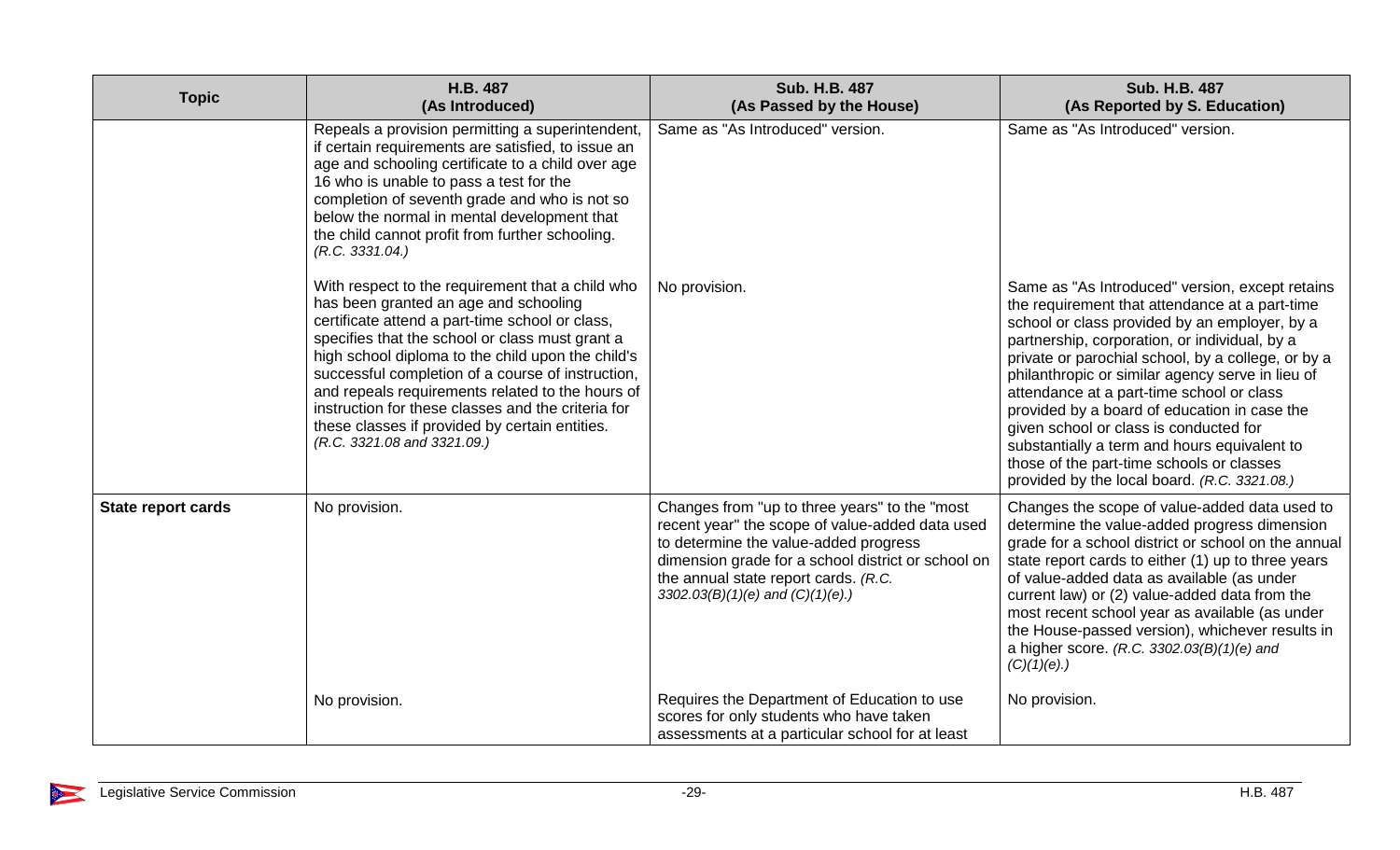| <b>Topic</b>                                          | H.B. 487<br>(As Introduced) | Sub. H.B. 487<br>(As Passed by the House)                                                                                                                                                                                                                                                                                                                                                | <b>Sub. H.B. 487</b><br>(As Reported by S. Education)                                                                                                                                                                                                                                            |
|-------------------------------------------------------|-----------------------------|------------------------------------------------------------------------------------------------------------------------------------------------------------------------------------------------------------------------------------------------------------------------------------------------------------------------------------------------------------------------------------------|--------------------------------------------------------------------------------------------------------------------------------------------------------------------------------------------------------------------------------------------------------------------------------------------------|
|                                                       |                             | two of the most recent school years in<br>determining the value-added progress dimension<br>grade for a school district or school on the annual<br>state report cards. (R.C. $3302.03(B)(1)(e)$ and<br>$(C)(1)(e)$ .)                                                                                                                                                                    |                                                                                                                                                                                                                                                                                                  |
|                                                       | No provision.               | Makes other miscellaneous changes to the report<br>card law, including all of the following:                                                                                                                                                                                                                                                                                             | Same as House-passed version.                                                                                                                                                                                                                                                                    |
|                                                       |                             | (1) Inserts the word "total" to describe the<br>percentage of students scoring below grade<br>level, or below proficient, in determining the<br>measure for making progress in improving<br>literacy in grades K to 3. (R.C. 3302.03(B)(1)(g).)                                                                                                                                          |                                                                                                                                                                                                                                                                                                  |
|                                                       |                             | (2) Changes the college credit measure (under<br>the Prepared for Success component) from<br>"number" of students to "percentage" of students<br>in a school district or building who have earned at<br>least three college credits. $(R.C. 3302.03(C)(2)(c))$                                                                                                                           |                                                                                                                                                                                                                                                                                                  |
|                                                       |                             | (3) Changes language to specify that credits<br>must appear on a college transcript in order to be<br>considered credits earned under the provision, as<br>opposed to "on a student's transcript or other<br>official document, either of which is issued by the<br>institution of higher education from which the<br>student earned the college credit." (R.C.<br>$3302.03(C)(2)(c)$ .) |                                                                                                                                                                                                                                                                                                  |
| <b>Personally identifiable</b><br>student information | No provision.               | No provision.                                                                                                                                                                                                                                                                                                                                                                            | Requires the State Board of Education to<br>establish standards to provide strict safeguards<br>to protect the confidentiality of personally<br>identifiable student data, in addition to the<br>guidelines already required for the establishment<br>and maintenance of the statewide Education |

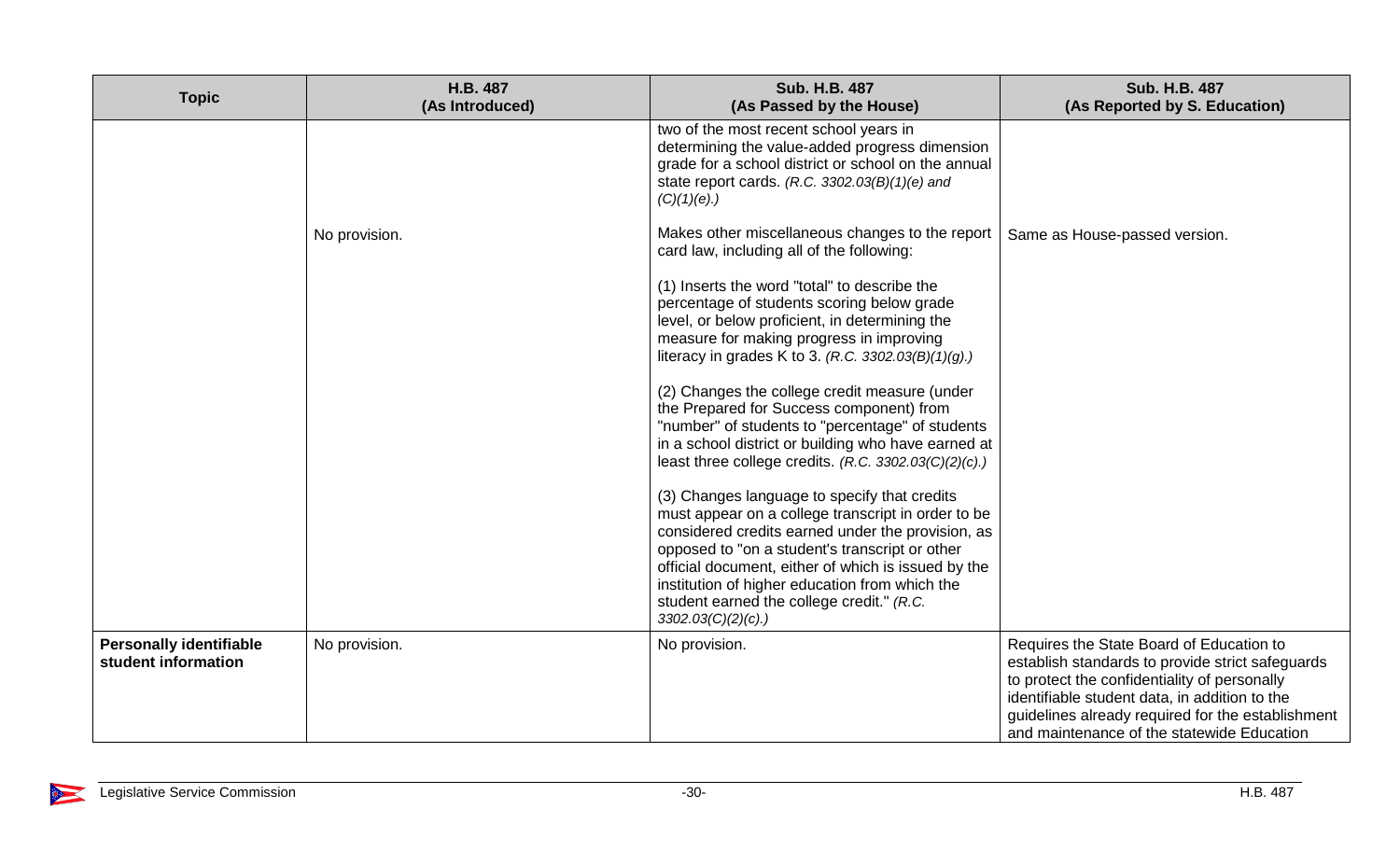| <b>Topic</b>                  | H.B. 487<br>(As Introduced)                                                                                                                                                                                                                                                                                           | <b>Sub. H.B. 487</b><br>(As Passed by the House) | <b>Sub. H.B. 487</b><br>(As Reported by S. Education) |
|-------------------------------|-----------------------------------------------------------------------------------------------------------------------------------------------------------------------------------------------------------------------------------------------------------------------------------------------------------------------|--------------------------------------------------|-------------------------------------------------------|
|                               |                                                                                                                                                                                                                                                                                                                       |                                                  | Management Information System. (R.C.<br>3301.0714.)   |
| <b>Diagnostic assessments</b> | Permits kindergarten diagnostic assessment<br>data to be included on the annual report cards<br>issued for schools and school districts. (R.C.<br>3301.0714(P) and 3301.0715(D).)                                                                                                                                     | Same as "As Introduced" version.                 | Same as "As Introduced" version.                      |
|                               | Specifies that the results of the language and<br>reading diagnostic assessment must be<br>reported to the Department of Education and are<br>not subject to an existing parental option not to<br>report that data. (R.C. 3301.0714(B)(1)(n).)                                                                       | Same as "As Introduced" version.                 | Same as "As Introduced" version.                      |
|                               | Specifies that a transfer student who transfers<br>prior to the administration of diagnostic<br>assessments take those assessments at the<br>scheduled administration dates. (R.C.<br>$3301.0715(A)(1)$ .)                                                                                                            | Same as "As Introduced" version.                 | Same as "As Introduced" version.                      |
|                               | Exempts students with "significant cognitive"<br>disabilities," as defined by the Department, from<br>taking diagnostic assessments. (R.C.<br>3301.0715(A), last paragraph.)                                                                                                                                          | Same as "As Introduced" version.                 | Same as "As Introduced" version.                      |
|                               | Permits a school district or school that received<br>an "A" or "B" for performance index score or for<br>overall value-added progress dimension on the<br>report card for the prior school year may<br>administer different diagnostic assessments<br>than those prescribed by the Department. (R.C.<br>3301.0715(C). | Same as "As Introduced" version.                 | Same as "As Introduced" version.                      |

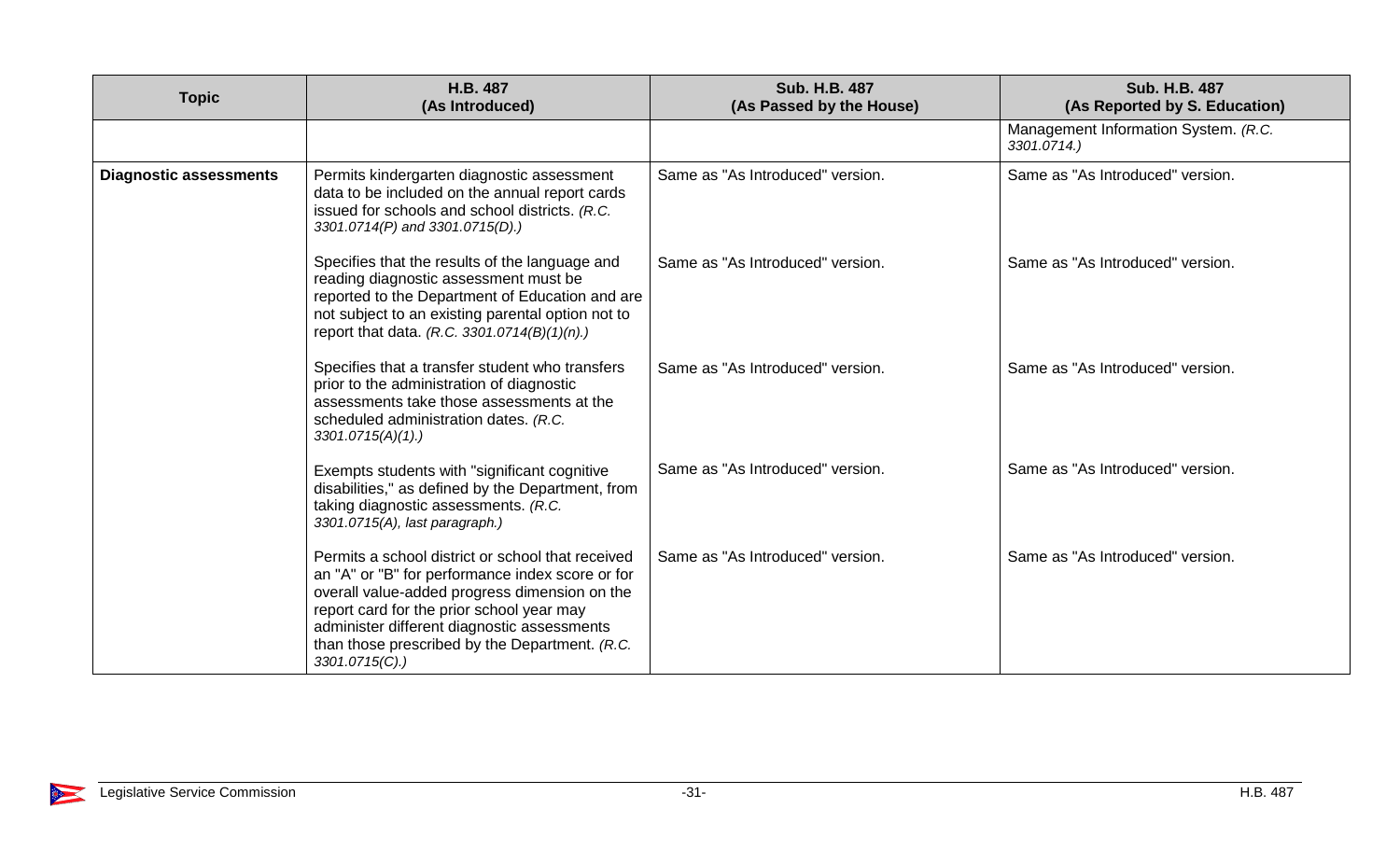| <b>Topic</b>                            | H.B. 487<br>(As Introduced)                                                                                                                                                                                                                                                                                                                                                                                                                                                                                                                                                                                                                                                                                                                                                                                                                                                                                                                                                                        | <b>Sub. H.B. 487</b><br>(As Passed by the House)                                                                                                                                                                                                                                                                                                                                                                                                                                                                                                                                                                                                                                                                                                                                                                                                                                                                                                                                                                                                                                                                                                                               | <b>Sub. H.B. 487</b><br>(As Reported by S. Education)                                                                                                                                                                                                                                                                                                                                                                                                                                                                 |
|-----------------------------------------|----------------------------------------------------------------------------------------------------------------------------------------------------------------------------------------------------------------------------------------------------------------------------------------------------------------------------------------------------------------------------------------------------------------------------------------------------------------------------------------------------------------------------------------------------------------------------------------------------------------------------------------------------------------------------------------------------------------------------------------------------------------------------------------------------------------------------------------------------------------------------------------------------------------------------------------------------------------------------------------------------|--------------------------------------------------------------------------------------------------------------------------------------------------------------------------------------------------------------------------------------------------------------------------------------------------------------------------------------------------------------------------------------------------------------------------------------------------------------------------------------------------------------------------------------------------------------------------------------------------------------------------------------------------------------------------------------------------------------------------------------------------------------------------------------------------------------------------------------------------------------------------------------------------------------------------------------------------------------------------------------------------------------------------------------------------------------------------------------------------------------------------------------------------------------------------------|-----------------------------------------------------------------------------------------------------------------------------------------------------------------------------------------------------------------------------------------------------------------------------------------------------------------------------------------------------------------------------------------------------------------------------------------------------------------------------------------------------------------------|
| <b>Academic distress</b><br>commissions | Revises the eligibility conditions for the<br>establishment of a school district academic<br>distress commission so that a school district that<br>meets any combination of the following<br>conditions for two of the three most recent<br>school years is subject to the establishment of a<br>commission:<br>(1) The district has been declared to be in a<br>state of academic emergency (under the former<br>rating system) and has failed to make adequate<br>yearly progress.<br>(2) The district has received a grade of "F" for<br>the performance index score and a grade of "D'<br>or "F" for the value-added progress dimension<br>for the 2013-2014 school year.<br>(3) The district has received an overall grade of<br>"F."<br>(4) The district's academic performance makes<br>it subject to the "most severe" level of state<br>intervention, as specified by the most recent<br>federal waiver issued to the state by the U.S.<br>Department of Education. (R.C. 3302.10(A)(1).) | Revises the eligibility conditions so that a district<br>that meets any one of the following conditions is<br>subject to the establishment of an academic<br>distress commission:<br>(1) The district has been declared, for three or<br>more consecutive school years, to be in a state<br>of academic emergency and has failed to make<br>adequate yearly progress.<br>(2) The district has received, for three or more<br>consecutive school years, a grade of "F" for the<br>performance index score and a grade of "D" or<br>"F" for the value-added progress dimension for<br>the 2013-2014 school year.<br>(3) The district has received, for three or more<br>consecutive school years, an overall grade of "F."<br>(4) The district has received, for three or more<br>consecutive school years, a grade of "F" for the<br>value-added progress dimension and has<br>received, for the most recent school year, a<br>grade of "F" for the number of performance<br>indicators met.<br>(5) At least 50% of the schools operated by the<br>district have received, for three or more<br>consecutive school years, an overall grade of<br>"D" or "F." (R.C. 3302.10(A).) | Same as "As Introduced" version, but specifies<br>the eligibility conditions as follows:<br>(1) The district has been declared to be in a state<br>of academic emergency and has failed to make<br>adequate yearly progress;<br>(2) The district has received, for the 2012-2013<br>or 2013-2014 school years, a grade of "F" for the<br>performance index score and a grade of "D" or<br>"F" for the value-added progress dimension;<br>(3) The district has received an overall grade of<br>"F." (R.C. 3310.02(A).) |
|                                         | Specifies that a district that is otherwise subject<br>to the establishment of an academic distress<br>commission is not subject to the establishment<br>of such a commission if it received a grade of                                                                                                                                                                                                                                                                                                                                                                                                                                                                                                                                                                                                                                                                                                                                                                                            | No provision.                                                                                                                                                                                                                                                                                                                                                                                                                                                                                                                                                                                                                                                                                                                                                                                                                                                                                                                                                                                                                                                                                                                                                                  | No provision.                                                                                                                                                                                                                                                                                                                                                                                                                                                                                                         |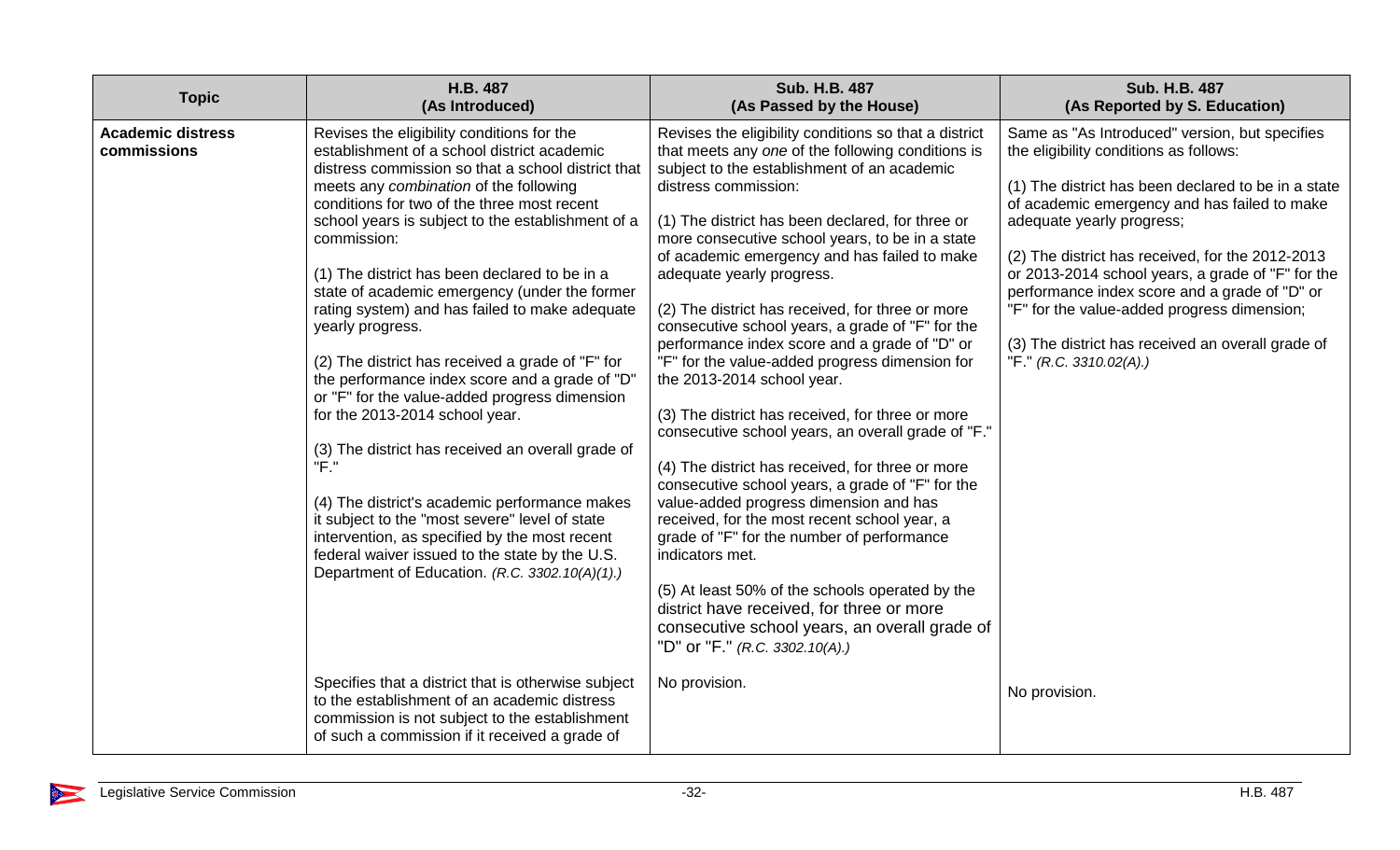| <b>Topic</b>                                       | H.B. 487<br>(As Introduced)                                                                                                                                                                                                                                                                                                                                                                                                                                                                                                                                                                                                                                                                                                                                           | Sub. H.B. 487<br>(As Passed by the House)                                                                                                                                                                                                                                                                                                                                                                                                                                                                                                                             | <b>Sub. H.B. 487</b><br>(As Reported by S. Education)                                                                            |
|----------------------------------------------------|-----------------------------------------------------------------------------------------------------------------------------------------------------------------------------------------------------------------------------------------------------------------------------------------------------------------------------------------------------------------------------------------------------------------------------------------------------------------------------------------------------------------------------------------------------------------------------------------------------------------------------------------------------------------------------------------------------------------------------------------------------------------------|-----------------------------------------------------------------------------------------------------------------------------------------------------------------------------------------------------------------------------------------------------------------------------------------------------------------------------------------------------------------------------------------------------------------------------------------------------------------------------------------------------------------------------------------------------------------------|----------------------------------------------------------------------------------------------------------------------------------|
|                                                    | "A" or "B" on at least two components on its<br>report card issued for the most recent school<br>year. (R.C. 3302.10(A)(2).)<br>Specifies that an academic distress commission<br>must cease to exist, if for two of the three most<br>recent report cards any combination of the<br>following conditions apply to the district:<br>(1) The district received a grade of "C" or better<br>for the performance index score and the value-<br>added progress dimension for two of the three<br>most recent school years.<br>(2) The district has received an overall grade of<br>"C" or better.<br>(3) The district attained a level of performance<br>such that it is no longer subject to the most<br>severe level of state intervention. (R.C.<br>$3302.10(N)(1)$ .) | No provision. (Maintains current law regarding<br>when an academic distress commission ceases<br>to exist (see R.C. 3302.10(L).)                                                                                                                                                                                                                                                                                                                                                                                                                                      | No provision. (Maintains current law regarding<br>when an academic distress commission ceases<br>to exist (see R.C. 3302.10(L).) |
| <b>College and work-ready</b><br>assessment system | No provision.<br>No provision.                                                                                                                                                                                                                                                                                                                                                                                                                                                                                                                                                                                                                                                                                                                                        | Exempts a student attending a chartered<br>nonpublic school from passing the end-of-course<br>examinations as a prerequisite for high school<br>graduation, if the student's school publishes for<br>each graduating class the results of the required<br>nationally standardized assessment that<br>measures college and career readiness. (R.C.<br>$3313.612(D)$ .)<br>Eliminates the current end-of-course examination<br>exemption for students attending a chartered<br>nonpublic school accredited through the<br>Independent School Association of the Central | No provision.<br>No provision. (Maintains the current exemption.)                                                                |

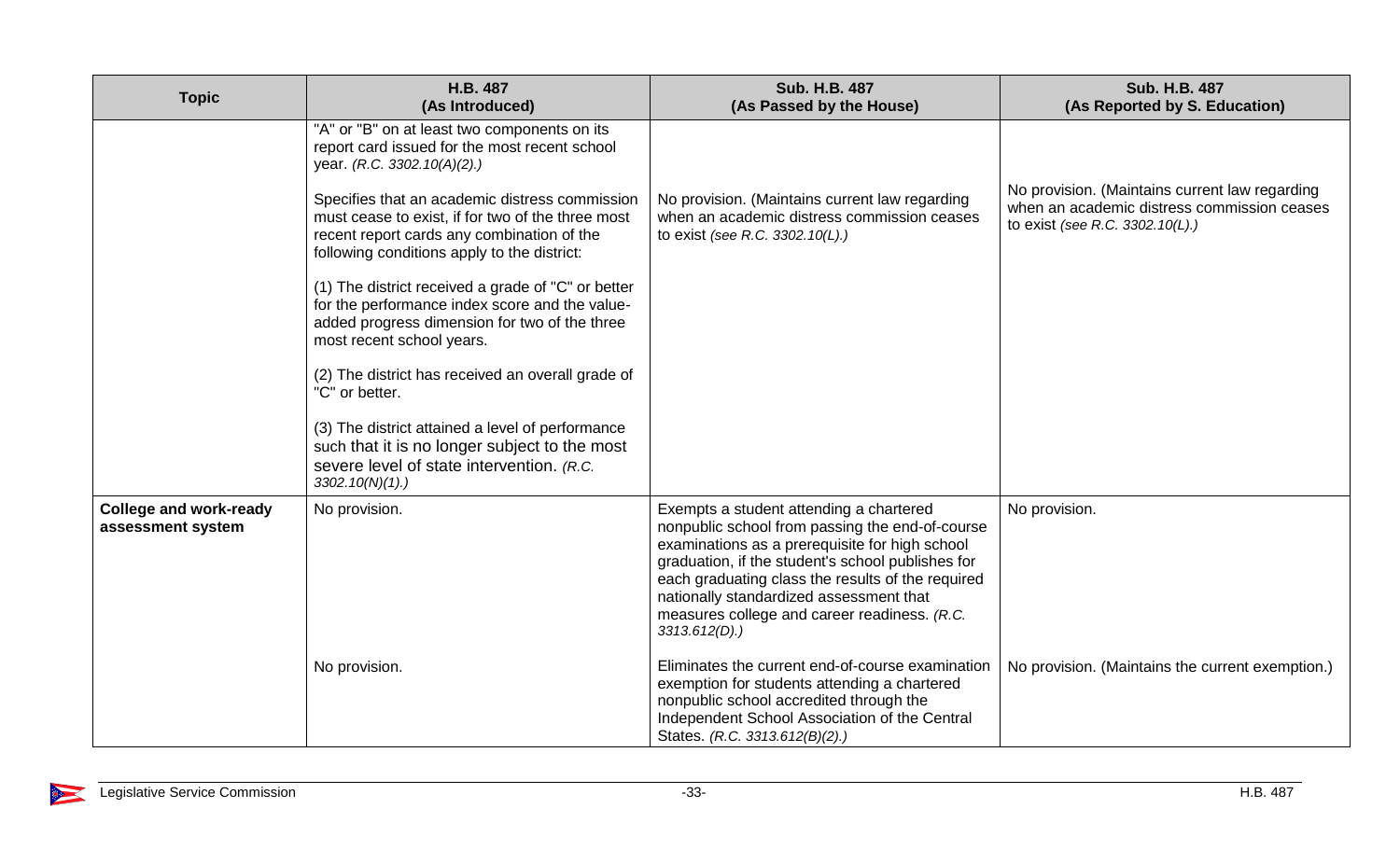| <b>Topic</b>                                                                                        | H.B. 487<br>(As Introduced) | Sub. H.B. 487<br>(As Passed by the House)                                                                                                                                                                           | <b>Sub. H.B. 487</b><br>(As Reported by S. Education)                                                                                                                                                                                                                                                                                                                                                                                                                                                                                                                                                                                                    |
|-----------------------------------------------------------------------------------------------------|-----------------------------|---------------------------------------------------------------------------------------------------------------------------------------------------------------------------------------------------------------------|----------------------------------------------------------------------------------------------------------------------------------------------------------------------------------------------------------------------------------------------------------------------------------------------------------------------------------------------------------------------------------------------------------------------------------------------------------------------------------------------------------------------------------------------------------------------------------------------------------------------------------------------------------|
|                                                                                                     | No provision.               | Permits nonchartered, nonpublic school students<br>and home-instructed students to participate in the<br>system of college and work ready assessments<br>and end-of-course examinations. (R.C.<br>$3301.0712(F)$ .) | Same as House-passed version.                                                                                                                                                                                                                                                                                                                                                                                                                                                                                                                                                                                                                            |
| <b>Conditional waiver from</b><br>state testing, teacher<br>evaluations, and report<br>card ratings | No provision.               | No provision.                                                                                                                                                                                                       | Authorizes STEM schools and up to ten school<br>districts that are members of the Ohio Innovation<br>Lab Network to request a waiver from the<br>Superintendent of Public Instruction for up to five<br>school years from any or all, subject to the district<br>or school, of the following requirements:<br>(1) Administration of the elementary and<br>secondary achievement assessments, in favor of<br>alternative assessments as proposed in the<br>request for the waiver and as approved by the<br>state Superintendent;<br>(2) Teacher evaluations;<br>(3) Reporting of student achievement data for the<br>purpose of the report card ratings. |
|                                                                                                     | No provision.               | No provision.                                                                                                                                                                                                       | Requires the following information to be included<br>in the request for a waiver:<br>(1) A timeline to develop and implement an<br>alternative assessment system for the school<br>district or STEM school;<br>(2) An overview of the proposed educational<br>programs or strategies to be offered by the<br>school district;<br>(3) An overview of the proposed alternative                                                                                                                                                                                                                                                                             |

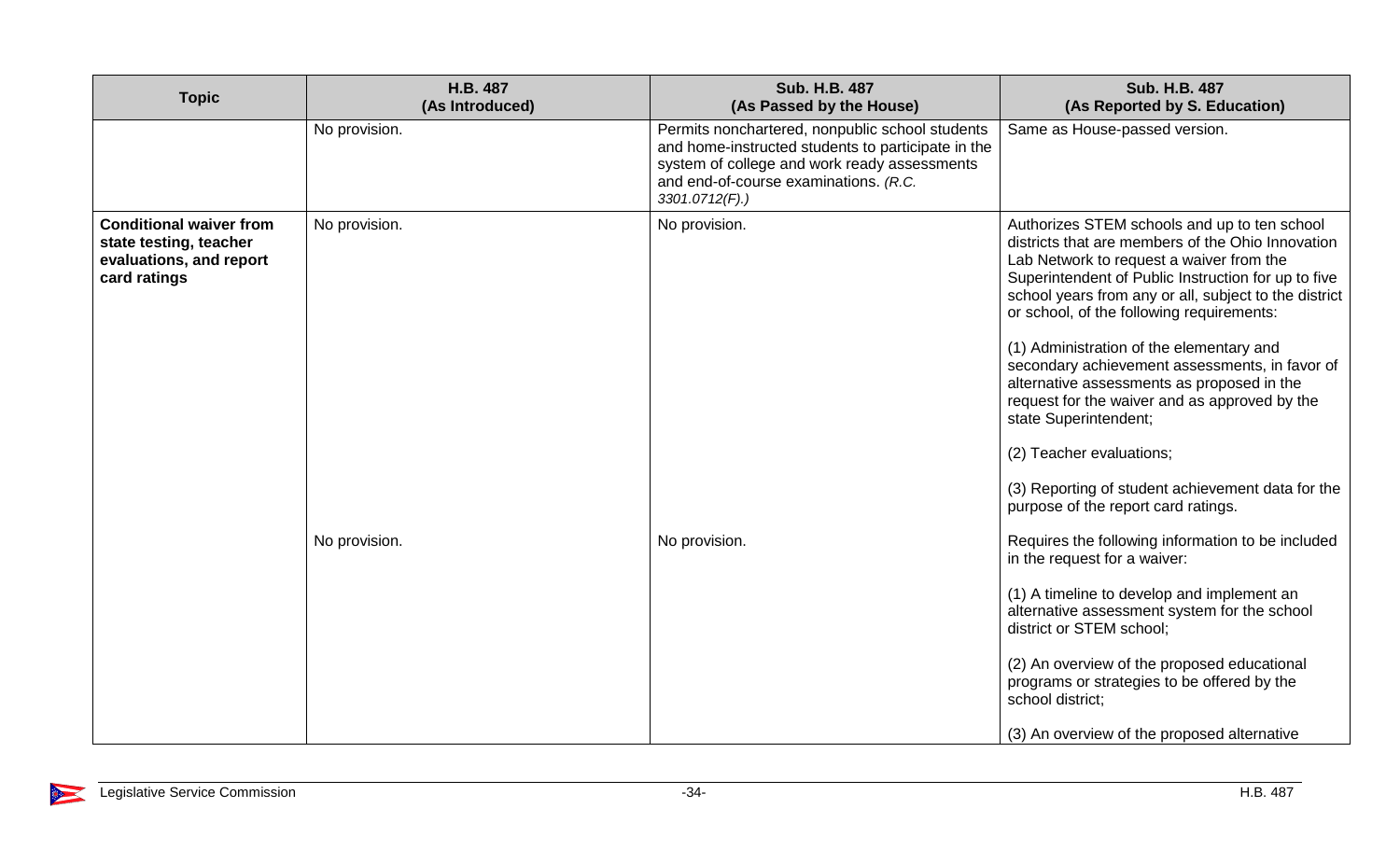| <b>Topic</b> | H.B. 487<br>(As Introduced) | <b>Sub. H.B. 487</b><br>(As Passed by the House) | <b>Sub. H.B. 487</b><br>(As Reported by S. Education)                                                                                                                                                                                                                                                                                                                                                                                         |
|--------------|-----------------------------|--------------------------------------------------|-----------------------------------------------------------------------------------------------------------------------------------------------------------------------------------------------------------------------------------------------------------------------------------------------------------------------------------------------------------------------------------------------------------------------------------------------|
|              |                             |                                                  | assessment system, including links to state-<br>accepted and nationally accepted metrics,<br>assessments, and evaluations;                                                                                                                                                                                                                                                                                                                    |
|              |                             |                                                  | (4) An overview of planning details that have<br>been implemented or proposed and any<br>documented support from educational networks,<br>established educational consultants, state<br>institutions of higher education, and employers or<br>workforce development partners;                                                                                                                                                                 |
|              |                             |                                                  | (5) An overview of the capacity to implement the<br>alternative assessments, conduct the evaluation<br>of teachers with alternative assessments, and the<br>reporting of student achievement data with<br>alternative assessments for the purpose of report<br>card ratings, all of which must include any prior<br>success in implementing innovative educational<br>programs or strategies, teaching practices, or<br>assessment practices; |
|              |                             |                                                  | (6) An acknowledgement by the school district of<br>federal funding that may be impacted by<br>obtaining a waiver.                                                                                                                                                                                                                                                                                                                            |
|              | No provision.               | No provision.                                    | Requires each request for a waiver to include the<br>signature of all of the following:                                                                                                                                                                                                                                                                                                                                                       |
|              |                             |                                                  | (1) The superintendent of the school district;                                                                                                                                                                                                                                                                                                                                                                                                |
|              |                             |                                                  | (2) The president of the district board;                                                                                                                                                                                                                                                                                                                                                                                                      |
|              |                             |                                                  | (3) The presiding officer of the labor organization<br>representing the district's or school's teachers, if<br>any;<br>(4) If the district's teachers are not represented                                                                                                                                                                                                                                                                     |

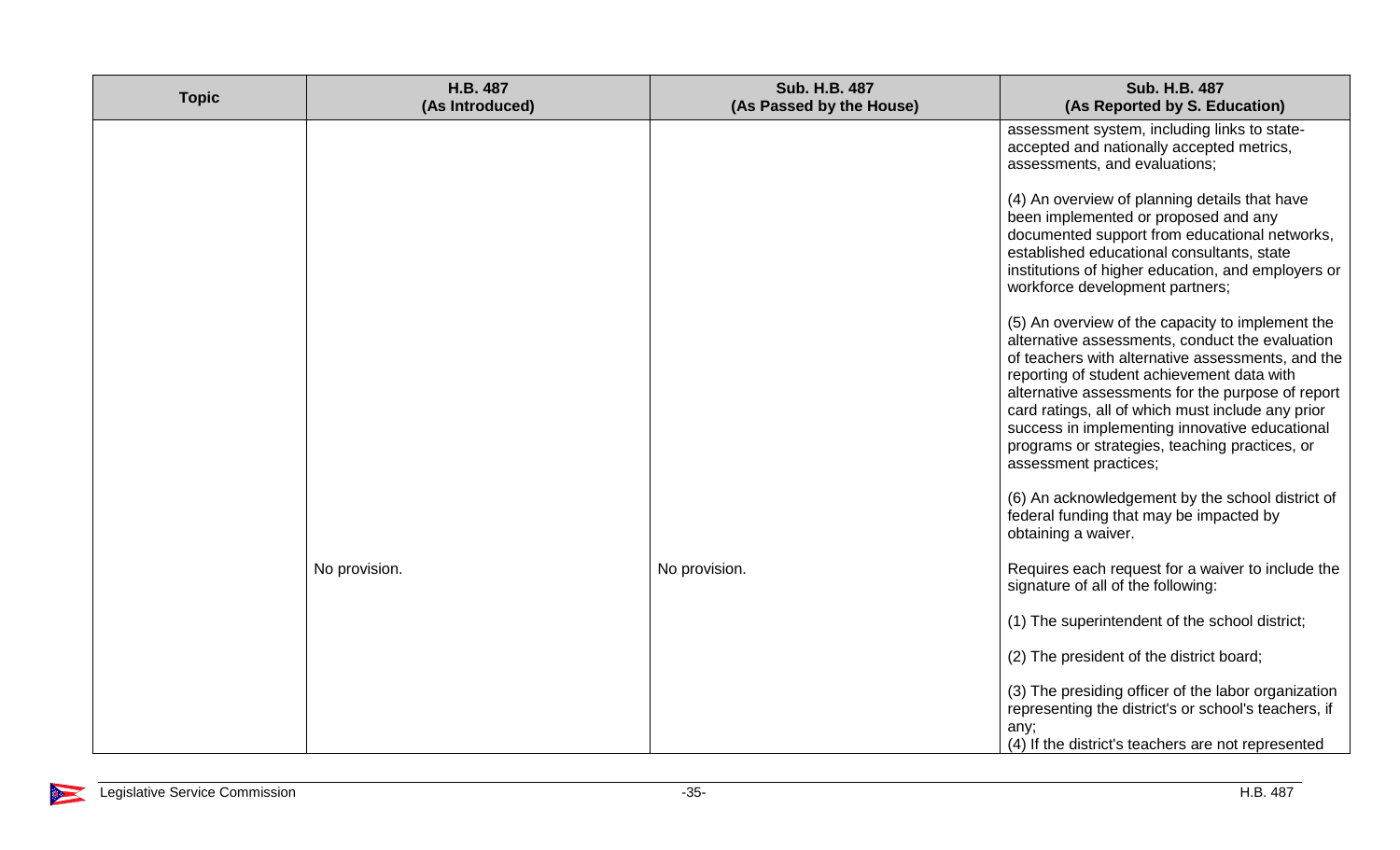| <b>Topic</b>                                                   | <b>H.B. 487</b><br>(As Introduced) | Sub. H.B. 487<br>(As Passed by the House) | Sub. H.B. 487<br>(As Reported by S. Education)                                                                                                                                                                                                                                                                                                                                                                                                                                                                                                                                                                                                                                                            |
|----------------------------------------------------------------|------------------------------------|-------------------------------------------|-----------------------------------------------------------------------------------------------------------------------------------------------------------------------------------------------------------------------------------------------------------------------------------------------------------------------------------------------------------------------------------------------------------------------------------------------------------------------------------------------------------------------------------------------------------------------------------------------------------------------------------------------------------------------------------------------------------|
|                                                                |                                    |                                           | by a labor organization, the principal and a<br>majority of the administrators and teachers of the<br>district.                                                                                                                                                                                                                                                                                                                                                                                                                                                                                                                                                                                           |
|                                                                | No provision.                      | No provision.                             | Requires the state Superintendent to approve or<br>deny a request for a waiver or request additional<br>information within 30 days after receiving such a<br>request.                                                                                                                                                                                                                                                                                                                                                                                                                                                                                                                                     |
|                                                                | No provision.                      | No provision.                             | Requires the Department of Education to seek a<br>waiver from the testing requirements prescribed<br>under the federal "No Child Left Behind Act of<br>2001," and to create a mechanism for the<br>comparison of the proposed alternative<br>assessments and the state assessments as it<br>relates to the evaluation of teachers and student<br>achievement data for the purpose of state report<br>card rating. (R.C. 3302.15 and 3326.29.)                                                                                                                                                                                                                                                             |
| <b>Exemption from</b><br>elementary achievement<br>assessments | No provision.                      | No provision.                             | Exempts a chartered nonpublic school that meets<br>the following conditions from the requirement to<br>administer the elementary achievement<br>assessments to its students:<br>(1) At least 95% of the school's students are<br>children with disabilities, or have received a<br>diagnosis by a school district or from a physician,<br>including a neuropsychiatrist or psychiatrist, or a<br>psychologist as having a condition that impairs<br>academic performance, such as dyslexia,<br>dyscalculia, attention deficit hyperactivity<br>disorder, or Asperger's syndrome;<br>(2) The school has solely served a student<br>population described above;<br>(3) The school is accredited through the |

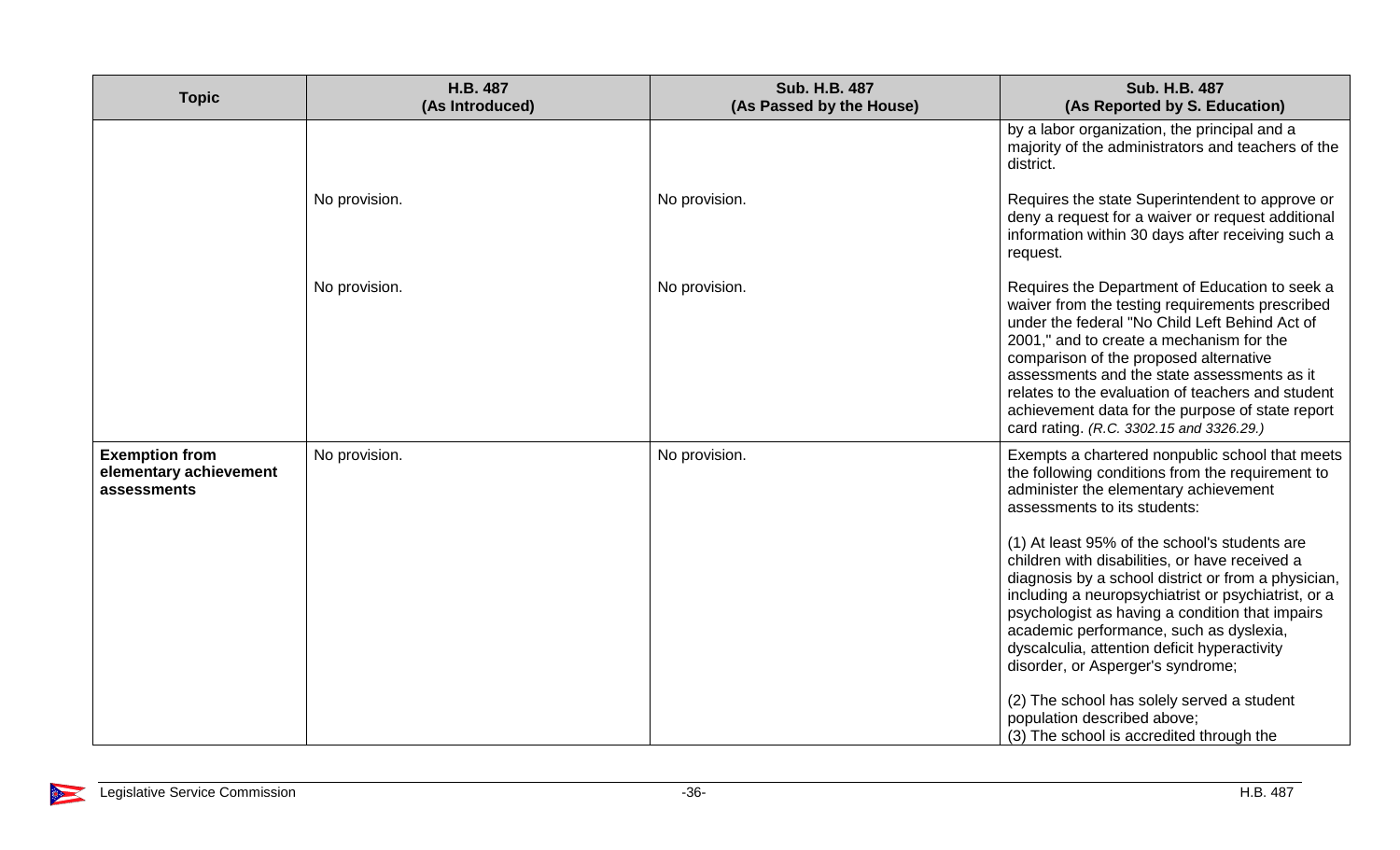| <b>Topic</b>                                  | H.B. 487<br>(As Introduced) | <b>Sub. H.B. 487</b><br>(As Passed by the House) | <b>Sub. H.B. 487</b><br>(As Reported by S. Education)                                                                                                                                                                                                                                                                                                                                                                          |
|-----------------------------------------------|-----------------------------|--------------------------------------------------|--------------------------------------------------------------------------------------------------------------------------------------------------------------------------------------------------------------------------------------------------------------------------------------------------------------------------------------------------------------------------------------------------------------------------------|
|                                               |                             |                                                  | Independent School Association of the Central<br>States and has been issued a charter by the<br>State Board of Education;                                                                                                                                                                                                                                                                                                      |
|                                               |                             |                                                  | (4) The school promises to provide and provides<br>to the Department of Education at least five years<br>of records of internal testing conducted by the<br>school that affords the Department data required<br>for accountability purposes, including diagnostic<br>assessments and nationally standardized norm-<br>referenced achievement assessments that<br>measure reading and math skills. (R.C.<br>3301.0711(K)(1)(c). |
| <b>Student data privacy</b><br>during testing | No provision.               | No provision.                                    | Specifies that data collected in the course of<br>administering the elementary and secondary<br>achievement assessments must be used for the<br>sole purpose of measuring and improving the<br>academic progress and needs of students,<br>educators, school districts, and schools.                                                                                                                                           |
|                                               | No provision.               | No provision.                                    | States that, in the course of such testing, no<br>personally identifiable information of a student's<br>or a student's family's Social Security numbers,<br>religion, political party affiliation, voting history, or<br>biometric information may be collected, tracked,<br>housed with, reported to, or shared with any<br>entity, including the federal or state government.<br>(R.C. 3301.947.)                            |
| <b>Review of achievement</b><br>assessments   | No provision.               | No provision.                                    | Requires the Superintendent of Public Instruction<br>to submit a report, not later than January 15,<br>2015, to the Governor and the General Assembly<br>that includes both of the following:<br>(1) A review of the number of elementary and<br>secondary assessments required to be                                                                                                                                          |

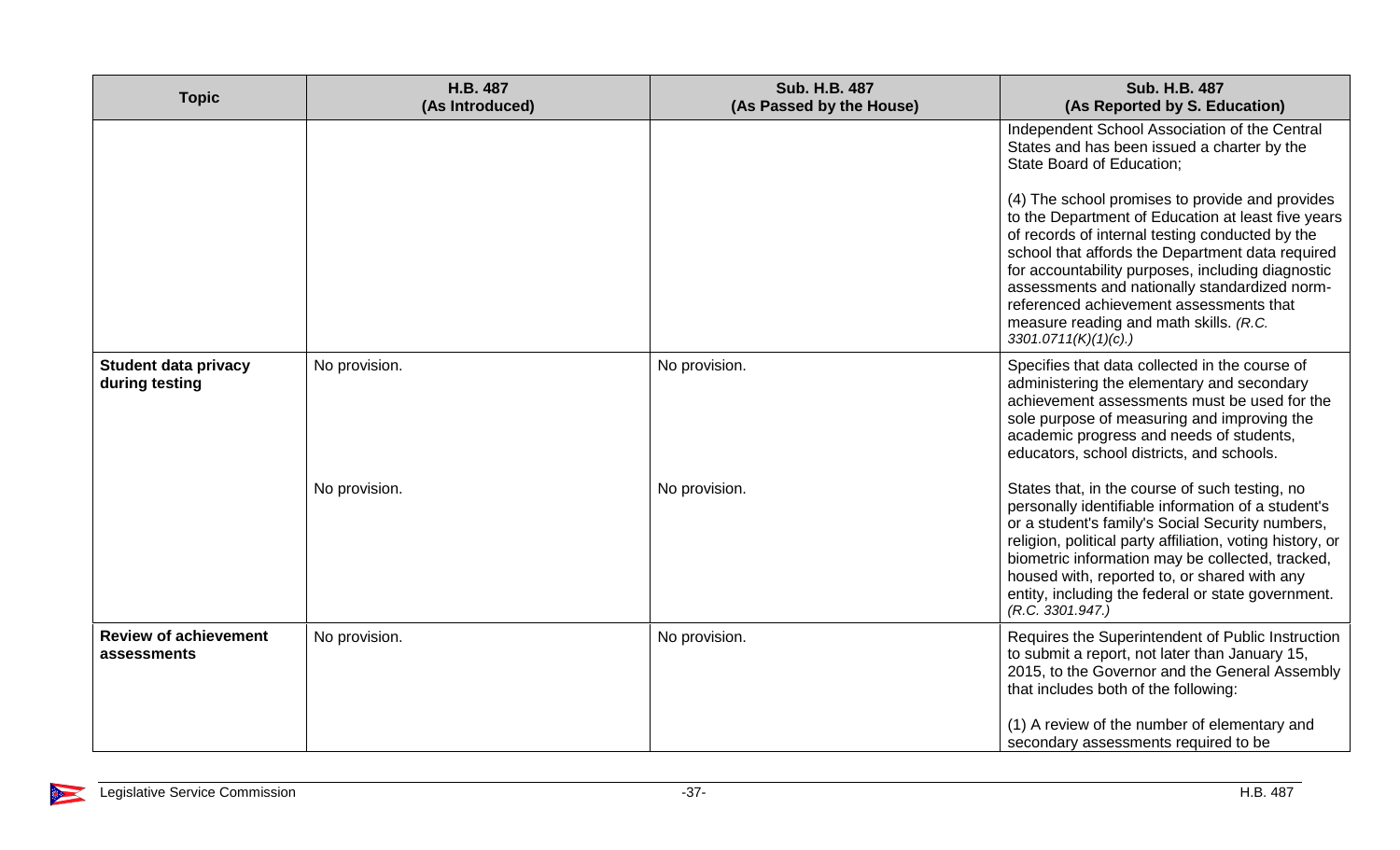| <b>Topic</b>                                                                   | H.B. 487<br>(As Introduced) | <b>Sub. H.B. 487</b><br>(As Passed by the House) | <b>Sub. H.B. 487</b><br>(As Reported by S. Education)                                                                                                                                                                                                                                                                                                                                                                                                                                                                                                                                                                                 |
|--------------------------------------------------------------------------------|-----------------------------|--------------------------------------------------|---------------------------------------------------------------------------------------------------------------------------------------------------------------------------------------------------------------------------------------------------------------------------------------------------------------------------------------------------------------------------------------------------------------------------------------------------------------------------------------------------------------------------------------------------------------------------------------------------------------------------------------|
|                                                                                | No provision.               | No provision.                                    | administered;<br>(2) Recommendations for decreasing the number<br>of assessments and the number of designated<br>dates for, and the duration of, the administration<br>of such assessments, to ensure that the extent of<br>testing is reasonable. (Section 11.)<br>Creates an 11-member committee that must<br>submit a report, not later than January 15, 2015,<br>of recommendations regarding graduation<br>requirements and testing requirements for only<br>students enrolled in chartered nonpublic schools<br>to the chairpersons of the education committees<br>of the House of Representatives and Senate.<br>(Section 14.) |
| Online administration of<br>state assessments for the<br>2014-2015 school year | No provision.               | No provision.                                    | Does all of the following with regard to the<br>required state assessments for the 2014-2015<br>school year:<br>(1) Prohibits a school district or school from being<br>required to administer such assessments in an<br>online format:<br>(2) Permits a district or school to administer such<br>assessments in any combination of online or<br>paper formats;<br>(3) Requires the Department to furnish, free of<br>charge, all such assessments regardless of the<br>format selected by the district or school. (Section<br>13.                                                                                                    |

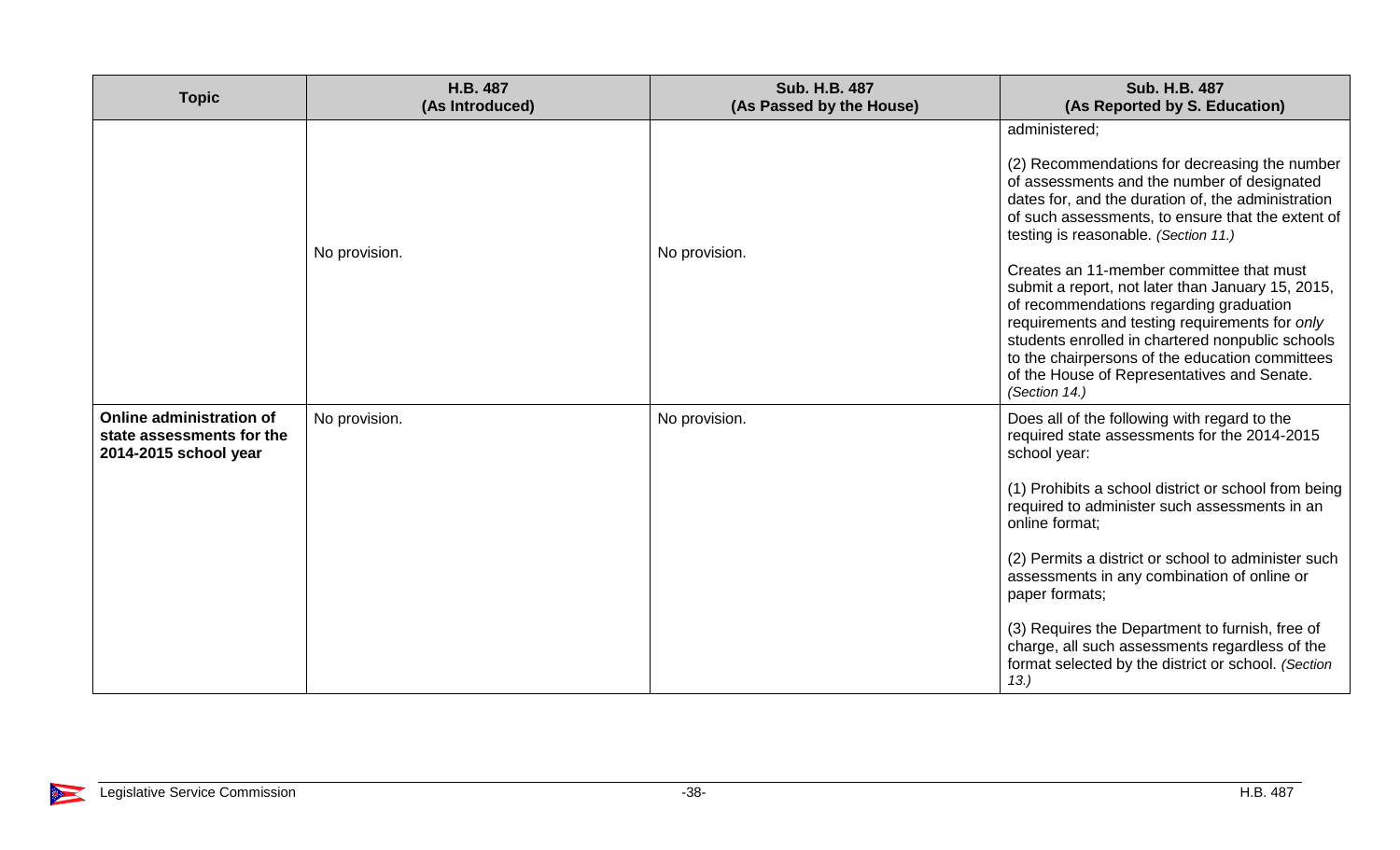| <b>Topic</b>                                        | <b>H.B. 487</b><br>(As Introduced) | <b>Sub. H.B. 487</b><br>(As Passed by the House) | <b>Sub. H.B. 487</b><br>(As Reported by S. Education)                                                                                                                                                                                                                                                                                                                                                                                                                                                                                    |
|-----------------------------------------------------|------------------------------------|--------------------------------------------------|------------------------------------------------------------------------------------------------------------------------------------------------------------------------------------------------------------------------------------------------------------------------------------------------------------------------------------------------------------------------------------------------------------------------------------------------------------------------------------------------------------------------------------------|
| <b>Achievement assessments</b><br>as public records | No provision.<br>No provision.     | No provision.<br>No provision.                   | Beginning with the spring assessments for the<br>2014-2015 school year, makes the questions on<br>and preferred answers for the third- through<br>eighth-grade achievement assessments and the<br>high school end-of-course examinations of the<br>College and Work Ready Assessment System a<br>public record so that the entirety of the<br>assessments are a public record within three<br>years of their administration. (R.C.<br>3310.0711(N)(4)(c) and (6).)<br>Requires the assessments and answers to be<br>released as follows: |
|                                                     |                                    |                                                  | (1) 40% of the questions and preferred answers<br>on the 31st day of July following the<br>administration of the assessments;<br>(2) 20% of the questions and preferred answers<br>on the 31st day of July one year after the<br>administration of the assessments;<br>(3) The remaining 40% of the questions and<br>preferred answers on the 31st day of July two<br>years after the administration of the<br>assessments. (R.C. 3310.0711(N)(6).)                                                                                      |
|                                                     | No provision.                      | No provision.                                    | Requires the Department of Education to post<br>questions from the assessments that have been<br>made a public record on its website. (R.C.<br>$3310.0711(N)(6)$ .)                                                                                                                                                                                                                                                                                                                                                                      |
|                                                     | No provision.                      | No provision.                                    | Specifically states that the entirety of the<br>questions and corresponding preferred answers<br>of the assessments described above<br>administered in the spring of the 2014-2015                                                                                                                                                                                                                                                                                                                                                       |

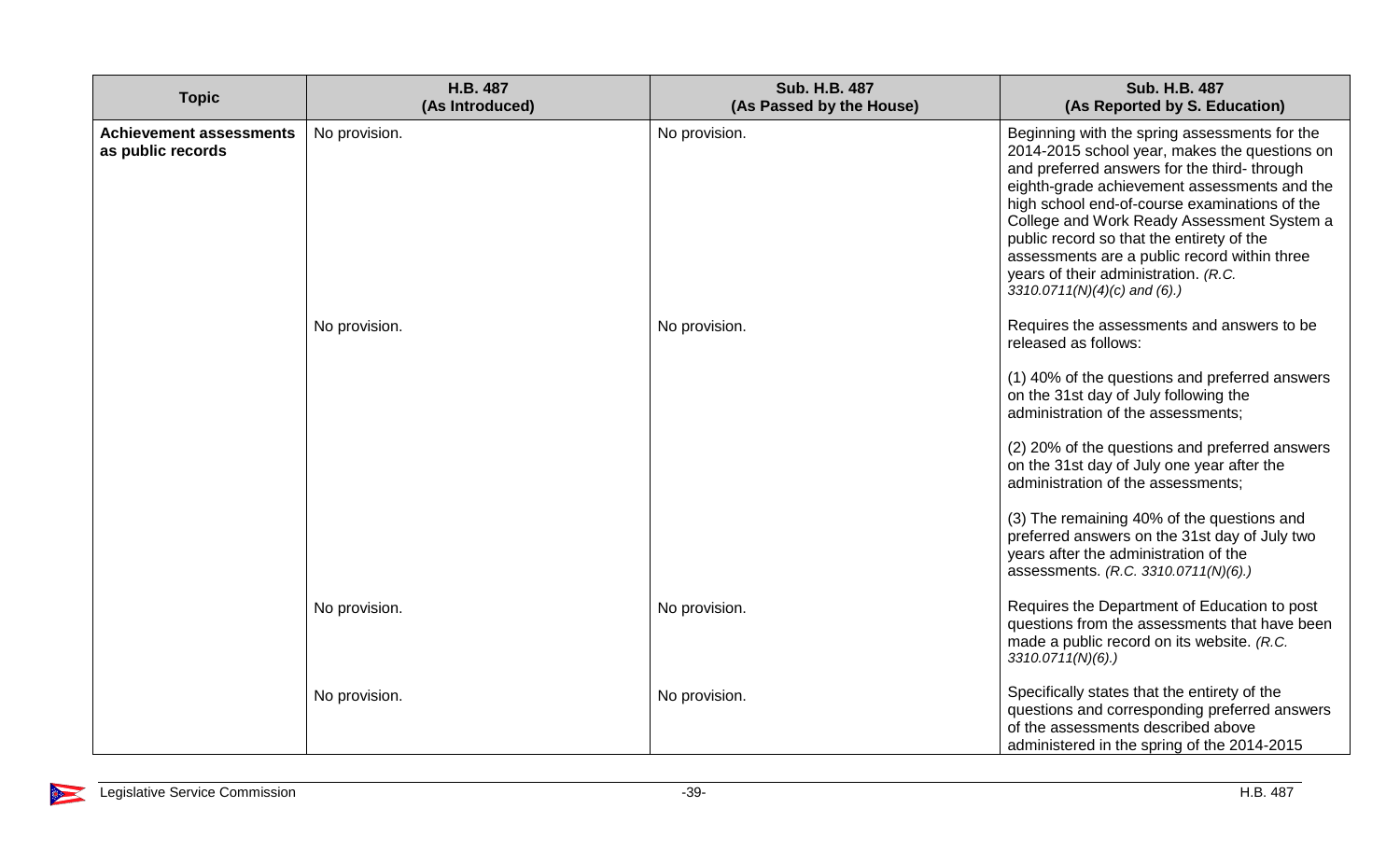| <b>Topic</b>                                                  | H.B. 487<br>(As Introduced) | <b>Sub. H.B. 487</b><br>(As Passed by the House) | <b>Sub. H.B. 487</b><br>(As Reported by S. Education)                                                                                                                                                        |
|---------------------------------------------------------------|-----------------------------|--------------------------------------------------|--------------------------------------------------------------------------------------------------------------------------------------------------------------------------------------------------------------|
|                                                               |                             |                                                  | school year must be released within three years<br>of its administration. (Section 15.)                                                                                                                      |
| Safe harbor for school<br>districts, schools, and<br>teachers | No provision.               | No provision.                                    | Prohibits the report card ratings issued for the<br>2014-2015 school year from being considered in<br>determining whether a school district or school is<br>subject to the following sanctions or penalties: |
|                                                               |                             |                                                  | (1) School restructuring provisions, except as<br>required under the federal "No Child Left Behind<br>Act of 2001";                                                                                          |
|                                                               |                             |                                                  | (2) Provisions for the Columbus City School Pilot<br>Project;                                                                                                                                                |
|                                                               |                             |                                                  | (3) Provisions for academic distress<br>commissions;                                                                                                                                                         |
|                                                               |                             |                                                  | (4) Educational Choice Scholarship Program<br>eligibility;                                                                                                                                                   |
|                                                               |                             |                                                  | (5) Provisions defining "challenged school<br>districts" in which new start-up community<br>schools may be located;                                                                                          |
|                                                               |                             |                                                  | (6) Community school closure provisions. (R.C.<br>$3302.036(B)$ .)                                                                                                                                           |
|                                                               | No provision.               | No provision.                                    | Prohibits the Department of Education from the<br>following:                                                                                                                                                 |
|                                                               |                             |                                                  | (1) Assigning an overall letter grade for school<br>districts and schools; and                                                                                                                               |
|                                                               |                             |                                                  | (2) Ranking school districts and schools based<br>on performance index score, student academic                                                                                                               |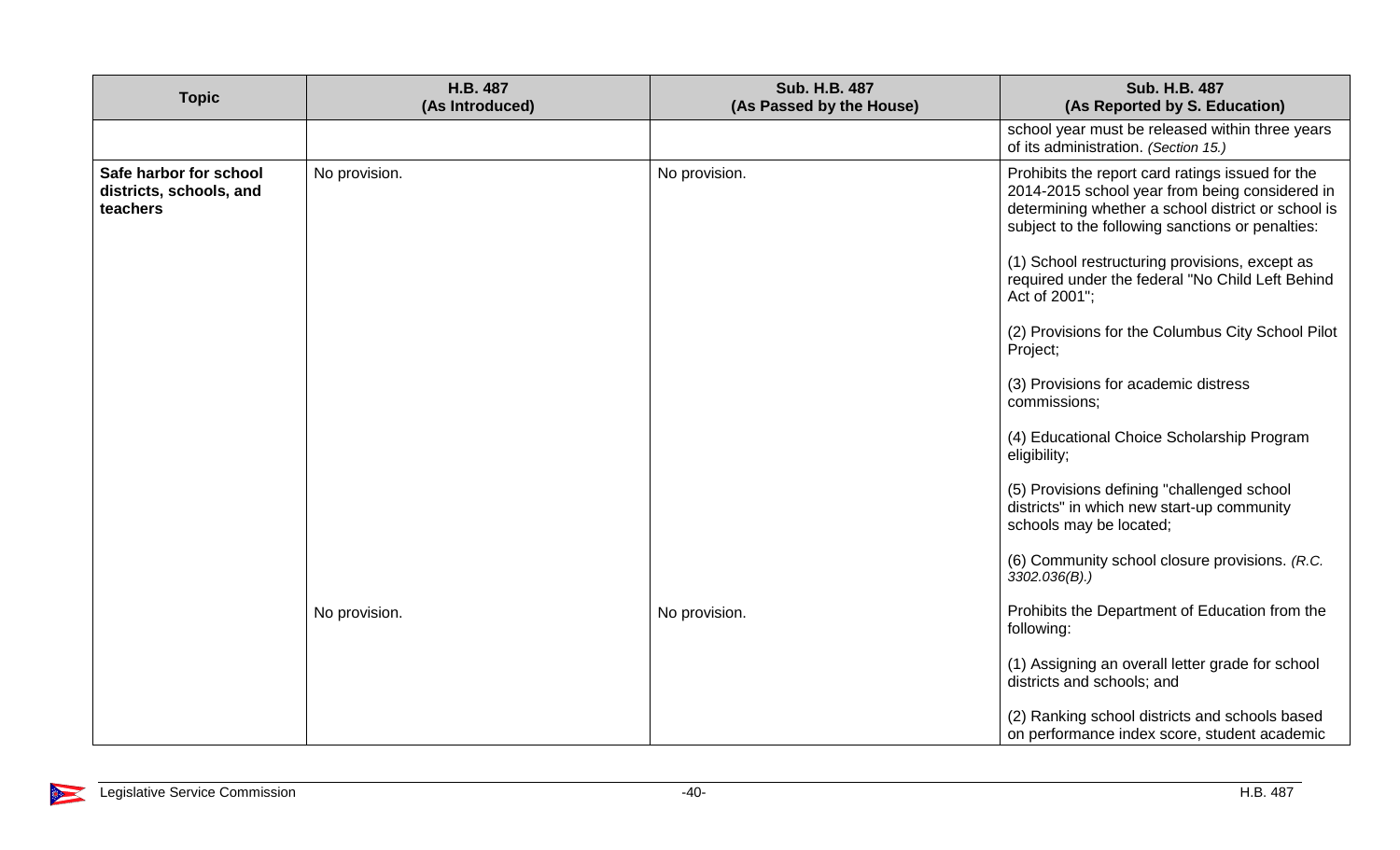| <b>Topic</b>                                      | H.B. 487<br>(As Introduced) | <b>Sub. H.B. 487</b><br>(As Passed by the House) | <b>Sub. H.B. 487</b><br>(As Reported by S. Education)                                                                                                                                                                                                                                                                                                                                                     |
|---------------------------------------------------|-----------------------------|--------------------------------------------------|-----------------------------------------------------------------------------------------------------------------------------------------------------------------------------------------------------------------------------------------------------------------------------------------------------------------------------------------------------------------------------------------------------------|
|                                                   |                             |                                                  | growth, per pupil operating expenditures,<br>percentage of operating expenditures spent on<br>classroom instruction, and performance of and<br>opportunities for gifted students. (R.C.<br>$3302.036(A)$ .)                                                                                                                                                                                               |
|                                                   | No provision.               | No provision.                                    | Permits a school district, community school, or<br>STEM school to enter into a memorandum of<br>understanding with its teachers' union that<br>stipulates that the value-added progress<br>dimension grade issued for the 2014-2015 school<br>year will not be used when making decisions<br>regarding teacher dismissal, retention, tenure, or<br>compensation. (Section 16.) (See next entry<br>below.) |
| State framework for the<br>evaluation of teachers | No provision.               | No provision.                                    | Permits a school district or school to evaluate: (1)<br>any teacher who received a rating of<br>"accomplished" on the teacher's most recent<br>evaluation once every three years, and (2) any<br>teacher who received a rating of "skilled" on the<br>teacher's most recent evaluation once every two<br>years. (R.C. 3319.111(C)(2).)                                                                    |
|                                                   | No provision.               | No provision.                                    | Permits a school board to elect not to evaluate a<br>teacher who either: (1) was on leave from the<br>school district for 50% or more of the school<br>year, or (2) has submitted notice of retirement<br>and that notice has been accepted by the school<br>board not later than December 1 of the school<br>year in which the evaluation is otherwise<br>scheduled. (R.C. 3319.111(C)(2).)              |
|                                                   | No provision.               | No provision.                                    | Requires that in any year a teacher is not<br>formally evaluated as a result of receiving a<br>rating of "accomplished" or "skilled" a qualified                                                                                                                                                                                                                                                          |

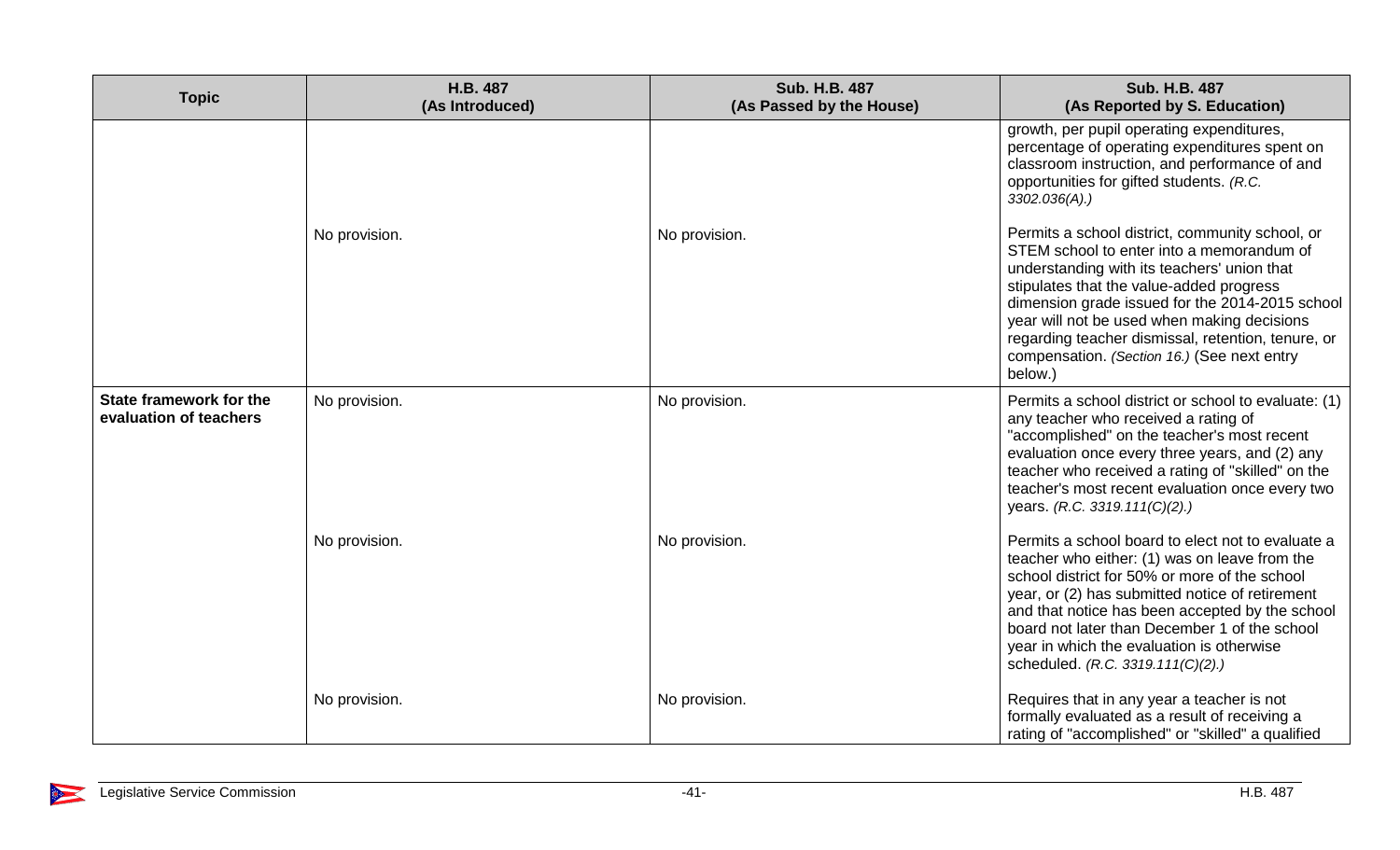| <b>Topic</b> | H.B. 487<br>(As Introduced) | <b>Sub. H.B. 487</b><br>(As Passed by the House) | <b>Sub. H.B. 487</b><br>(As Reported by S. Education)                                                                                                                                                                                                                                                                                                         |
|--------------|-----------------------------|--------------------------------------------------|---------------------------------------------------------------------------------------------------------------------------------------------------------------------------------------------------------------------------------------------------------------------------------------------------------------------------------------------------------------|
|              |                             |                                                  | individual must conduct at least one observation<br>of the teacher and one conference with the<br>teacher. (R.C. 3319.111(C)(3).)                                                                                                                                                                                                                             |
|              | No provision.               | No provision.                                    | Permits a school board to require student<br>surveys, teacher self-evaluations, or any other<br>method of review it determines necessary to<br>ensure the continued success of accomplished<br>and skilled teachers. (R.C. 3319.111(C)(3).)                                                                                                                   |
|              | No provision.               | No provision.                                    | Permits a school district board to (1) require a<br>teacher who received a rating of ineffective on<br>the teacher's most recent evaluation to prepare<br>and implement an improvement plan for use<br>during the next school year, and (2) evaluate its<br>teachers on a more frequent basis than is<br>required by the bill. (R.C. 3319.111(C)(4) and (5).) |
|              | No provision.               | No provision.                                    | Requires that student academic growth account<br>for 35% of each teacher's performance<br>evaluation, rather than 50% as is required by<br>current law. (R.C. 3319.112(A)(1)(a).)                                                                                                                                                                             |
|              | No provision.               | No provision.                                    | Permits a school district to attribute the additional<br>15% described above to any of the following<br>factors: (1) formal observations and reviews as<br>required under continuing law, (2) student<br>surveys, (3) peer review evaluations, or (4) any<br>other factors the board determines necessary<br>and appropriate. (R.C. 3319.112(A)(1)(b).)       |
|              | No provision.               | No provision.                                    | Requires the Department of Education to select<br>and approve at least two empirically tested and<br>validated student survey instruments for use by<br>school districts that elect to conduct student<br>surveys as part of the teacher evaluation process                                                                                                   |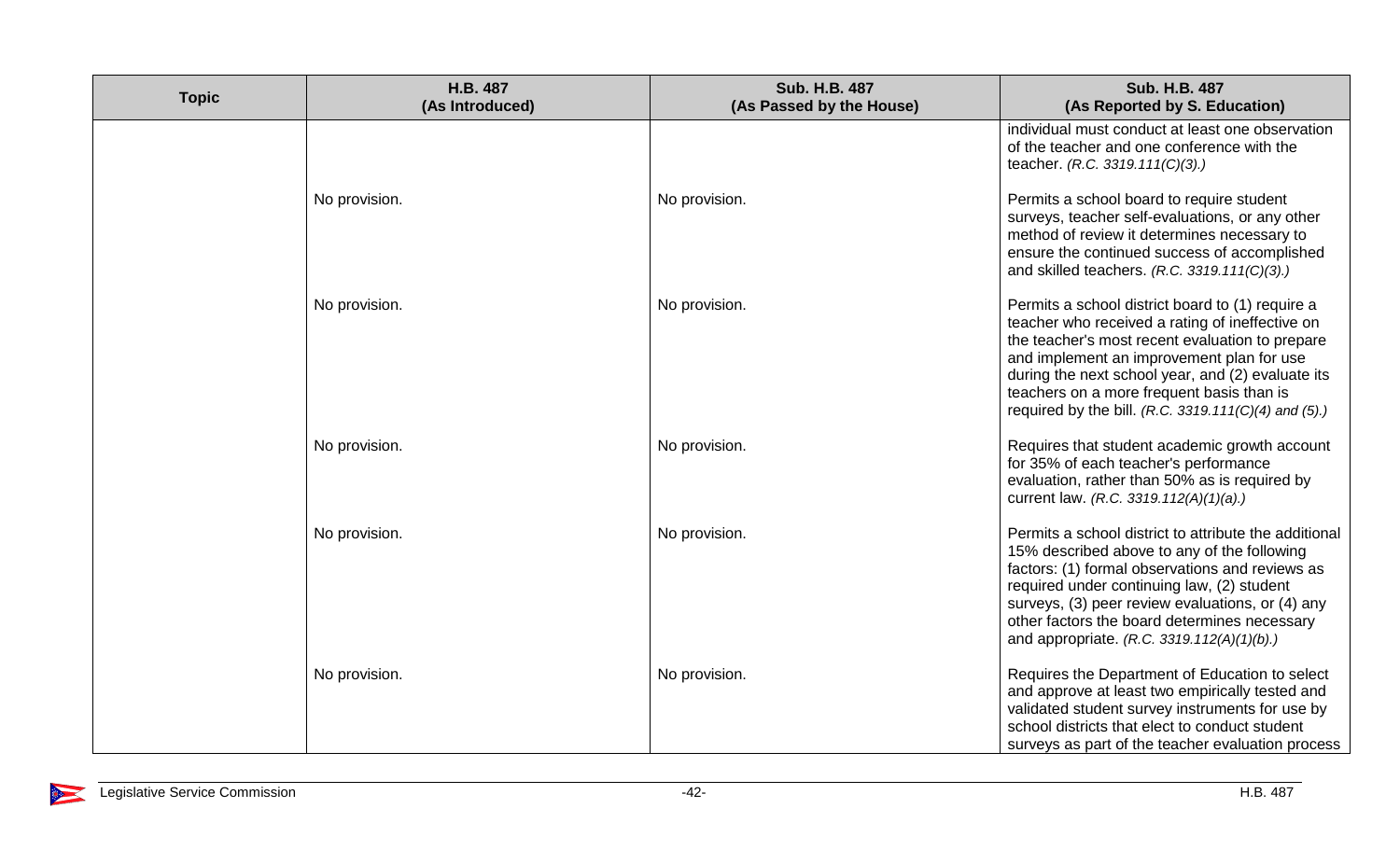| <b>Topic</b>                                                                                                             | H.B. 487<br>(As Introduced) | Sub. H.B. 487<br>(As Passed by the House)                                                                                                                                                                                                                                                                                                                                                                                                                                                                                       | <b>Sub. H.B. 487</b><br>(As Reported by S. Education) |
|--------------------------------------------------------------------------------------------------------------------------|-----------------------------|---------------------------------------------------------------------------------------------------------------------------------------------------------------------------------------------------------------------------------------------------------------------------------------------------------------------------------------------------------------------------------------------------------------------------------------------------------------------------------------------------------------------------------|-------------------------------------------------------|
|                                                                                                                          |                             |                                                                                                                                                                                                                                                                                                                                                                                                                                                                                                                                 | (Section 10 of the bill.)                             |
| <b>Participation in district</b><br>extracurricular activities by<br>community school and<br><b>STEM school students</b> | No provision.               | Affords a student enrolled in a community school<br>or STEM school the opportunity to participate in<br>any extracurricular activities at the school of the<br>student's resident school district to which the<br>student would have been assigned (regardless of<br>whether the community school or STEM school is<br>sponsored or operated by the school district as<br>required under current law). (R.C. 3313.537(B)(1).)                                                                                                   | Same as House-passed version.                         |
|                                                                                                                          | No provision.               | Permits the superintendent of any school district<br>to afford to any student who is enrolled in a<br>community school or STEM school and who is<br>not entitled to attend school in that district, the<br>opportunity to participate in the school's<br>extracurricular activities if (1) the student's school<br>does not offer the extracurricular activity, and (2)<br>the activity is not interscholastic athletics or<br>interscholastic contests or competition in music,<br>drama, or forensics. (R.C. 3313.537(B)(2).) | Same as House-passed version.                         |
|                                                                                                                          | No provision.               | Eliminates a current provision permitting a school<br>district board of education to require a community<br>school student to enroll and participate in no<br>more than one academic course as a condition to<br>participating in an extracurricular activity. (R.C.<br>3313.537(C).                                                                                                                                                                                                                                            | Same as House-passed version.                         |
|                                                                                                                          | No provision.               | Prohibits a school district board of education from<br>imposing additional rules on a community school<br>or STEM school student that do not apply to<br>other students participating in the same<br>extracurricular activity. (R.C. 3313.537(E).)                                                                                                                                                                                                                                                                              | Same as House-passed version.                         |

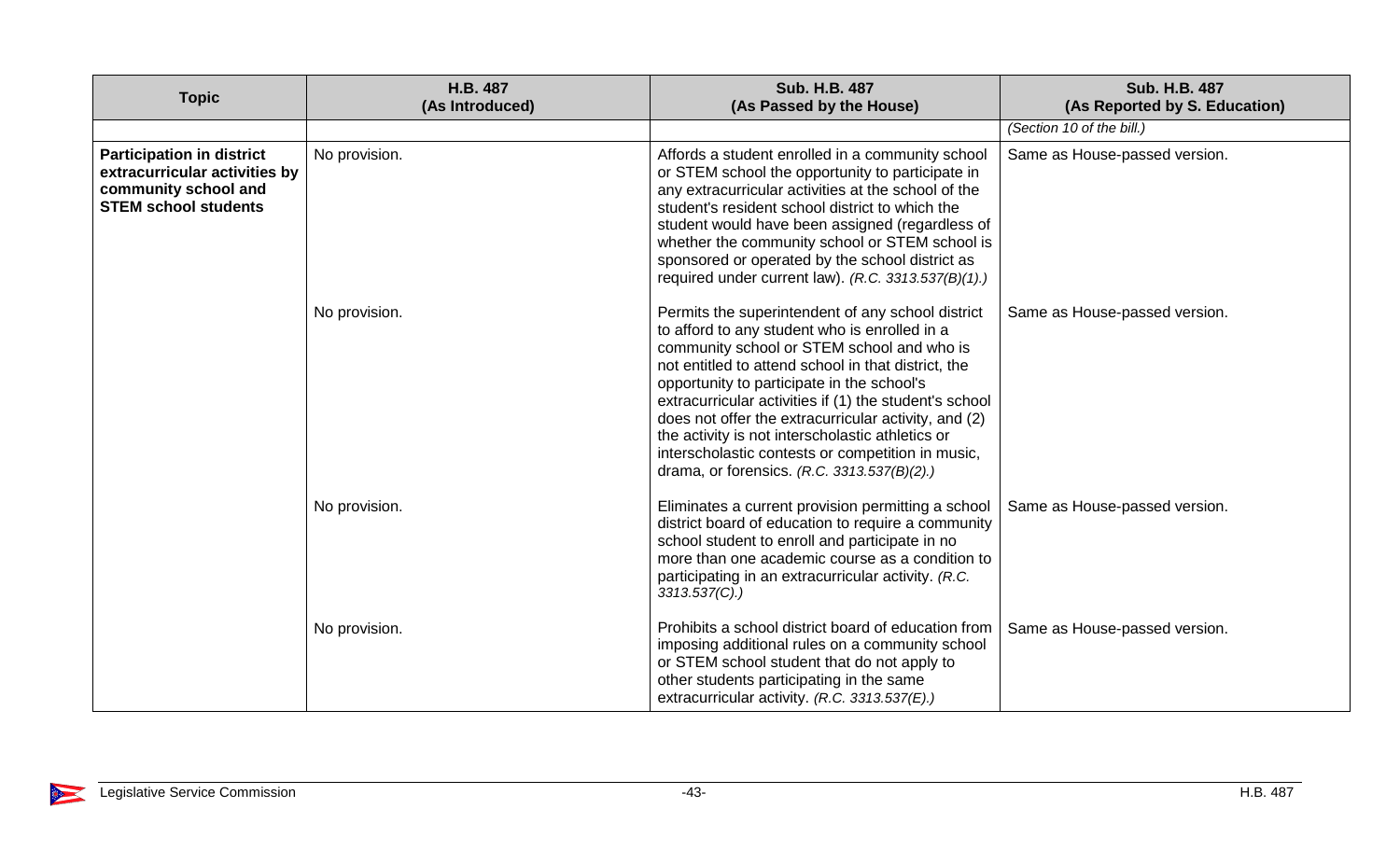| <b>Topic</b>                                                           | <b>H.B. 487</b><br>(As Introduced) | <b>Sub. H.B. 487</b><br>(As Passed by the House)                                                                                                                                                                                                                                                                                                                                                  | <b>Sub. H.B. 487</b><br>(As Reported by S. Education) |
|------------------------------------------------------------------------|------------------------------------|---------------------------------------------------------------------------------------------------------------------------------------------------------------------------------------------------------------------------------------------------------------------------------------------------------------------------------------------------------------------------------------------------|-------------------------------------------------------|
| <b>Volunteer patrol of school</b><br>premises and income-tax<br>credit | No provision.                      | Permits a public or nonpublic school to enter into<br>an agreement with a current or retired law<br>enforcement officer to provide volunteer patrol<br>services. (R.C. 3313.94(B).)                                                                                                                                                                                                               | No provision.                                         |
|                                                                        | No provision.                      | Requires a retired law enforcement officer who<br>wishes to provide volunteer patrol services to<br>undergo a criminal records check, at the officer's<br>own expense, every five years. (R.C. 3313.94(B)<br>and $(C)$ .)                                                                                                                                                                         | No provision.                                         |
|                                                                        | No provision.                      | Provides a qualified immunity from liability in a<br>civil action for damages for a school district or its<br>board of education, a public or nonpublic<br>governing authority or its members, and any<br>volunteer for injury, death, or loss to person or<br>property allegedly arising from the volunteer's<br>performance of services. (R.C. 3313.94(D).)                                     | No provision.                                         |
|                                                                        | No provision.                      | Provides a nonrefundable personal income tax<br>credit for a current or retired law enforcement<br>officer who volunteers to patrol school premises<br>in the amount of \$2 for each hour or part of an<br>hour that services are provided, not to exceed<br>\$500 in any taxable year exclusive of any<br>permitted carry over amounts. (R.C.<br>5747.08(D)(2)(o), 5747.64, and 5747.98(A)(27).) | No provision.                                         |
| Debt forgiveness for<br>certain consolidating<br><b>schools</b>        | No provision.                      | Provides that if the voluntary transfer of a school<br>district results in the complete dissolution of that<br>district and satisfies certain specified conditions,<br>the acquiring school district will acquire the<br>transferring district's territory free and clear of<br>any indebtedness owed by the transferring<br>district to the state Solvency Assistance Fund.<br>(R.C. 3311.241.)  | Same as House-passed version.                         |

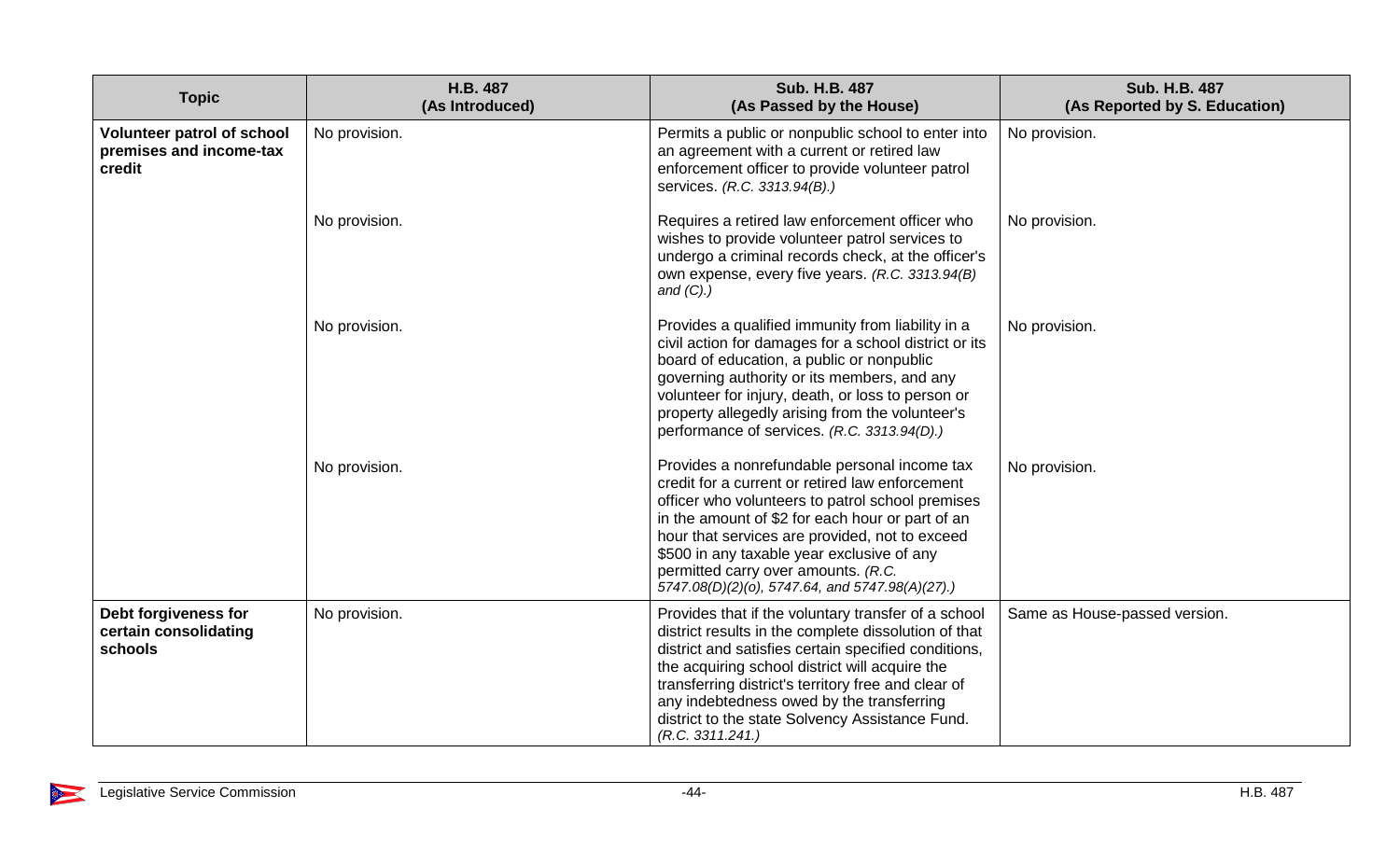| <b>Topic</b>                                    | H.B. 487<br>(As Introduced) | <b>Sub. H.B. 487</b><br>(As Passed by the House)                                                                                                                                                                                                                                                     | Sub. H.B. 487<br>(As Reported by S. Education)                                                                                                                                                                                                                                                                                                                                                                                                                                                   |
|-------------------------------------------------|-----------------------------|------------------------------------------------------------------------------------------------------------------------------------------------------------------------------------------------------------------------------------------------------------------------------------------------------|--------------------------------------------------------------------------------------------------------------------------------------------------------------------------------------------------------------------------------------------------------------------------------------------------------------------------------------------------------------------------------------------------------------------------------------------------------------------------------------------------|
|                                                 | No provision.               | Specifically permits the Director of Budget and<br>Management to transfer available moneys from<br>the General Revenue Fund, appropriated for<br>operating payments to schools, into the Solvency<br>Assistance Fund to replace the amount owed by<br>the transferring district. (R.C. 3311.241(D).) | Same as House-passed version.                                                                                                                                                                                                                                                                                                                                                                                                                                                                    |
|                                                 | No provision.               | No provision.                                                                                                                                                                                                                                                                                        | In a separate uncodified provision, cancels the<br>amount owed to the Solvency Assistance Fund<br>by any school district that has fewer than 500<br>students when either: (1) the entire territory of the<br>district is transferred to a contiguous school<br>district not later than June 30, 2015, or (2) the<br>district receives the entire territory of a<br>contiguous school district not later than June 30,<br>2015. (Section 8 of the bill.)                                          |
| Debt forgiveness for<br>certain merging schools | No provision.               | No provision.                                                                                                                                                                                                                                                                                        | Permits two or more contiguous school districts,<br>at least one of which has a population of less<br>than 100,000, to merge if (1) upon the filing of a<br>sufficient petition with the board of elections to<br>form a commission to study the proposed<br>merger, the districts' electors approve the<br>commission's formation, and (2) the commission<br>finds that a merger is favorable, and its<br>conditions for the merger are approved by the<br>district's electors. (R.C. 3311.25.) |
|                                                 | No provision.               | No provision.                                                                                                                                                                                                                                                                                        | Specifies that no other petition may be filed to<br>propose the merger of the same district if the first<br>petition has been determined to be sufficient<br>unless (1) the sufficient petition is rejected by the<br>district's voters, (2) the sufficient petition is<br>approved by the district's voters, but the<br>commission determines that a merger is not<br>desirable, or (3) the sufficient petition has been                                                                        |

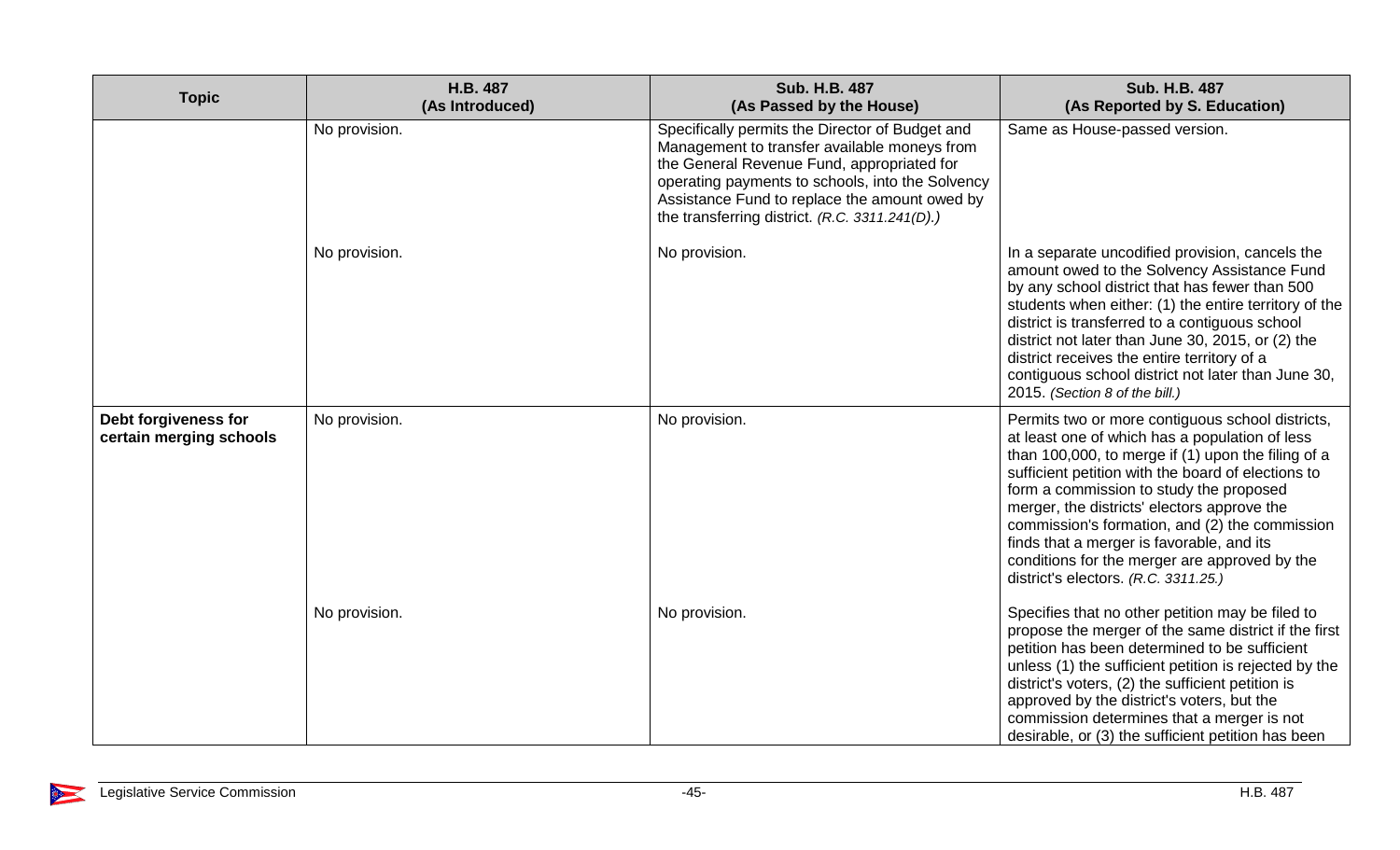| <b>Topic</b>                                                                          | H.B. 487<br>(As Introduced)                                                                                                                                                                                             | <b>Sub. H.B. 487</b><br>(As Passed by the House)                                                                                                                                                                                                                                                                                            | <b>Sub. H.B. 487</b><br>(As Reported by S. Education)                                                                                                                                                                                                                                                                                                                                                                                                                                                                           |
|---------------------------------------------------------------------------------------|-------------------------------------------------------------------------------------------------------------------------------------------------------------------------------------------------------------------------|---------------------------------------------------------------------------------------------------------------------------------------------------------------------------------------------------------------------------------------------------------------------------------------------------------------------------------------------|---------------------------------------------------------------------------------------------------------------------------------------------------------------------------------------------------------------------------------------------------------------------------------------------------------------------------------------------------------------------------------------------------------------------------------------------------------------------------------------------------------------------------------|
|                                                                                       |                                                                                                                                                                                                                         |                                                                                                                                                                                                                                                                                                                                             | approved by the district's voters, but the<br>conditions for the merger are disapproved by the<br>district's voters. (R.C. 3311.25.)                                                                                                                                                                                                                                                                                                                                                                                            |
|                                                                                       | No provision.                                                                                                                                                                                                           | No provision.                                                                                                                                                                                                                                                                                                                               | Provides that, under specified conditions district<br>that results from the merger will acquire the<br>merging district's territory free and clear of any<br>indebtedness owed by the merging district to the<br>Solvency Assistance Fund. (R.C. 3311.251.)                                                                                                                                                                                                                                                                     |
| <b>Renewal of resident</b><br>educator licenses                                       | Permits renewal of resident educator licenses<br>and alternative resident educator licenses for<br>reasons specified in rules to be adopted by the<br>State Board of Education. (R.C. 3319.22(A) and<br>$3319.26(D)$ .) | Same as "As Introduced" version.                                                                                                                                                                                                                                                                                                            | Same as "As Introduced" version.                                                                                                                                                                                                                                                                                                                                                                                                                                                                                                |
| <b>Remediation-free</b><br>standards for state<br>institutions of higher<br>education | No provision.                                                                                                                                                                                                           | Requires the Chancellor, not later than March 31,<br>2015, to both (1) identify one or more nationally<br>normed assessments that may be used to<br>determine remediation-free status, and (2)<br>establish score levels that represent remediation-<br>free status in mathematics, reading, and writing.<br>(Section 8.)                   | No provision.                                                                                                                                                                                                                                                                                                                                                                                                                                                                                                                   |
| Proof of completion of<br>high school curriculum                                      | No provision.                                                                                                                                                                                                           | Requires state institutions of higher education to<br>accept a sworn affidavit verifying the completion<br>of a student's high school curriculum, which shall<br>count as proof of completion for admission<br>purposes, if the student was enrolled in a<br>chartered nonpublic high school or was home-<br>instructed. (R.C. 3345.06(D).) | Modifies the House-passed version by: (1)<br>specifying that the affidavit must be used for<br>purposes of "consideration for" admission, not<br>simply for admission, (2) applying the provision to<br>students enrolled in nonchartered nonpublic<br>schools rather than students enrolled in<br>chartered nonpublic schools, and (3) adding a<br>provision requiring any submitted affidavit to<br>include a record of the student's completed<br>coursework and the grade received in each<br>course. (R.C. 3345.06(D)(1).) |

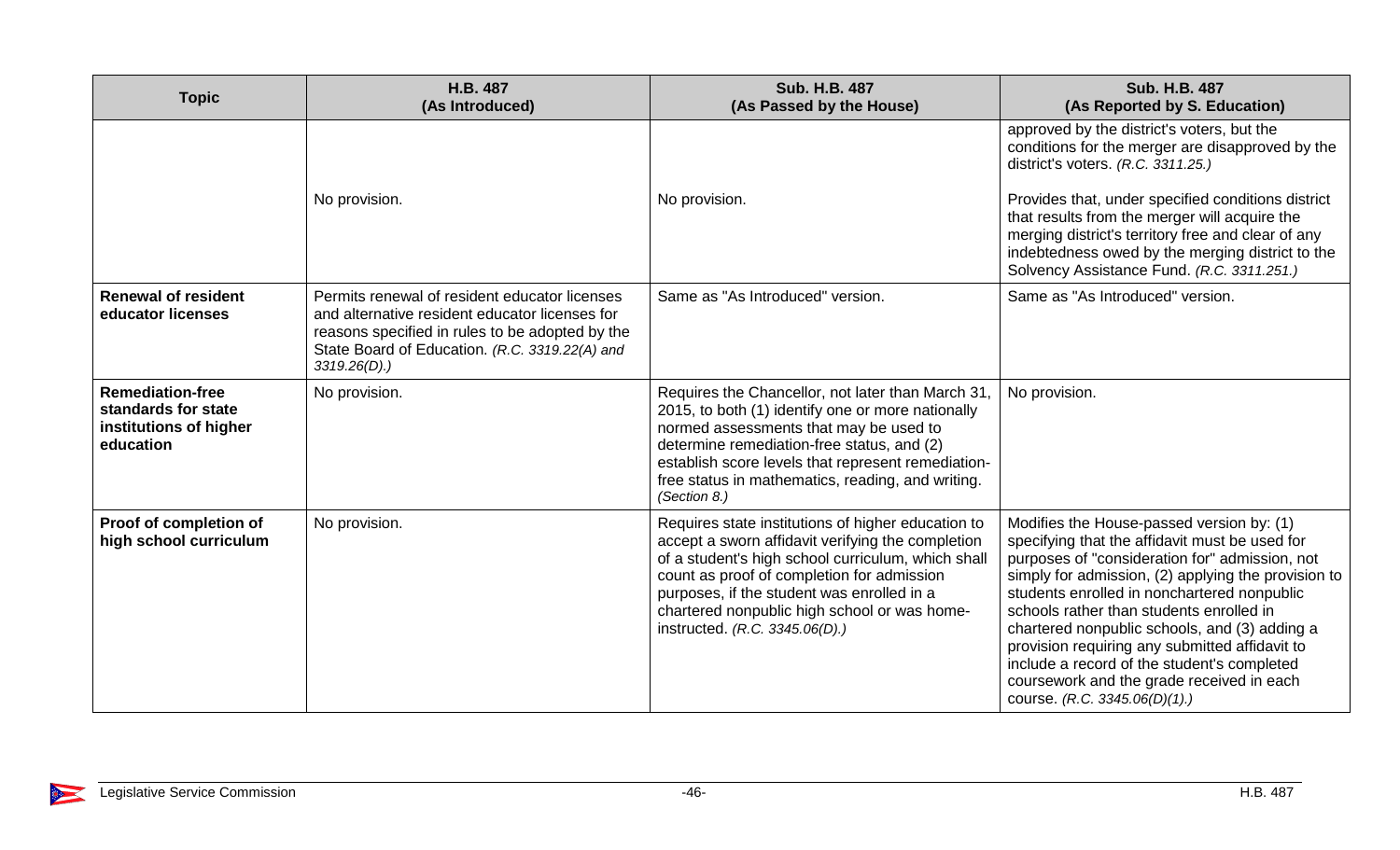| <b>Topic</b>                                                   | H.B. 487<br>(As Introduced)                                                                                                                                                                                                                                                                                                                                                              | <b>Sub. H.B. 487</b><br>(As Passed by the House)                                                                                                                                                                                                                                               | <b>Sub. H.B. 487</b><br>(As Reported by S. Education) |
|----------------------------------------------------------------|------------------------------------------------------------------------------------------------------------------------------------------------------------------------------------------------------------------------------------------------------------------------------------------------------------------------------------------------------------------------------------------|------------------------------------------------------------------------------------------------------------------------------------------------------------------------------------------------------------------------------------------------------------------------------------------------|-------------------------------------------------------|
| <b>Reports of services</b><br>provided to gifted students      | No provision.                                                                                                                                                                                                                                                                                                                                                                            | Requires each school district, by July 31 of each<br>year, to submit a report to the Department of<br>Education detailing its spending of the gifted<br>student identification funds and gifted student<br>unit funding it received for the previous fiscal<br>year. (R.C. 3324.09.)           | No provision.                                         |
|                                                                | No provision.                                                                                                                                                                                                                                                                                                                                                                            | Specifies that no rule adopted by the State Board<br>of Education may permit a school district to<br>report that it has provided services to an<br>identified gifted student unless those services are<br>paid for by the district. (R.C. 3324.11.)                                            | No provision.                                         |
| <b>Educational service center</b><br>"state operating subsidy" | No provision.                                                                                                                                                                                                                                                                                                                                                                            | Specifies that any state subsidy paid to an<br>educational service center is a "state operating<br>subsidy" to be used for the operation of that<br>service center and for any other services<br>provided to a school district that are required by<br>the Education Code. (R.C. 3313.843(G).) | Same as House-passed version.                         |
| <b>School energy</b><br>conservation projects                  | Requires a school district's energy conservation<br>project report to include estimated costs for<br>measurement and verification of energy savings,<br>in addition to other estimated costs required<br>under continuing law. (R.C. $133.06(G)(1)$ .)                                                                                                                                   | Same as "As Introduced" version.                                                                                                                                                                                                                                                               | Same as "As Introduced" version.                      |
|                                                                | Specifies that if pursuant to continuing law a<br>school district board of education opts not to use<br>general bidding requirements for an installment<br>payment contract for energy conservation<br>measures, the contract must be awarded<br>through a competitive selection process in<br>accordance with rules adopted by the School<br>Facilities Commission. (R.C. 3313.372(B).) | Same as "As Introduced" version.                                                                                                                                                                                                                                                               | Same as "As Introduced" version.                      |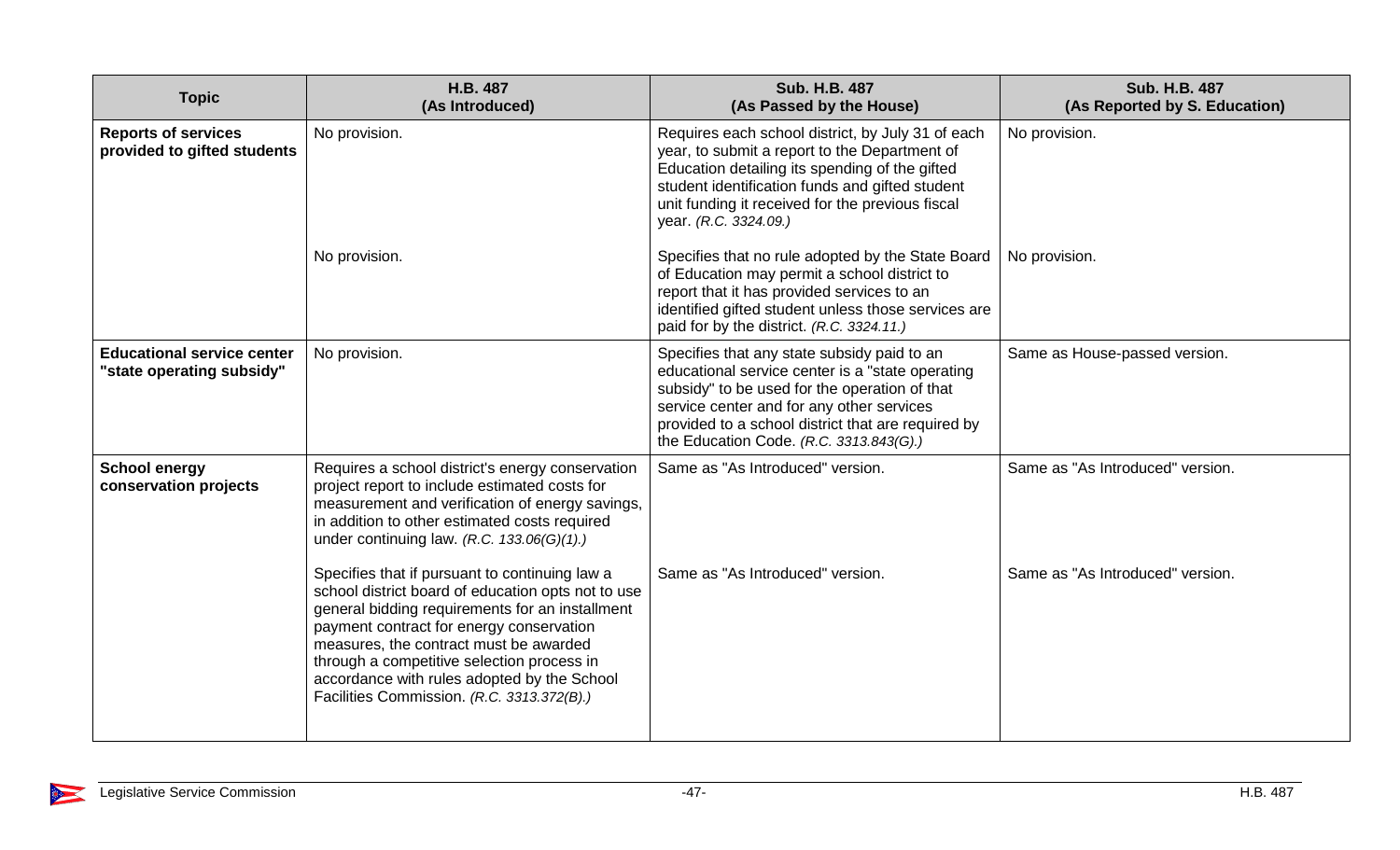| <b>Topic</b>                                                                                        | H.B. 487<br>(As Introduced)                                                                                                                                                                                                             | <b>Sub. H.B. 487</b><br>(As Passed by the House)                                                                                                                                                                                                                                                                                                                         | <b>Sub. H.B. 487</b><br>(As Reported by S. Education)                                                                                                                                                                                                                                                                                                                                                                                                                                                                                                                                                                                                                                                                                                                                                                                                                                                                                  |
|-----------------------------------------------------------------------------------------------------|-----------------------------------------------------------------------------------------------------------------------------------------------------------------------------------------------------------------------------------------|--------------------------------------------------------------------------------------------------------------------------------------------------------------------------------------------------------------------------------------------------------------------------------------------------------------------------------------------------------------------------|----------------------------------------------------------------------------------------------------------------------------------------------------------------------------------------------------------------------------------------------------------------------------------------------------------------------------------------------------------------------------------------------------------------------------------------------------------------------------------------------------------------------------------------------------------------------------------------------------------------------------------------------------------------------------------------------------------------------------------------------------------------------------------------------------------------------------------------------------------------------------------------------------------------------------------------|
|                                                                                                     | Modifies the requirements related to annual<br>reporting of reductions in energy consumption<br>and resulting operational and maintenance cost<br>savings. (R.C. 133.06(G)(3) and (4).)                                                 | Same as "As Introduced" version.                                                                                                                                                                                                                                                                                                                                         | Same as "As Introduced" version.                                                                                                                                                                                                                                                                                                                                                                                                                                                                                                                                                                                                                                                                                                                                                                                                                                                                                                       |
| <b>School Based Health Care</b><br><b>Advisory Workgroup</b>                                        | Creates a 31-member School Based Health<br>Care Advisory Workgroup to study and make<br>recommendations to the General Assembly<br>regarding, the improvement of academic<br>achievement through better student health.<br>(Section 3.) | Same as "As Introduced" version, but (1)<br>increases the number of members to 32 by<br>adding one representative from the Ohio<br>Association of County Behavioral Health<br>Authorities as a member of the Workgroup, and<br>(2) adds as a duty of the Workgroup to explore<br>the community learning delivery model for<br>student health care services. (Section 6.) | Same as House-passed version, but increases<br>the number of members to 33 by adding one<br>representative from the Ohio School<br>Psychologists Association as a member of the<br>Workgroup. (Section 6.)                                                                                                                                                                                                                                                                                                                                                                                                                                                                                                                                                                                                                                                                                                                             |
| <b>Assessment of</b><br>concussions sustained by<br>athletes in interscholastic<br>and youth sports | No provision.                                                                                                                                                                                                                           | No provision.                                                                                                                                                                                                                                                                                                                                                            | Requires the Director of Health, not later than<br>180 days after the bill's effective date, in<br>consultation with a representative of the State<br>Medical Board, a representative of the State<br>Chiropractic Board, and any additional<br>representatives of licensed health care<br>professions the Director considers appropriate, to<br>do both of the following:<br>(1) Develop and publish guidelines for the<br>diagnosis, treatment, and clearance of<br>concussions and head injuries sustained by<br>athletes participating in interscholastic athletics<br>or athletic activities organized by youth sports<br>organizations;<br>(2) Adopt rules governing minimum education<br>and continuing education requirements for<br>physicians and other licensed health care<br>professionals who conduct assessments of those<br>athletes and grant clearances to return to<br>practice or competition. (R.C. 3707.521(A).) |

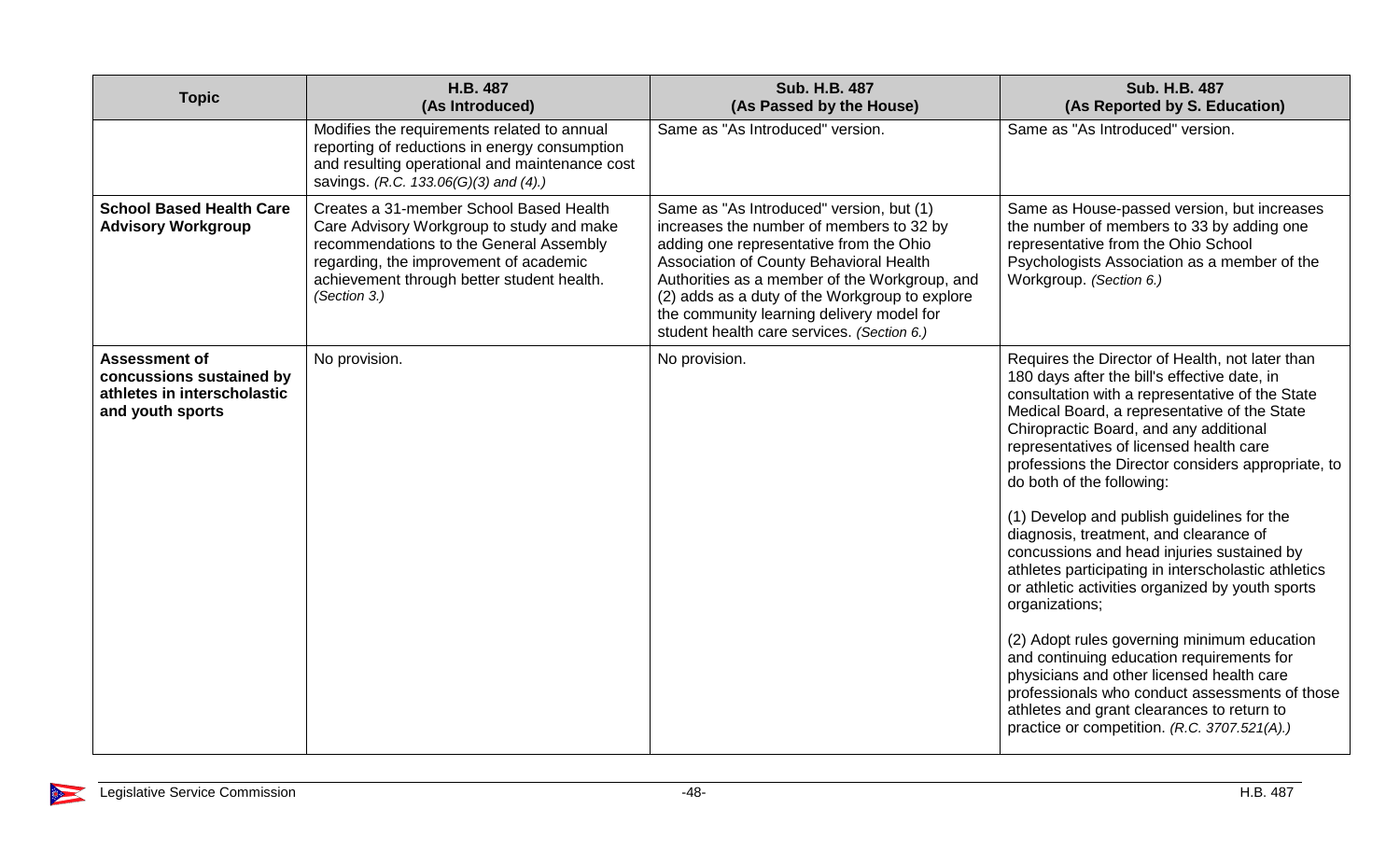| <b>Topic</b> | H.B. 487<br>(As Introduced) | Sub. H.B. 487<br>(As Passed by the House) | Sub. H.B. 487<br>(As Reported by S. Education)                                                                                                                                                                                                                                                                                                                                                                                                                                                                                                                |
|--------------|-----------------------------|-------------------------------------------|---------------------------------------------------------------------------------------------------------------------------------------------------------------------------------------------------------------------------------------------------------------------------------------------------------------------------------------------------------------------------------------------------------------------------------------------------------------------------------------------------------------------------------------------------------------|
|              | No provision.               | No provision.                             | Requires the Director, in developing guidelines<br>for the diagnosis, treatment, and clearance of<br>concussions and head injuries sustained by<br>athletes participating in interscholastic athletics<br>or athletic activities organized by youth sports<br>organizations, to consider nationally recognized<br>standards for the treatment and care of<br>concussions and the scope of practice of any<br>licensed health care professional as it relates to<br>qualifications to assess and clear student<br>athletes under Ohio law. (R.C. 3707.521(B).) |
|              | No provision.               | No provision.                             | Authorizes licensed health care professionals<br>who meet the education and continuing<br>education requirements established in rules<br>adopted by the Director to assess and clear<br>interscholastic and youth sports organizations'<br>athletes for return to play following suspected<br>concussions (in addition to the physicians and<br>licensed health care providers authorized to do<br>so by current law). (R.C. 3313.539(E)(1)(a)(iii) and<br>3707.511(E)(1)(a)(iii).                                                                            |
|              | No provision.               | No provision.                             | Beginning 180 days after the bill's effective date,<br>requires the physicians and health care providers<br>authorized by current law to conduct concussion<br>assessments and clearances to meet the<br>education and continuing education requirements<br>established in rules adopted by the Director. (R.C.<br>3313.539(E)(4) and 3707.511(E)(4).)                                                                                                                                                                                                        |

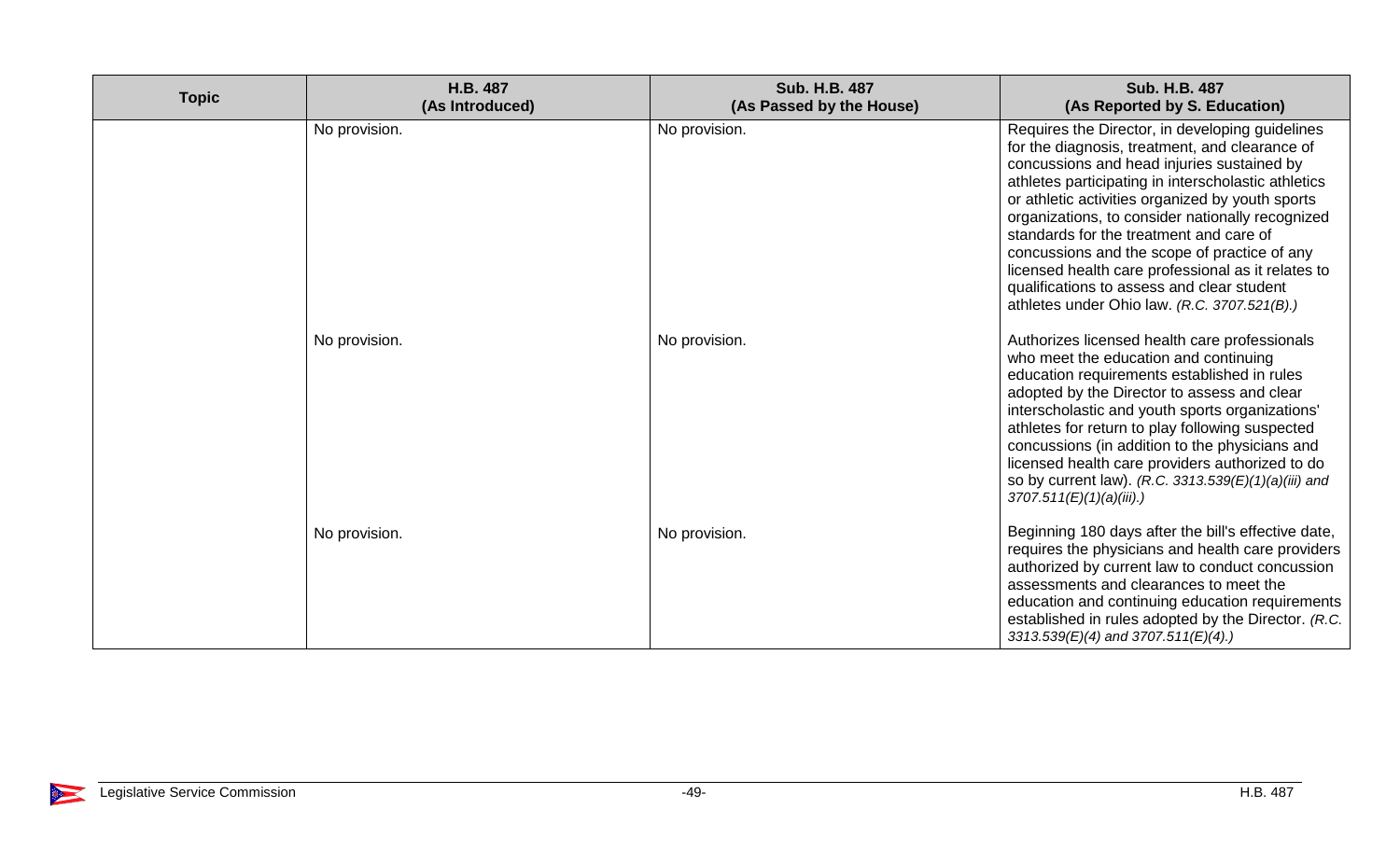| <b>Topic</b>                                                            | H.B. 487<br>(As Introduced) | <b>Sub. H.B. 487</b><br>(As Passed by the House) | <b>Sub. H.B. 487</b><br>(As Reported by S. Education)                                                                                                                                                                                                                                                                                                                                                                                                                                                                                                                                                          |
|-------------------------------------------------------------------------|-----------------------------|--------------------------------------------------|----------------------------------------------------------------------------------------------------------------------------------------------------------------------------------------------------------------------------------------------------------------------------------------------------------------------------------------------------------------------------------------------------------------------------------------------------------------------------------------------------------------------------------------------------------------------------------------------------------------|
| <b>Emergency management</b><br>plans (currently school<br>safety plans) | No provision.               | No provision.                                    | Substantially revises current law on school safety<br>plans by doing all of the following:                                                                                                                                                                                                                                                                                                                                                                                                                                                                                                                     |
|                                                                         |                             |                                                  | (1) Changes the name from "school safety plans"<br>to "emergency management plans." (New R.C.<br>3313.536.)                                                                                                                                                                                                                                                                                                                                                                                                                                                                                                    |
|                                                                         |                             |                                                  | (2) Requires the "administrator" of specified<br>schools, preschools, and educational centers and<br>facilities to develop and adopt a comprehensive<br>emergency management plan that incorporates a<br>floor plan, site plan, and emergency contact<br>information sheet, in addition to protocols for<br>threats and emergency events (required under<br>current law). (New R.C. 3313.536(A)(1) and (B).)<br>(3) Requires each administrator to submit the<br>plans to the Department of Education and other<br>specified entities, and the Department to then<br>send copies of the submitted plans to the |
|                                                                         |                             |                                                  | Attorney General and the Director of Public<br>Safety. (New R.C. 3313.536(C).)                                                                                                                                                                                                                                                                                                                                                                                                                                                                                                                                 |
|                                                                         |                             |                                                  | (4) Requires each administrator annually to<br>review the plan and certify its accuracy to the<br>Department, as well as to update the plan every<br>three years (current law), whenever major<br>modifications require changes (current law), or<br>whenever information on the emergency contact<br>information sheet is not accurate. (New R.C.<br>$3313.536(D)$ .)                                                                                                                                                                                                                                         |
|                                                                         |                             |                                                  | (5) Requires each administrator to conduct at<br>least one annual emergency management test,<br>which is defined by the bill as "a regularly<br>scheduled drill, exercise, or activity designed to                                                                                                                                                                                                                                                                                                                                                                                                             |

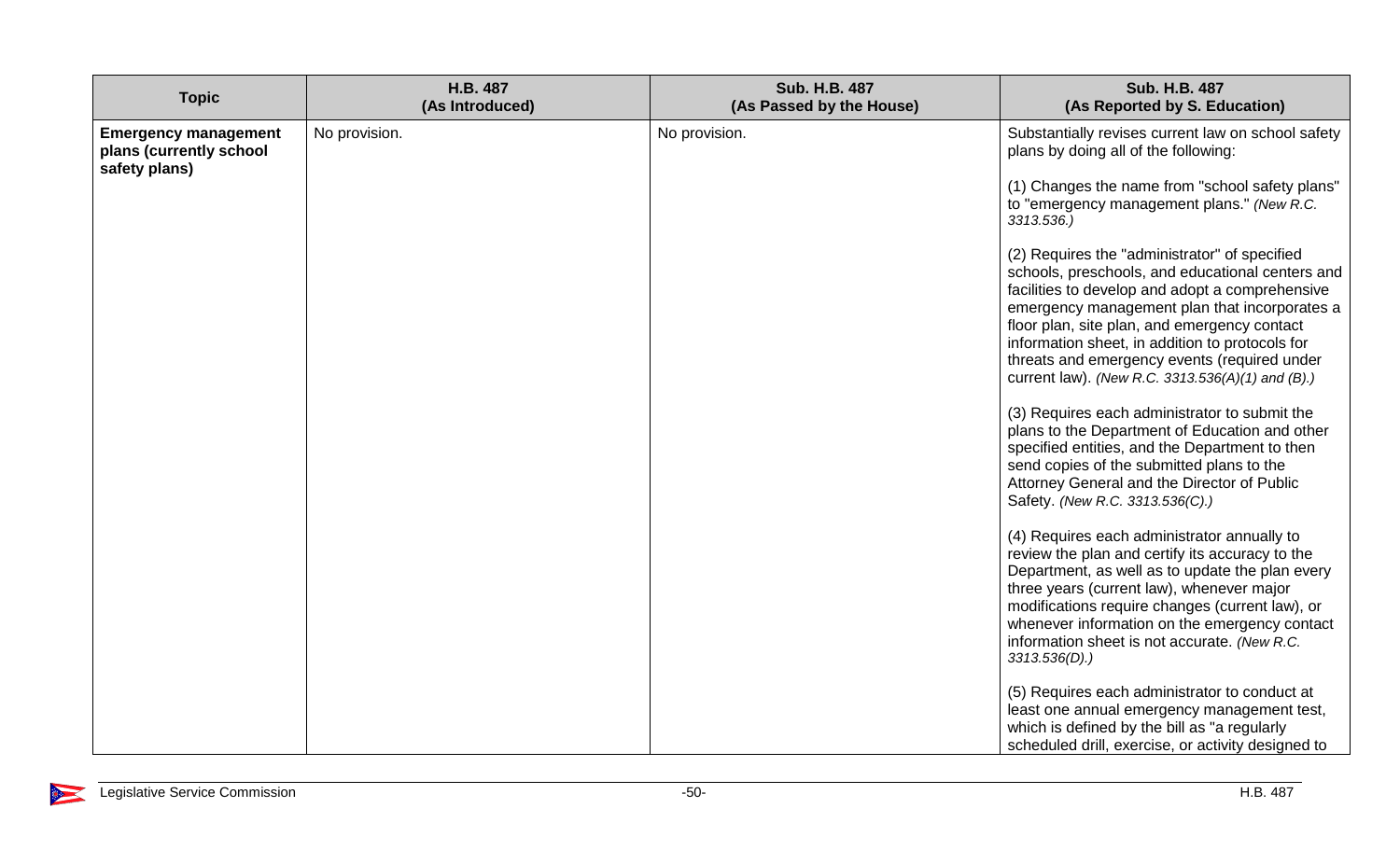| <b>Topic</b> | H.B. 487<br>(As Introduced) | <b>Sub. H.B. 487</b><br>(As Passed by the House) | Sub. H.B. 487<br>(As Reported by S. Education)                                                                                                                                                                                                                                                                                             |
|--------------|-----------------------------|--------------------------------------------------|--------------------------------------------------------------------------------------------------------------------------------------------------------------------------------------------------------------------------------------------------------------------------------------------------------------------------------------------|
|              |                             |                                                  | assess and evaluate an emergency management<br>plan." (New R.C. 3313.536(E)(1).)                                                                                                                                                                                                                                                           |
|              |                             |                                                  | (6) Makes an administrator who is an applicant<br>for a license or who holds a license from the<br>State Board of Education amenable to<br>disciplinary action related to licensure, if the<br>administrator fails to comply with the<br>requirements related to such plans. (New R.C.<br>3313.536(G) and R.C. 3319.31(B).)                |
|              |                             |                                                  | (7) Permits the Superintendent of Public<br>Instruction to exempt any administrator from the<br>requirements related to emergency management<br>plans, if the requirements do not apply to the<br>school buildings under the control of that<br>administrator. (New R.C. 3313.536(H).)                                                     |
|              |                             |                                                  | (8) Requires the State Board to adopt rules<br>regarding emergency management plans, which<br>must specify that plans be submitted on<br>standardized forms developed by the<br>Department. (New R.C. 3313.536(F).)                                                                                                                        |
|              |                             |                                                  | (9) Specifies that copies of the emergency<br>management plans and information incorporated<br>into the plans, including related information that<br>is required to be posted on the Contact and<br>Information Management System by the Director<br>of Public Safety, are not public records. (R.C.<br>149.433 and new R.C. 3313.536(I).) |

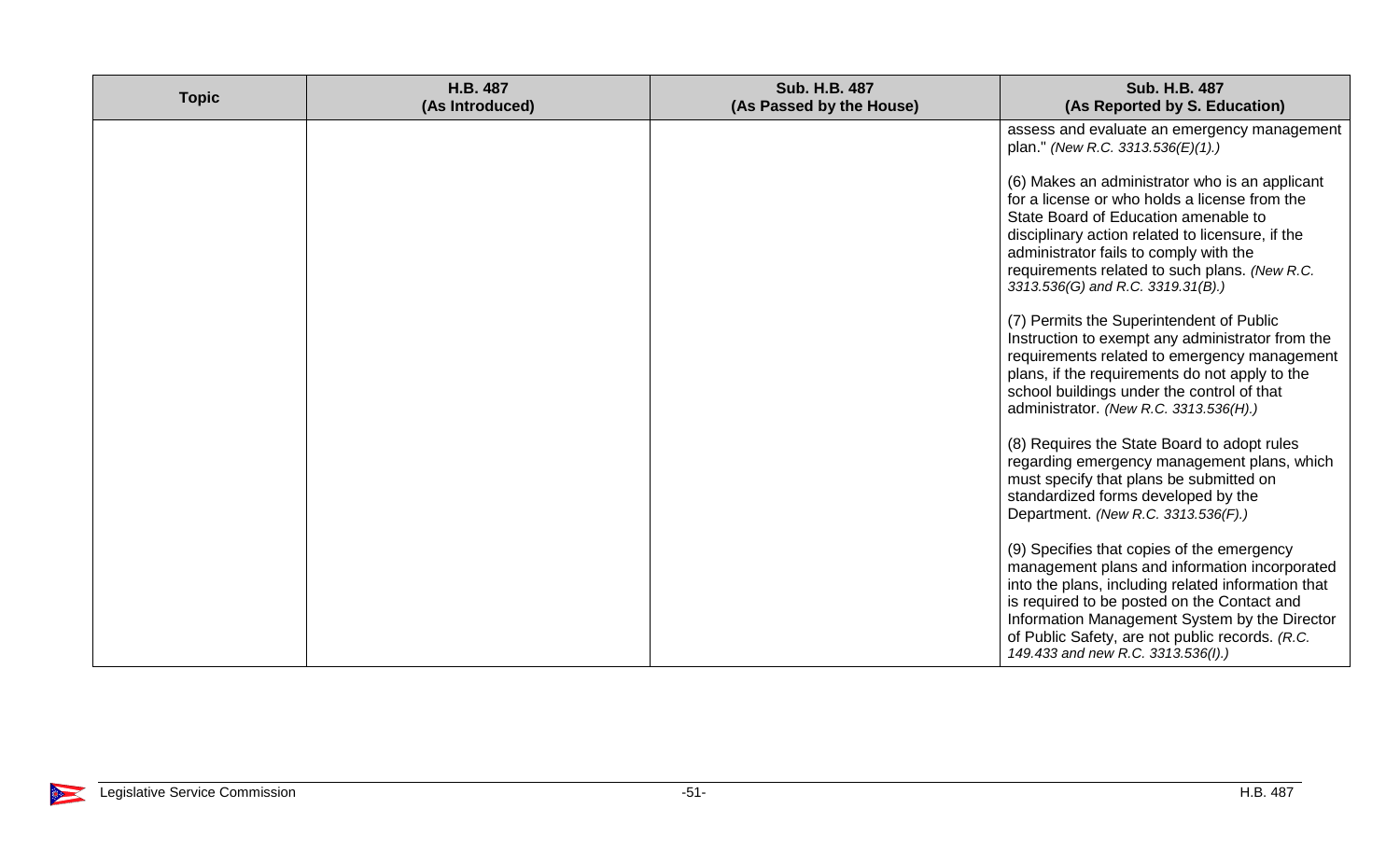| <b>Topic</b>                                                                         | H.B. 487<br>(As Introduced) | <b>Sub. H.B. 487</b><br>(As Passed by the House) | <b>Sub. H.B. 487</b><br>(As Reported by S. Education)                                                                                                                                                                                                                                                                                                                                                                                                                                                                                                                                                                                                                                                                                                                                                                                                                                                                                                                    |
|--------------------------------------------------------------------------------------|-----------------------------|--------------------------------------------------|--------------------------------------------------------------------------------------------------------------------------------------------------------------------------------------------------------------------------------------------------------------------------------------------------------------------------------------------------------------------------------------------------------------------------------------------------------------------------------------------------------------------------------------------------------------------------------------------------------------------------------------------------------------------------------------------------------------------------------------------------------------------------------------------------------------------------------------------------------------------------------------------------------------------------------------------------------------------------|
| <b>Distribution of proceeds</b><br>from the sale of school<br>district real property | No provision.               | No provision.                                    | Permits a school district board of education to<br>use the proceeds received from the sale of<br>school district real property for the construction or<br>acquisition of permanent improvements. (R.C.<br>$5705.10.$ )                                                                                                                                                                                                                                                                                                                                                                                                                                                                                                                                                                                                                                                                                                                                                   |
|                                                                                      | No provision.               | No provision.                                    | Specifies that, if a board of education disposed of<br>real property on or before September 29, 2013,<br>that district may use the proceeds received from<br>the sale for the retirement of any debt that was<br>incurred by the district with respect to the real<br>property or for the construction or acquisition of<br>permanent improvements. (Section 9.)                                                                                                                                                                                                                                                                                                                                                                                                                                                                                                                                                                                                         |
| <b>Educational programs at</b><br>the State School for the<br><b>Blind</b>           | No provision.               | No provision.                                    | Requires the State Board of Education to institute<br>and establish a program at the State School for<br>the Blind of education to train and assist parents<br>of children of preschool age whose disabilities<br>are visual impairments. (R.C. 3325.06(B);<br>conforming change in R.C. 3325.07.)<br>Specifies that the program may include classes<br>for the parents, periodic interactive parent-child<br>classes for infants and toddlers, correspondence<br>courses, personal consultations and interviews,<br>day-care or child development courses for<br>children and parents, summer enrichment<br>courses, and other means deemed advisable by<br>the school's superintendent. (R.C. 3325.071(A) to<br>(G).<br>Permits the school's superintendent to allow<br>children who do not have disabilities that are<br>visual impairments to participate in the program,<br>and requires the superintendent to establish<br>policies and procedures regarding their |

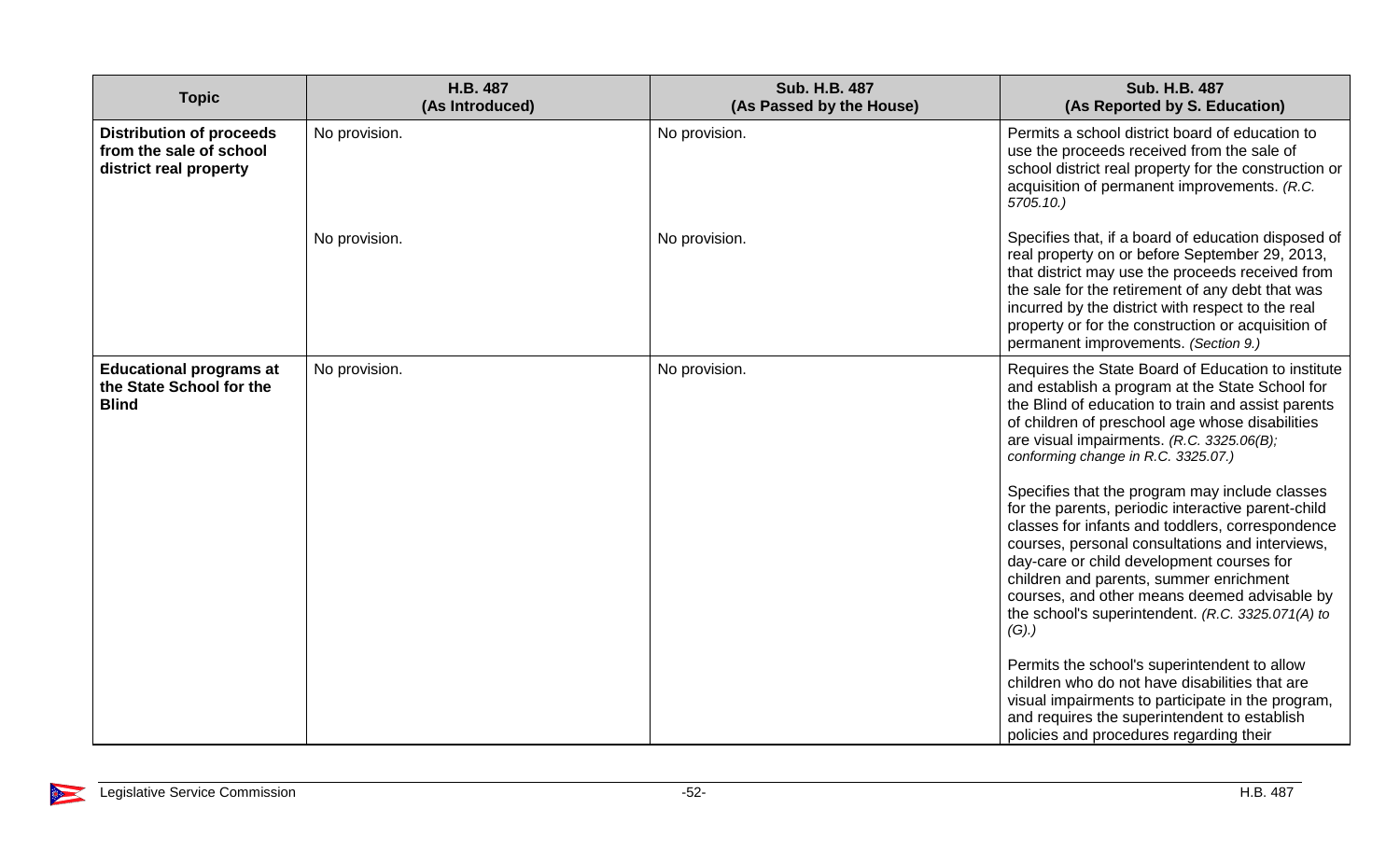| <b>Topic</b> | H.B. 487<br>(As Introduced) | <b>Sub. H.B. 487</b><br>(As Passed by the House) | <b>Sub. H.B. 487</b><br>(As Reported by S. Education)                                                                                                                                                                                                                                                                                                                                                                                                                                                                                                                                                                                                            |
|--------------|-----------------------------|--------------------------------------------------|------------------------------------------------------------------------------------------------------------------------------------------------------------------------------------------------------------------------------------------------------------------------------------------------------------------------------------------------------------------------------------------------------------------------------------------------------------------------------------------------------------------------------------------------------------------------------------------------------------------------------------------------------------------|
|              |                             |                                                  | participation. (R.C. 3325.071.)<br>Permits the school's superintendent to establish<br>reasonable fees for participation in the program,<br>requires those fees to be deposited in the State<br>School for the Blind Even Start Fees and Gifts<br>Fund (which is created by the bill), and requires<br>the money in that fund to be used to implement<br>the program. (R.C. 3325.071.)<br>Requires the State Board to institute and<br>establish at the State School for the Blind career-<br>technical education and work training programs<br>for secondary and post-secondary students<br>whose disabilities are visual impairments. (R.C.<br>$3325.09(A)$ .) |
|              |                             |                                                  | Permits the school to use any gifts, donations, or<br>bequests it receives for one or more of the<br>following purposes related to the career-technical<br>education programs: room and board, training in<br>mobility and orientation, activities that teach daily<br>living skills, rehabilitation technology, activities<br>that teach group and individual social and<br>interpersonal skills, work placement in the<br>community by the school or a community agency,<br>transportation to and from work sites or locations<br>of community interaction, and supervision and<br>management of programs and services. (R.C.<br>$3325.09(B)$ .)               |
|              |                             |                                                  | Creates the State School for the Blind<br>educational program expense fund, and requires<br>moneys received by the school from donations,<br>bequests, student fundraising activities, fees<br>charged for camps, workshops, and summer<br>work and learn cooperative programs, receipts                                                                                                                                                                                                                                                                                                                                                                         |